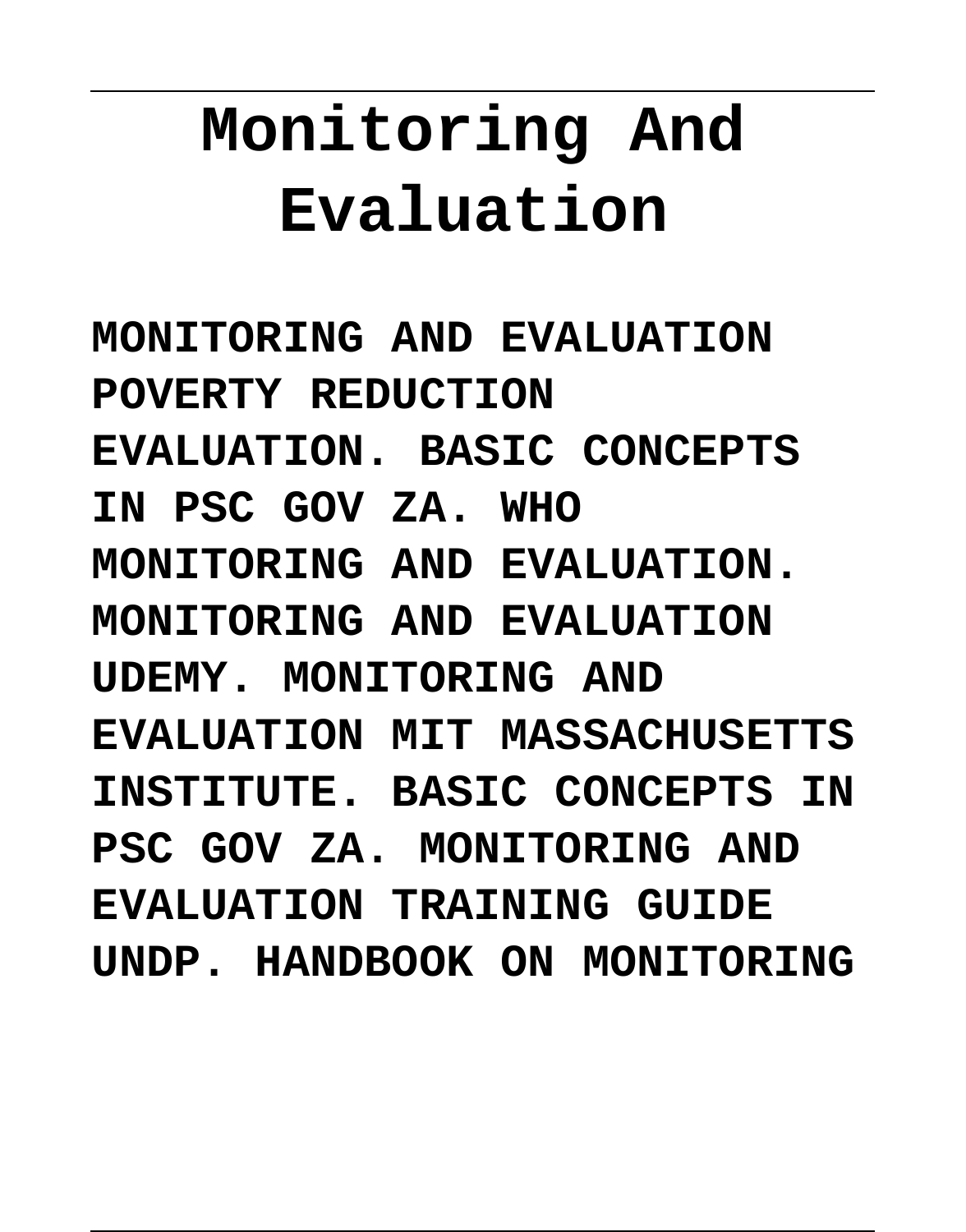AND EVALUATING FOR RESULTS. **MONITORING AND EVALUATION AN OVERVIEW NODDY JINABHAI. MONITORING AND EVALUATION EUROPEAN COMMISSION. WHAT IS MONITORING. WHAT IS** MONITORING AND EVALUATION. **MONITORING AMP EVALUATION RESULTS FRAMEWORK. 1818 H STREET N W TELEX MCI 64145 WORLDBANK MCI 248423. DEVELOPING A MONITORING AMP EVALUATION PLAN. CHAPTER 10 MONITORING AND EVALUATION M AMP E CRS. WHO MONITORING AND EVALUATION. MONITORING**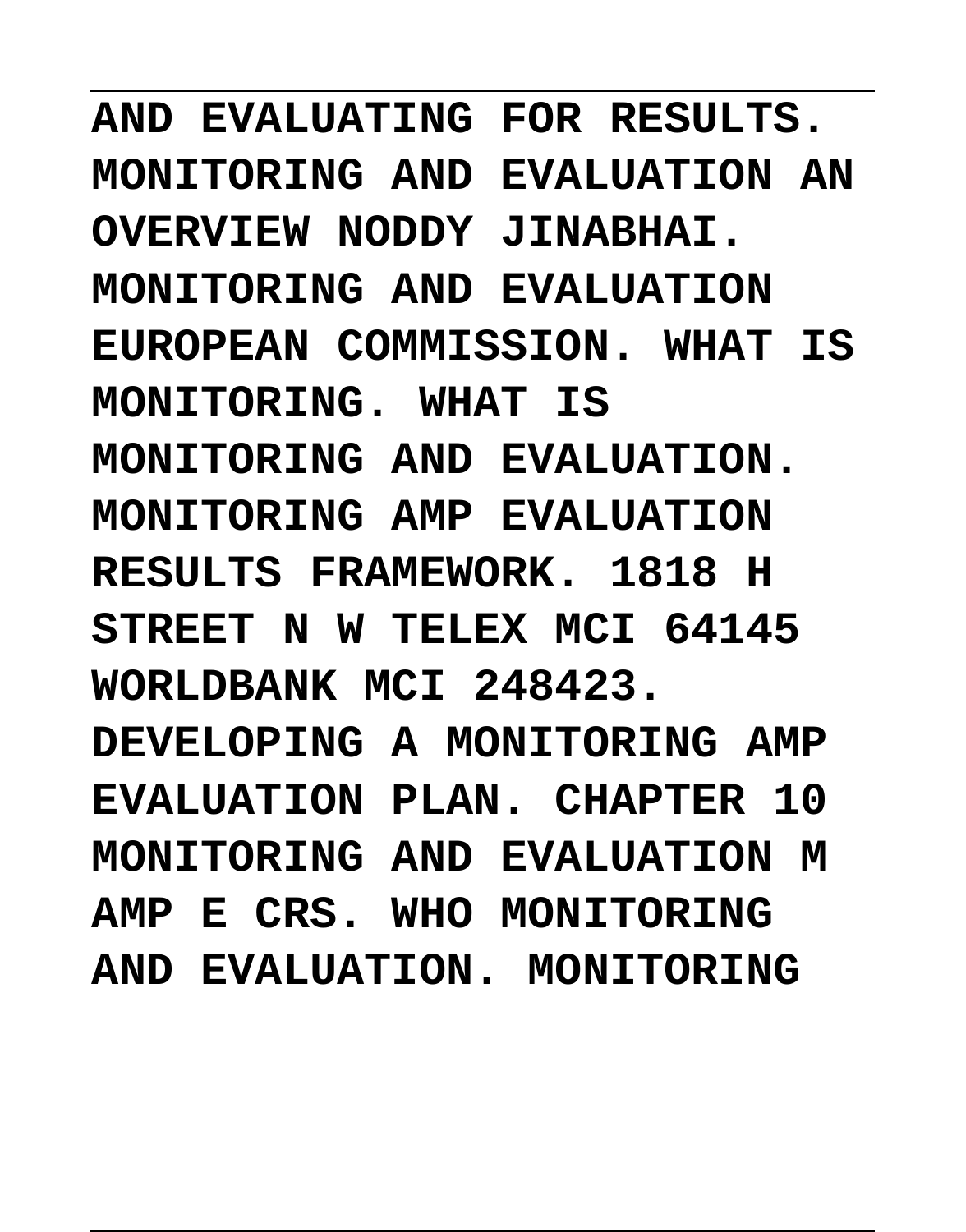**AND EVALUATION IFRC. MONITORING AND EVALUATION TOOLS CENTERS FOR DISEASE. MONITORING AND EVALUATION VANCOUVER COMMUNITY NETWORK. MONITORING AND EVALUATION SECRETARIAT IUCN. WHO CATEGORY 6 MONITORING AND EVALUATION. MONITORING AND EVALUATION EUROPEAN COMMISSION. HOW TO CREATE A MONITORING AND EVALUATION M AMP E SYSTEM. MONITORING AND EVALUATION WORLD BANK BLOGS. TEN STEPS TO A RESULTS BASED MONITORING OECD ORG.**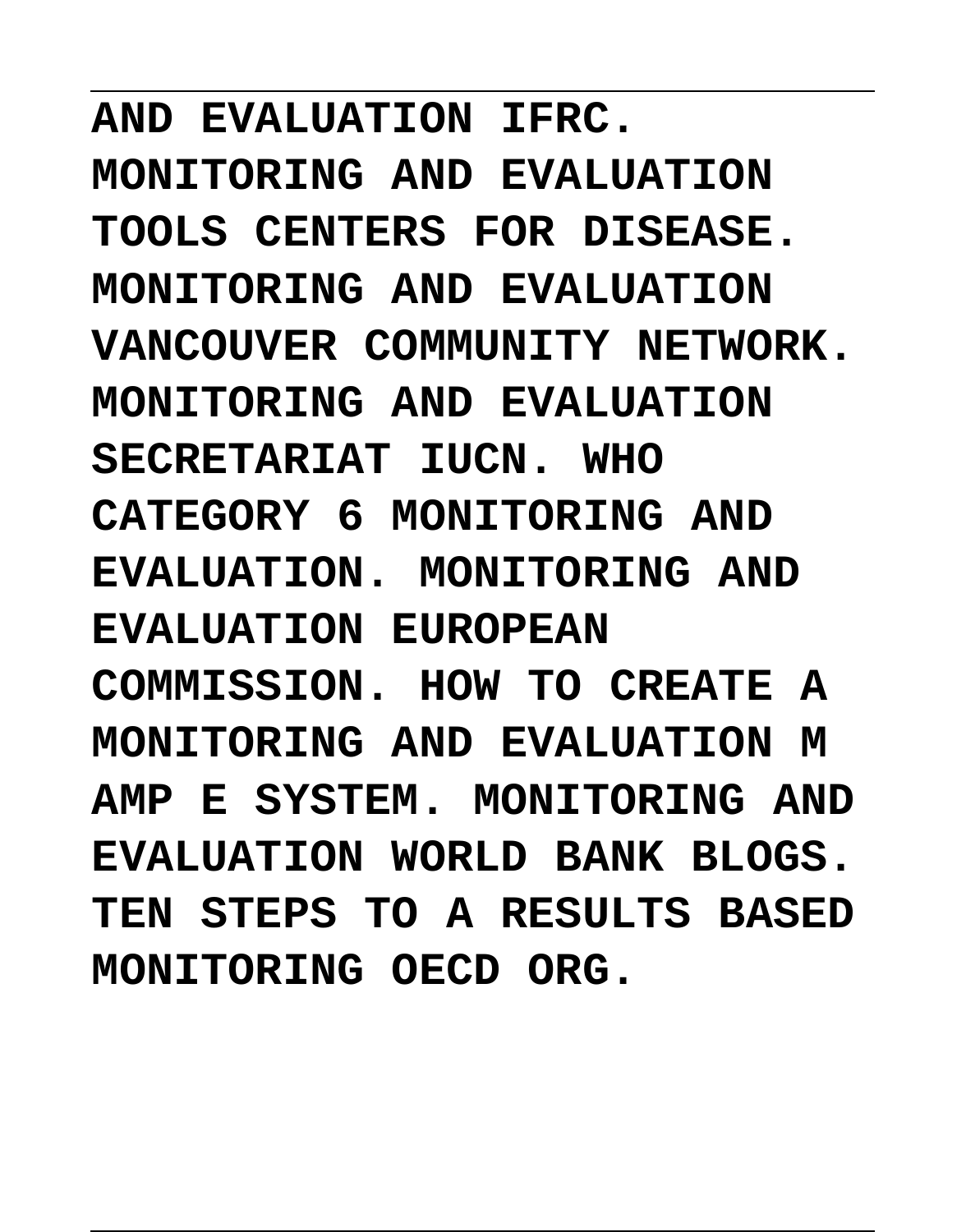**MONITORING AND EVALUATION GLOBAL HEALTH ELEARNING CENTER. MONITORING AND EVALUATION MIT MASSACHUSETTS INSTITUTE. MONITORING AND EVALUATION CIVICUS. A STEP BY STEP GUIDE TO UNIVERSITY OF OXFORD. MONITORING AND EVALUATION UDEMY. WHAT IS MONITORING. WHAT IS MONITORING AND EVALUATION M AMP E SPORTANDDEV ORG. WHAT IS MONITORING AND EVALUATION. A STEP BY STEP GUIDE TO UNIVERSITY OF OXFORD. MONITORING AND**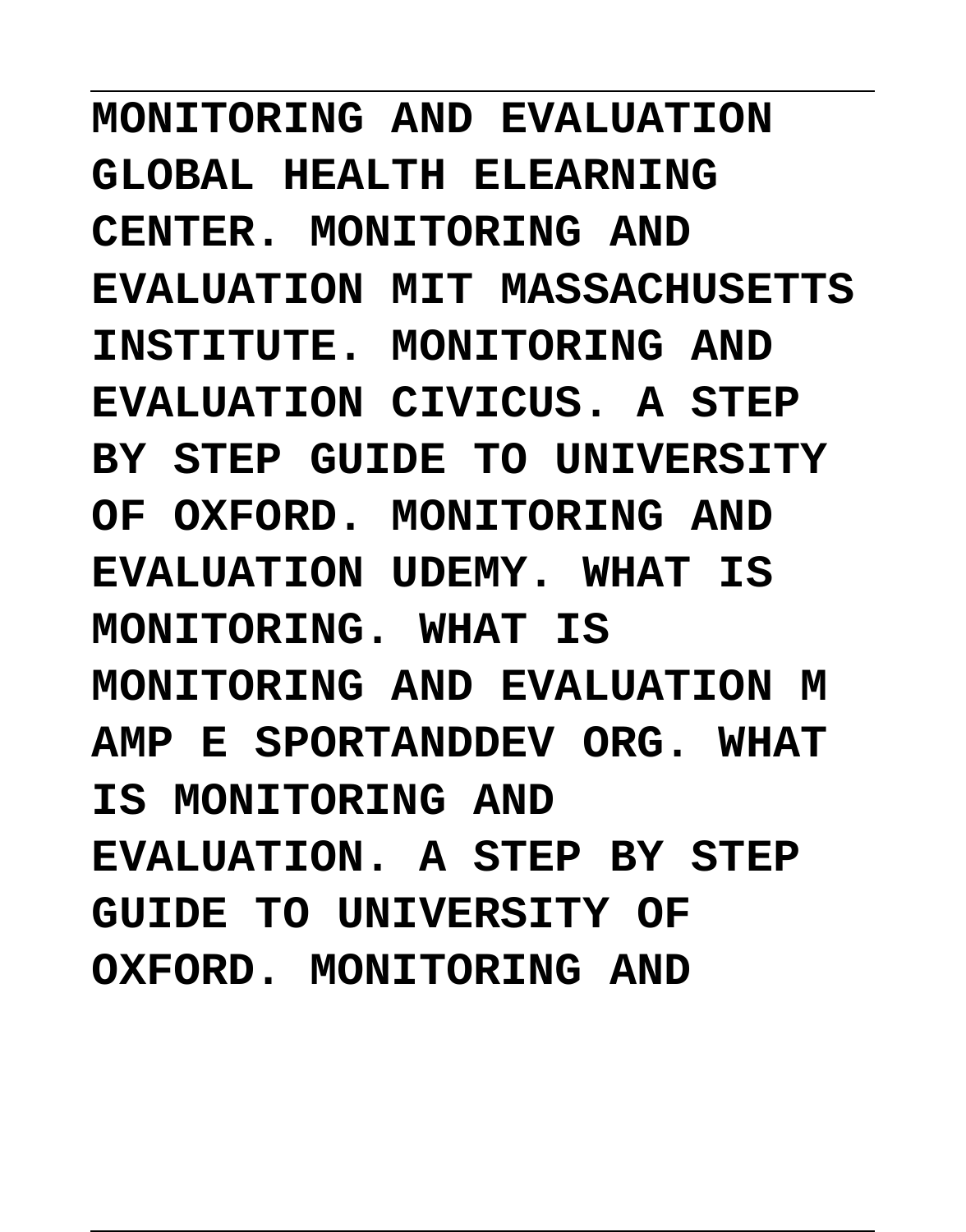**EVALUATION TRAINING CURRICULUM. GUIDELINES FOR PROGRAMME DESIGN MONITORING AND EVALUATION. HANDBOOK ON MONITORING AND EVALUATING** FOR RESULTS. MONITORING AND **EVALUATION COURSES GALILEE INSTITUTE. MONITORING AND EVALUATION TRAINING GUIDE UNDP. HOW TO CREATE A MONITORING AND EVALUATION M AMP E SYSTEM. MONITORING AND EVALUATION GLOBAL HEALTH ELEARNING CENTER. MONITORING AMP EVALUATION THE GLOBAL FUND TO FIGHT AIDS.**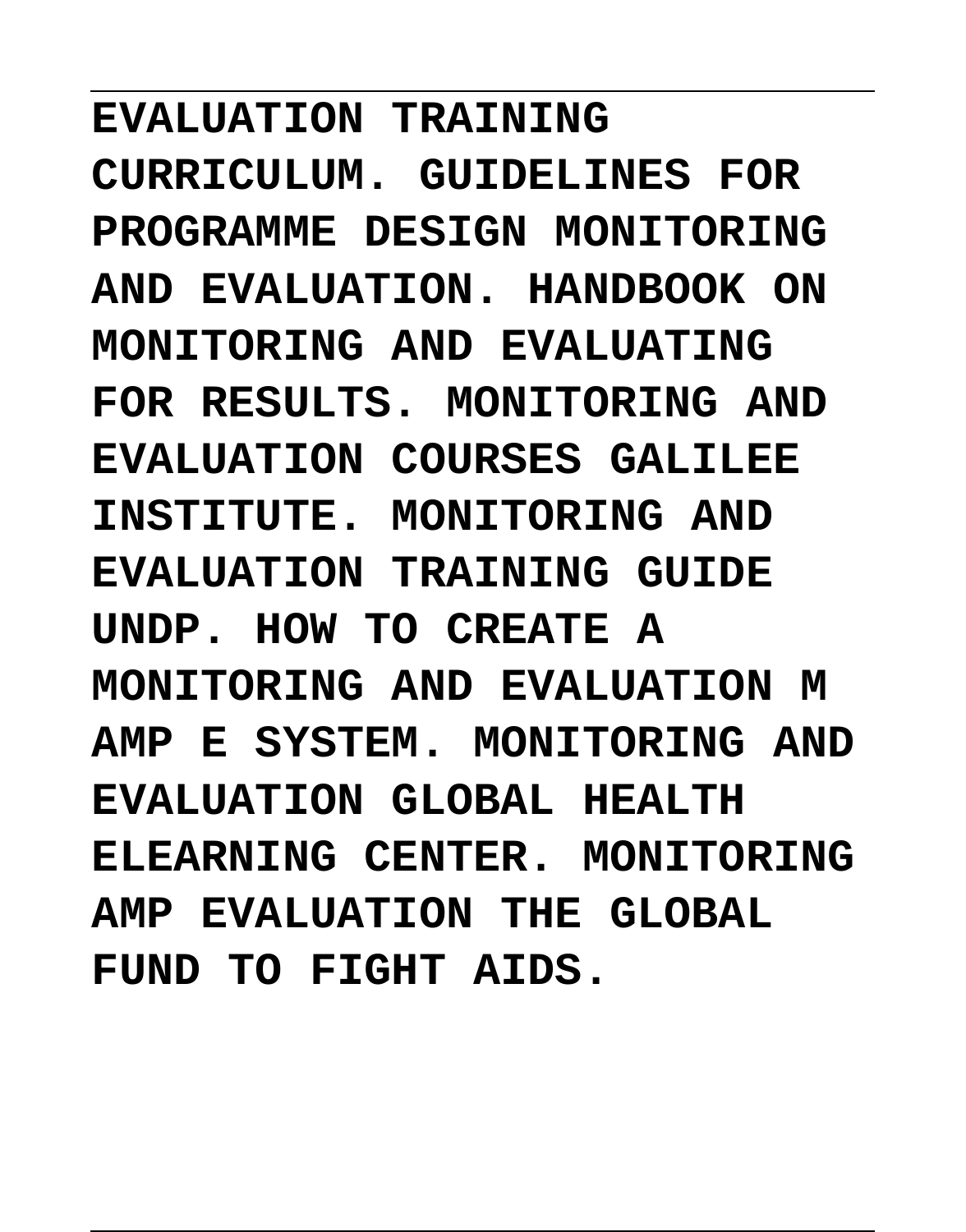**MONITORING AND EVALUATION UNITED NATIONS DEVELOPMENT. WHAT IS MONITORING AND EVALUATION INDEPENDENT. MONITORING AND EVALUATION** SOMALIA EVALUATION. WELSH **GOVERNMENT MONITORING AND EVALUATION. MONITORING AMP EVALUATION WORLD BANK. WHAT IS MONITORING AND EVALUATION VIOLENCE AGAINST WOMEN. MONITORING AND EVALUATION UNITED NATIONS DEVELOPMENT. WHAT IS MONITORING AND EVALUATION VIOLENCE AGAINST** WOMEN. MONITORING AND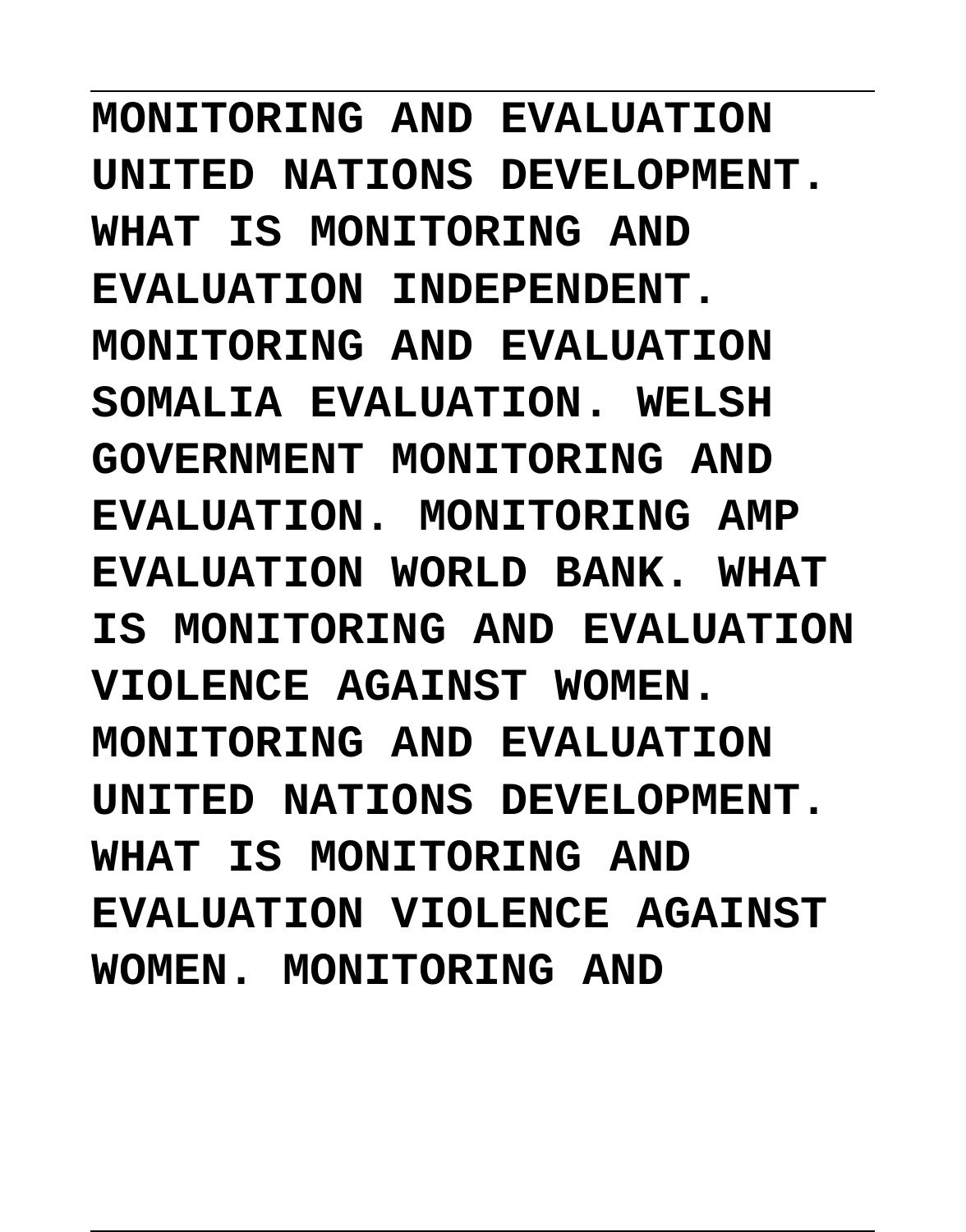**EVALUATION TRAINING CURRICULUM. MONITORING AND EVALUATION M AMP E FRAMEWORK TEMPLATE TOOLS4DEV. MONITORING AND EVALUATION** SECRETARIAT IUCN. CHAPTER 5 MONITORING AND EVALUATION. **CHAPTER 10 MONITORING AND EVALUATION M AMP E CRS. GUIDELINES FOR PROGRAMME DESIGN MONITORING AND EVALUATION. MONITORING AND EVALUATION SOMALIA EVALUATION. MONITORING AMP EVALUATION RESULTS FRAMEWORK. MONITORING AND**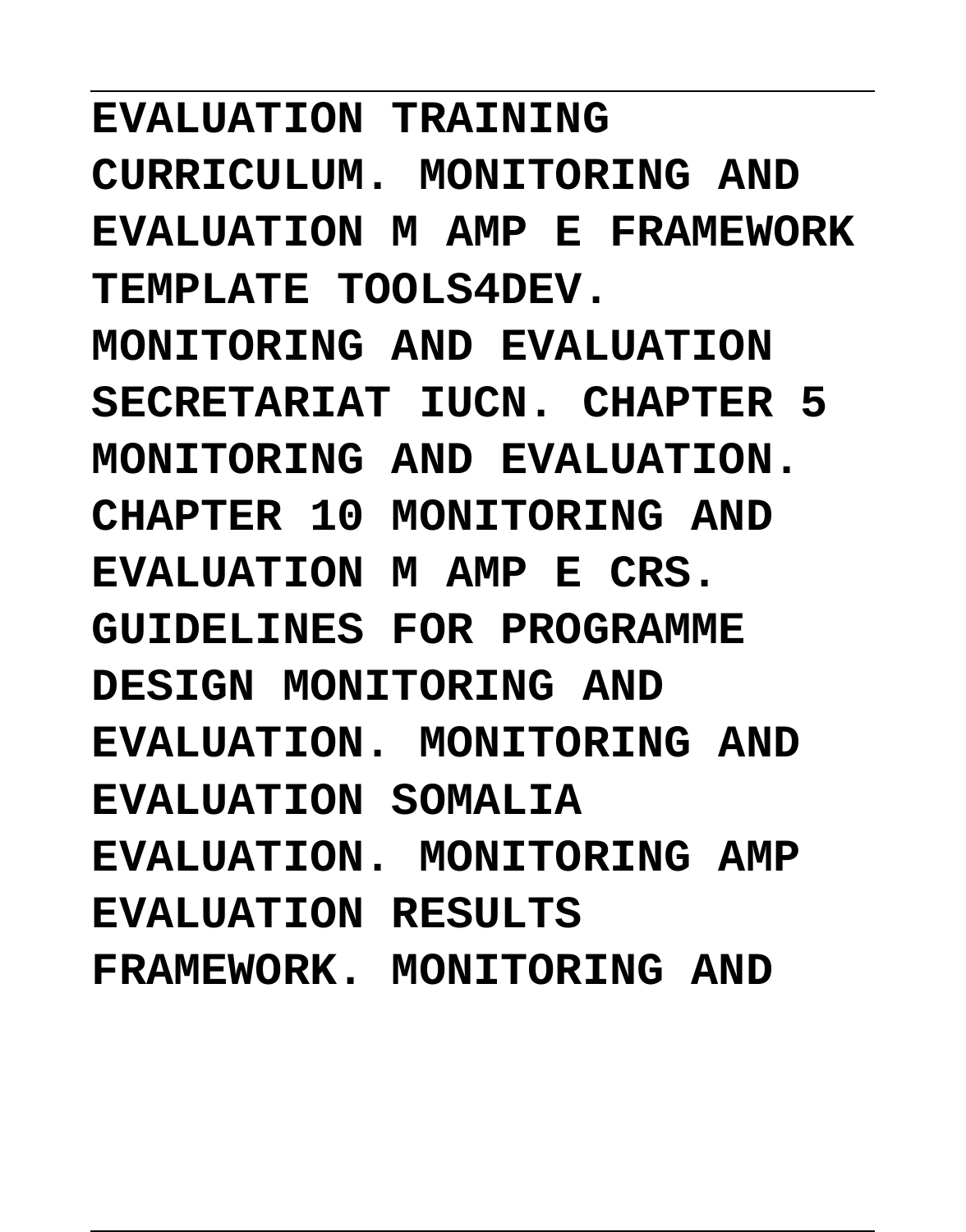**EVALUATION VANCOUVER COMMUNITY NETWORK. MONITORING AND EVALUATION WORLD BANK BLOGS. MONITORING AND EVALUATION POVERTY REDUCTION EVALUATION. CHAPTER 5 MONITORING AND EVALUATION. PROGRAMME SPECIALIST MONITORING AND EVALUATION NAIROBI. WHO CATEGORY 6 MONITORING AND EVALUATION. MONITORING AMP EVALUATION THE GLOBAL FUND TO FIGHT AIDS. TEN STEPS TO A RESULTS BASED MONITORING OECD ORG. WHAT IS MONITORING**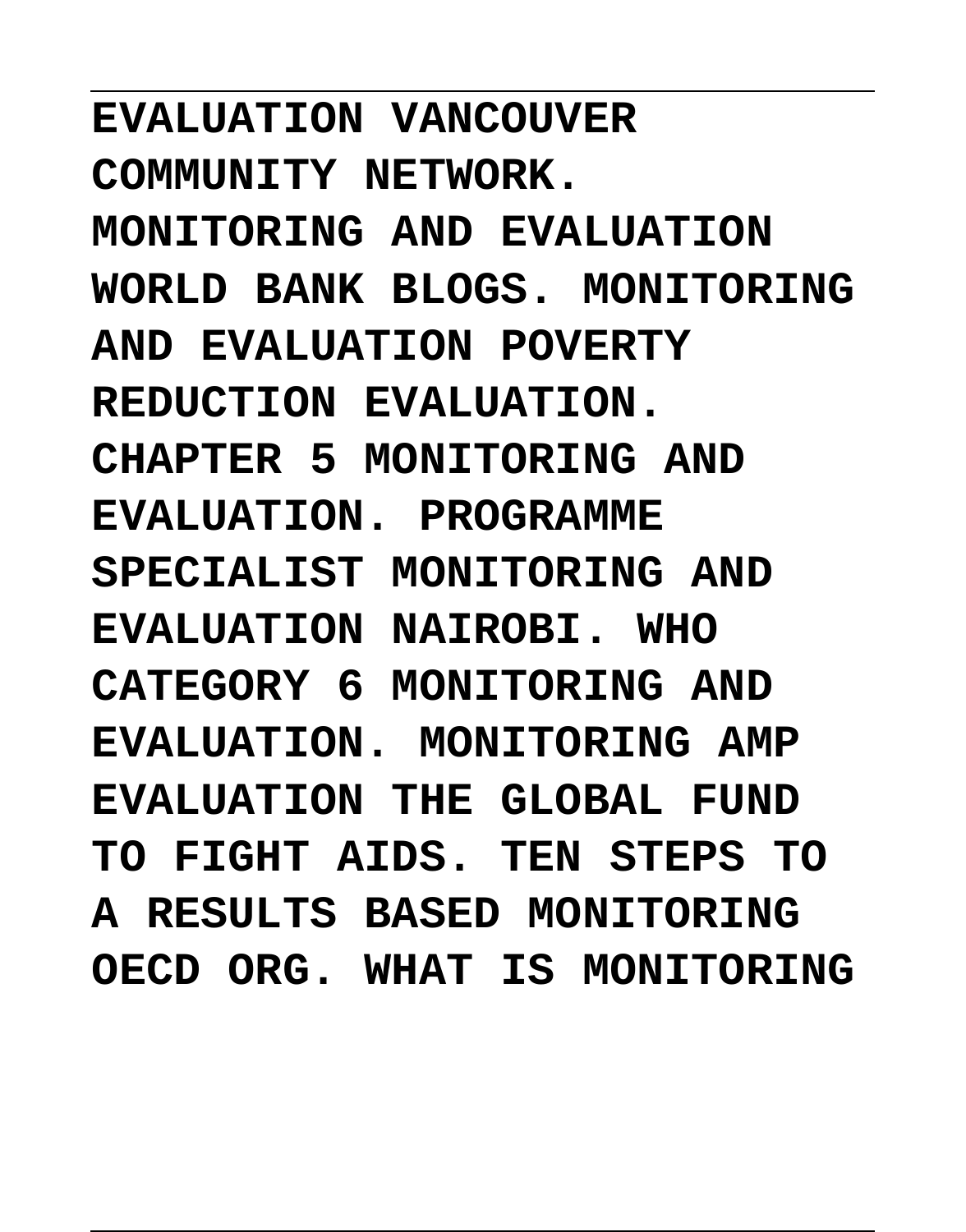**AND EVALUATION INDEPENDENT. DEVELOPING A MONITORING AMP EVALUATION PLAN. MONITORING AND EVALUATION WIKIPEDIA. MONITORING AND EVALUATION IFRC. MONITORING AND EVALUATION RISK ADVISORY DELOITTEZA. HANDBOOK FOR** MONITORING AND EVALUATION. **PROJECT MONITORING AND EVALUATION AND ITS IMPORTANCE. MONITORING AND EVALUATION TOOLS CENTERS FOR DISEASE. MONITORING AND EVALUATION SOME TOOLS METHODS AND. MONITORING AND**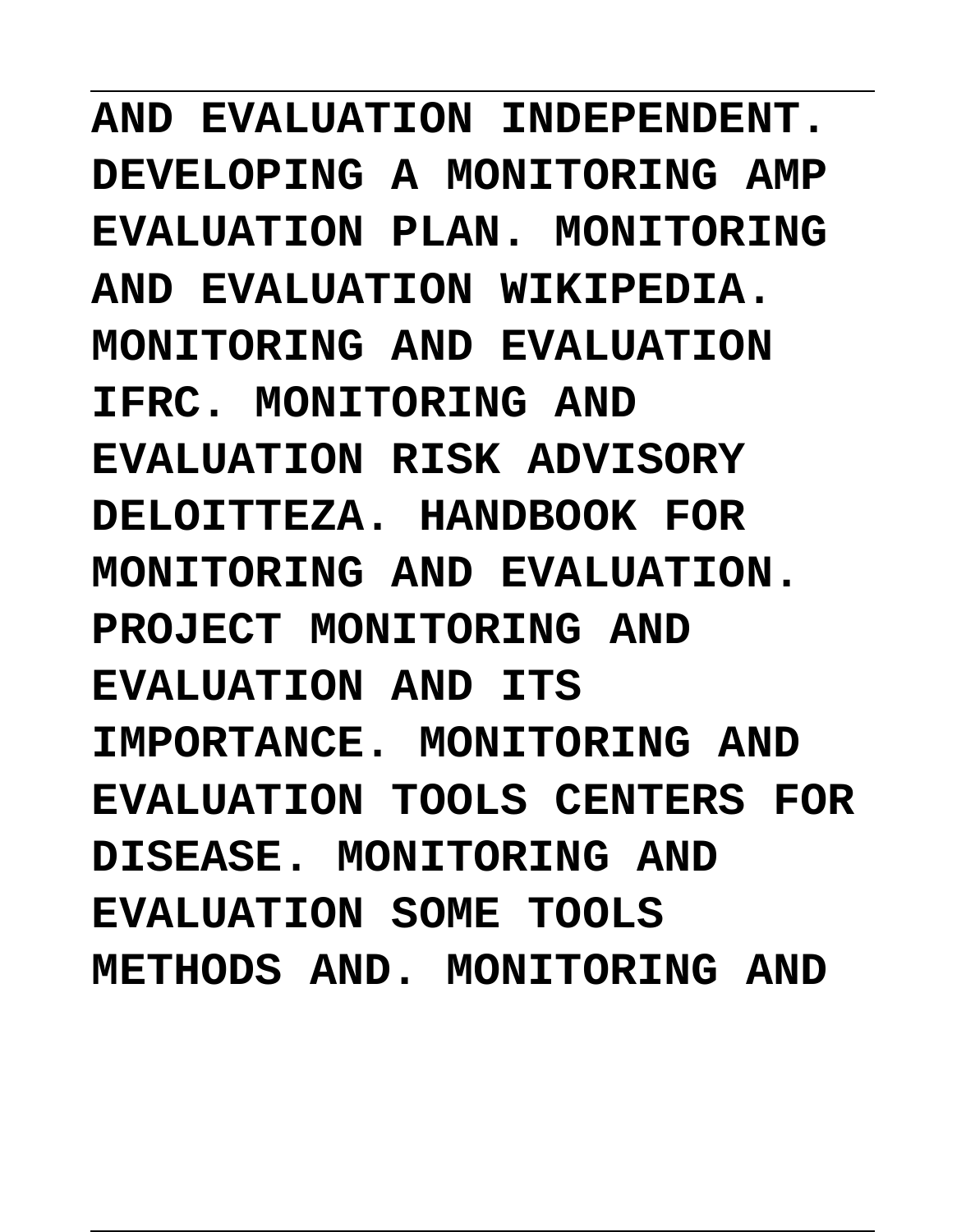**EVALUATION PLANNING K4HEALTH. MONITORING AND EVALUATION M AMP E FRAMEWORK TEMPLATE TOOLS4DEV. PROGRAMME SPECIALIST MONITORING AND EVALUATION NAIROBI. WELSH GOVERNMENT MONITORING AND EVALUATION.** WHAT IS MONITORING AND **EVALUATION M AMP E SPORTANDDEV ORG. WHY IS MONITORING AND EVALUATION IMPORTANT. MONITORING AMP EVALUATION WORLD BANK. MONITORING AND EVALUATION RISK ADVISORY DELOITTEZA.**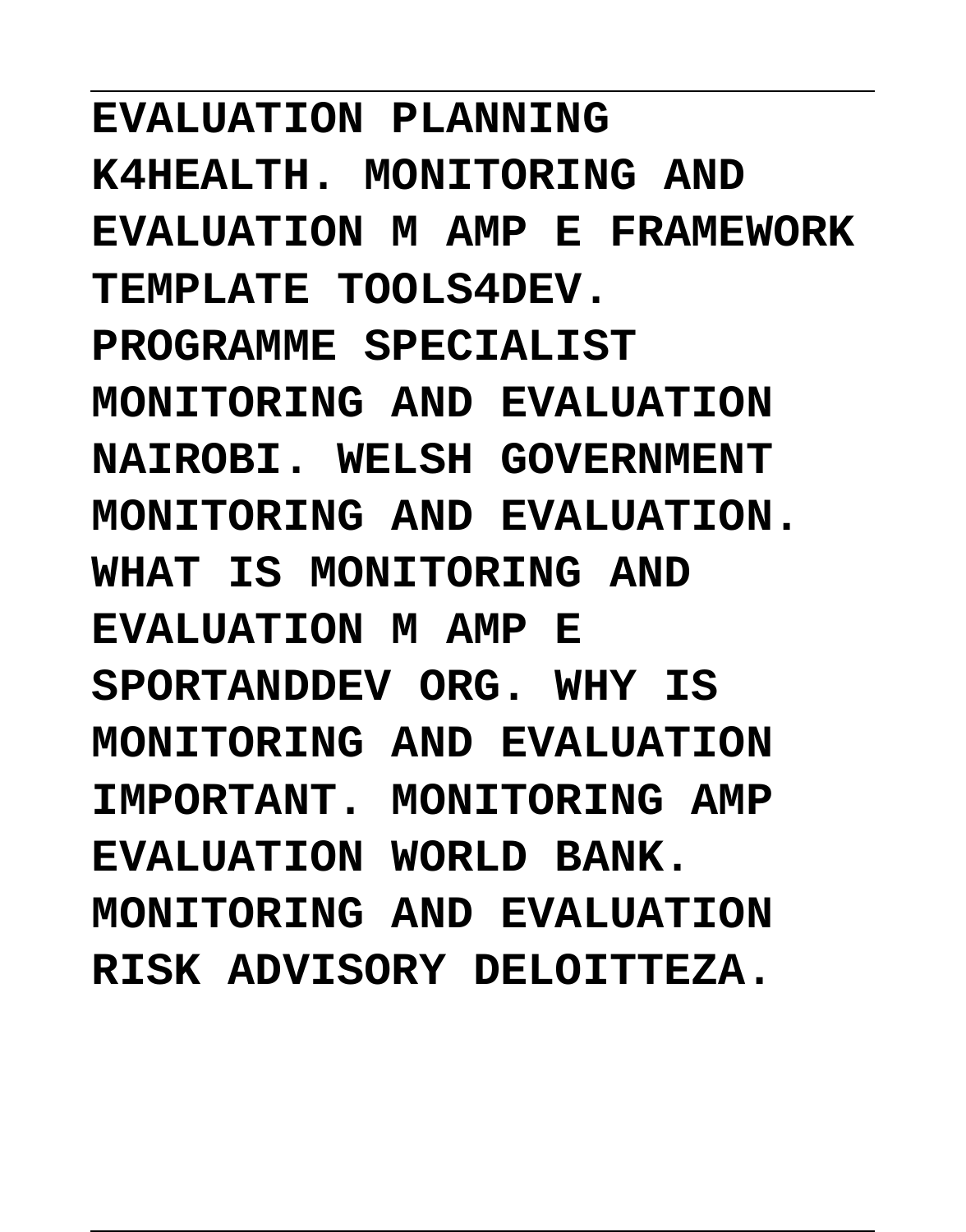**MONITORING AND EVALUATION NEW DEVELOPMENTS AND CHALLENGES. PROJECT MONITORING AND EVALUATION AND ITS IMPORTANCE. MONITORING AMP EVALUATION** TOOLS  $A \in \mathcal{U}$  MEASURE **EVALUATION. WHY IS MONITORING AND EVALUATION IMPORTANT. MONITORING AND EVALUATION AN OVERVIEW NODDY JINABHAI. HANDBOOK FOR** MONITORING AND EVALUATION. **MONITORING AND EVALUATION M AMP E GUIDE IFRC ORG. MONITORING AND EVALUATION**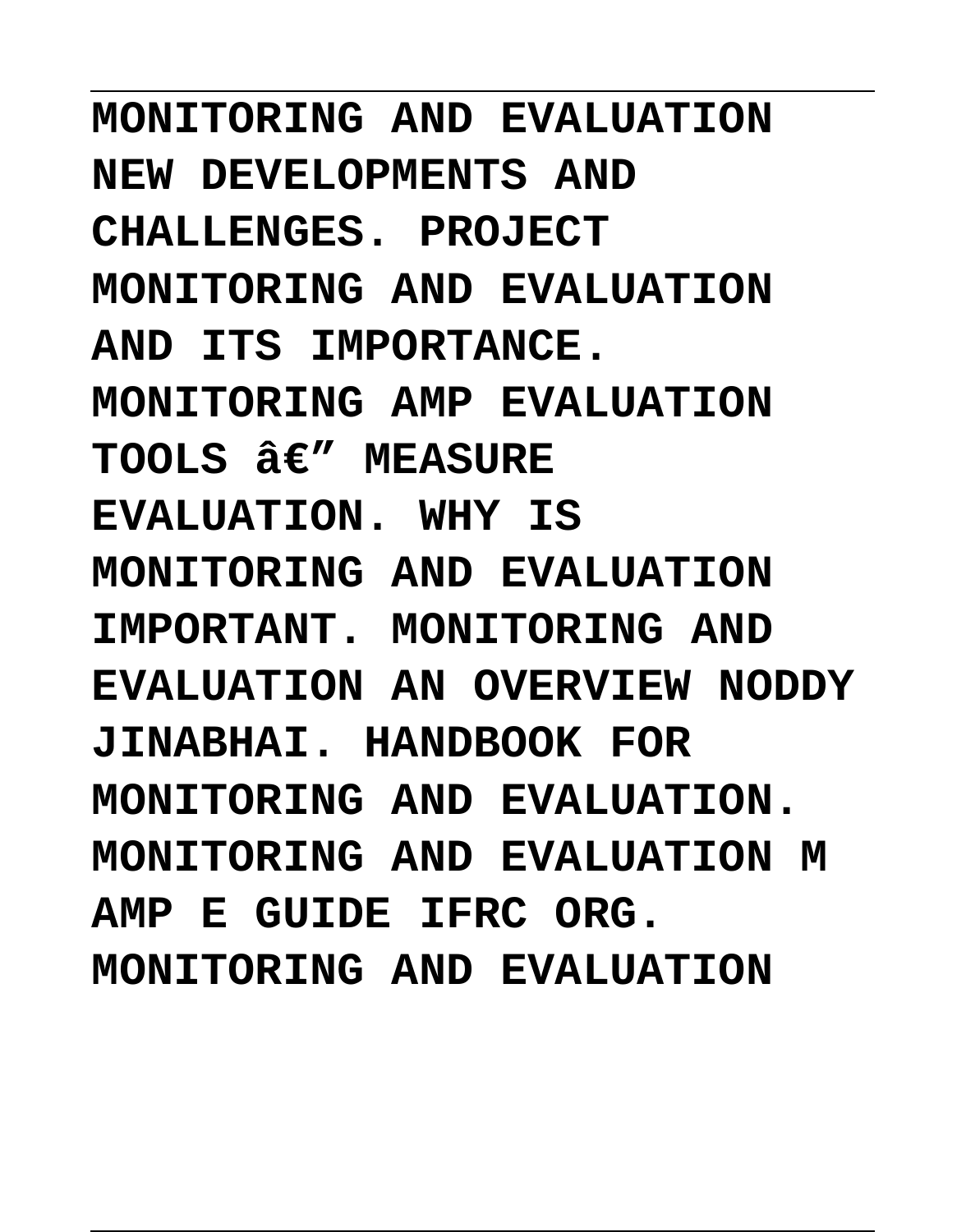**FOR RESULTS 10 DAYS. MONITORING AND EVALUATION FOR RESULTS 10 DAYS. MONITORING AND EVALUATION PLANNING K4HEALTH. MONITORING AND EVALUATION CIVICUS. MONITORING AND EVALUATION SOME TOOLS METHODS AND. MONITORING AND EVALUATION NEW DEVELOPMENTS AND CHALLENGES. MONITORING AND EVALUATION WIKIPEDIA. MONITORING AND EVALUATION M AMP E GUIDE IFRC ORG. MONITORING AMP EVALUATION TOOLS — MEASURE EVALUATION**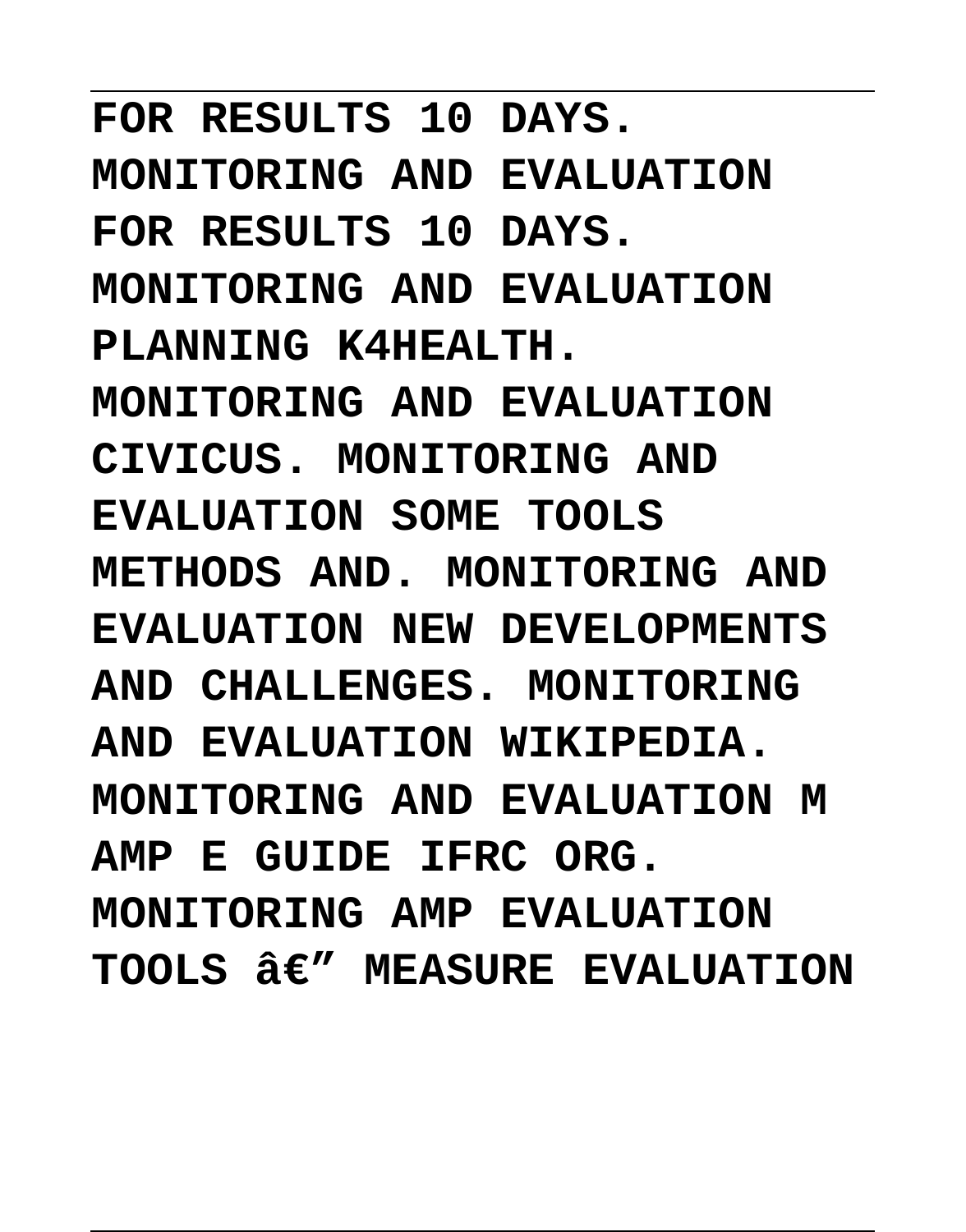**Monitoring And Evaluation Poverty Reduction Evaluation** April 17th, 2018 - Monitoring And Evaluation Download As Word Doc Doc PDF File Pdf Text File Txt Or Read Online'

'**Basic Concepts in psc gov za** April 20th, 2018 - Basic Concepts in

Monitoring and Evaluation February 2008

Published in the Republic of South Africa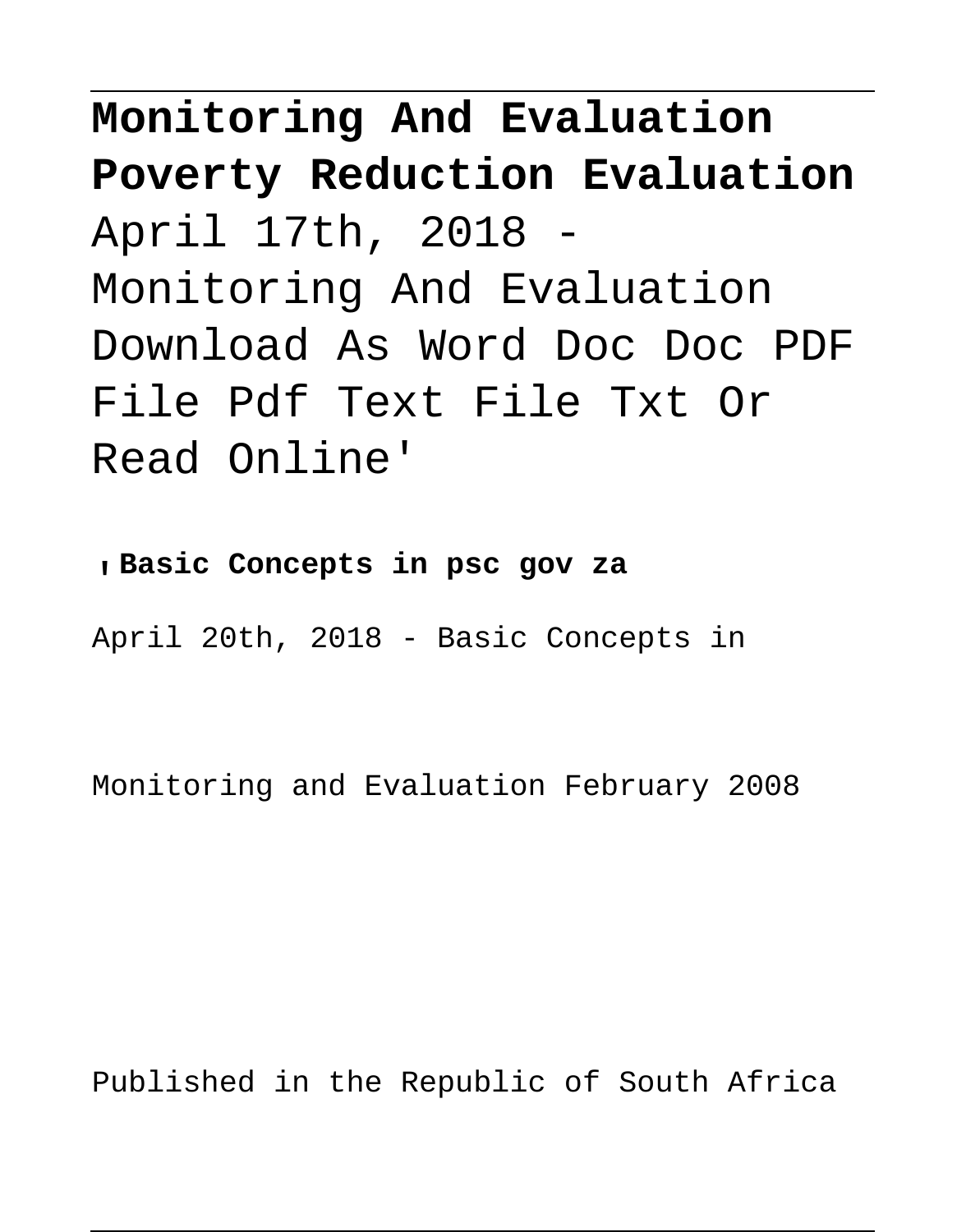by THE PUBLIC SERVICE COMMISSION PSC Commission House''**WHO MONITORING**

#### **AND EVALUATION**

APRIL 22ND, 2018 - ABOUT WHO S GLOBAL TB PROGRAMME WORK ON MONITORING AND EVALUATION DATA COLLECTION THE GLOBAL TASK FORCE ON TB IMPACT

MEASUREMENT MDR TB

SURVEILLANCE AND

FINANCING''**MONITORING AND EVALUATION UDEMY**

APRIL 27TH, 2018 - A MINI COURSE IN BASIC

CONCEPTS OF M AMP E FOR DEVELOPMENT AND

GOVERNANCE PROGRAMMES POLICIES AND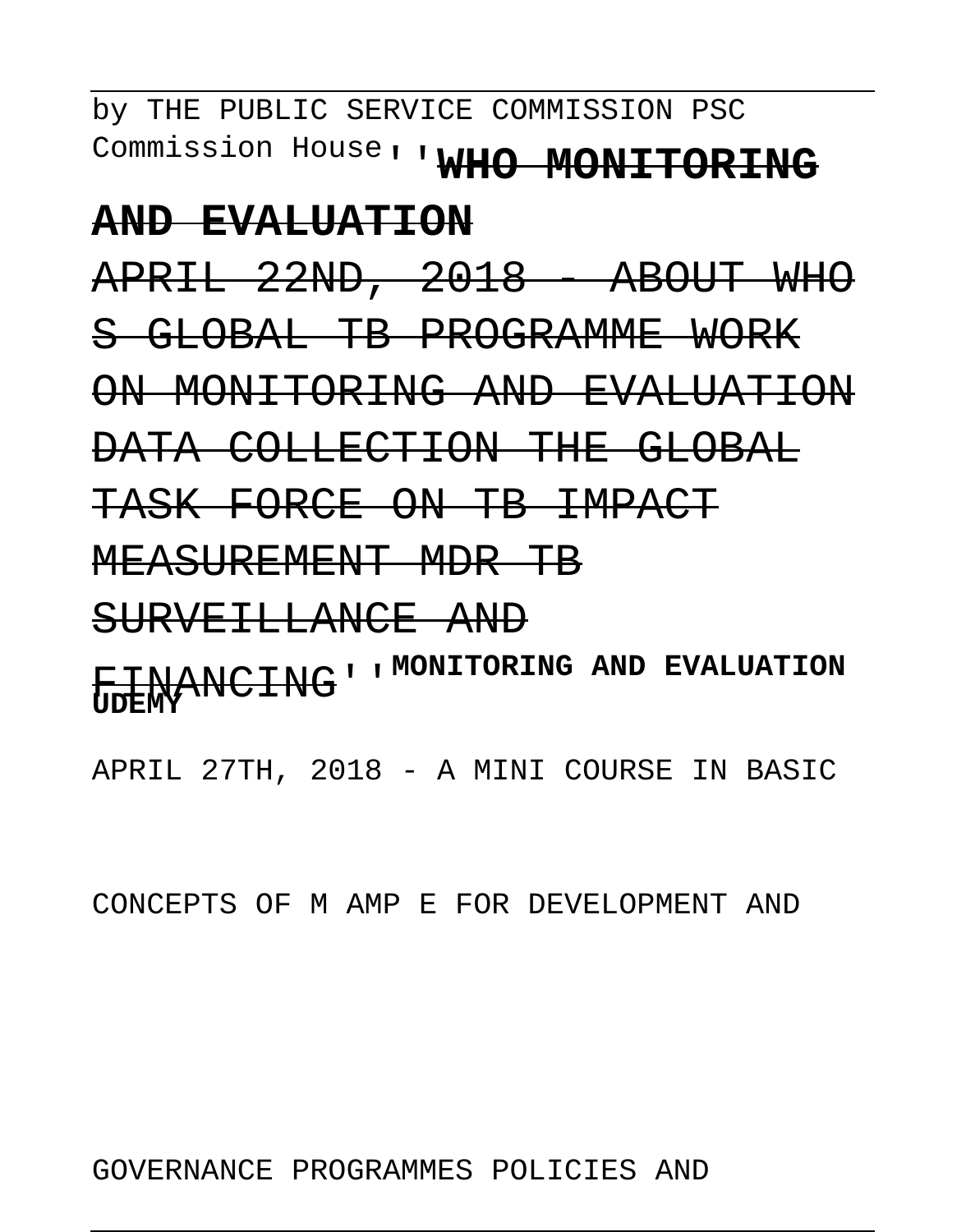# SERVICES''**Monitoring and**

## **Evaluation MIT Massachusetts Institute**

April 22nd, 2018 - Monitoring and Evaluation What Can They Do for Me Excerpts from Monitoring and Evaluating Urban Development Programs A Handbook for Program Managers and Researchers''**Basic Concepts in psc gov za**

April 26th, 2018 - Basic Concepts in

Monitoring and Evaluation February 2008

Published in the Republic of South Africa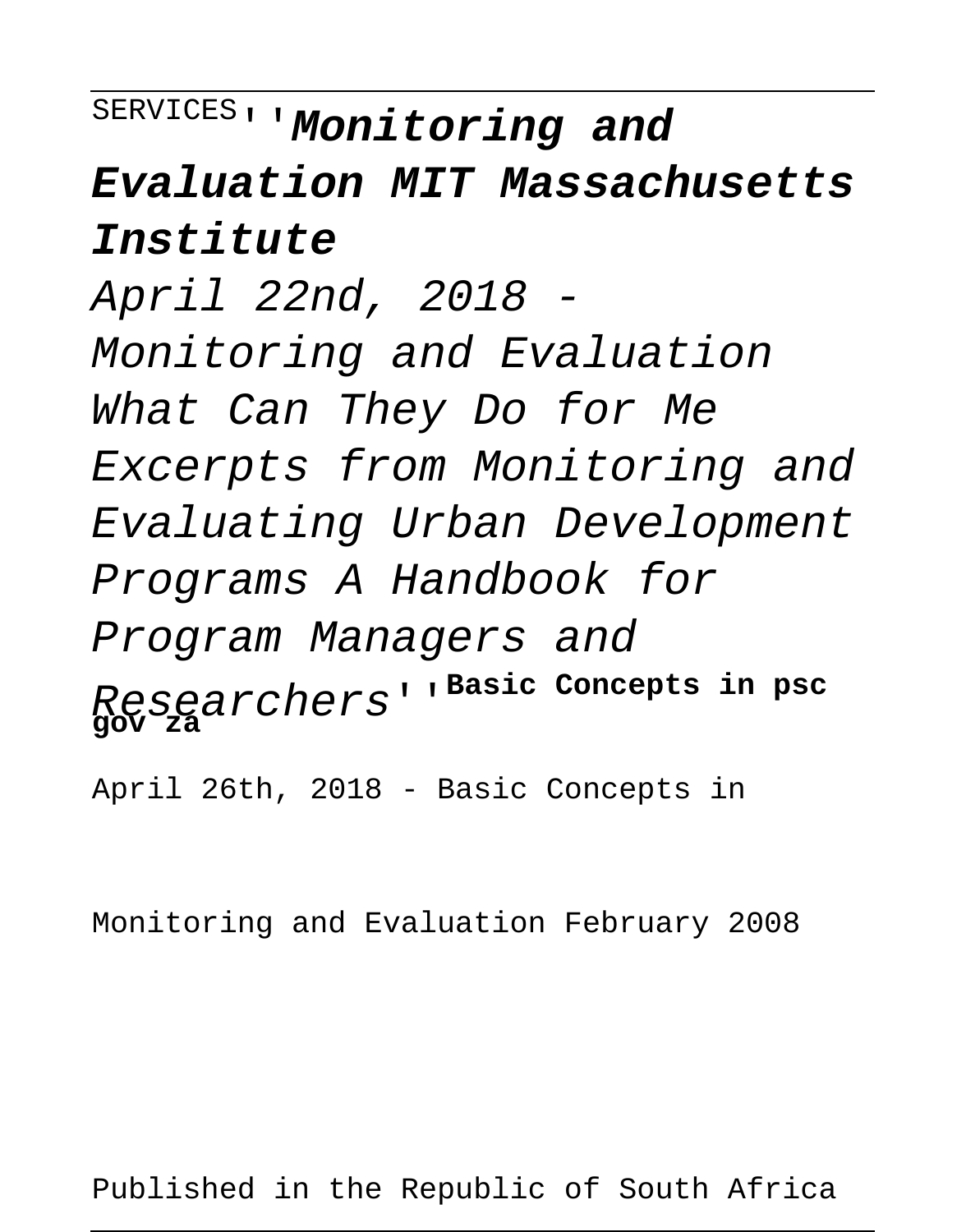by THE PUBLIC SERVICE COMMISSION PSC Commission House''**Monitoring and Evaluation Training Guide UNDP**

April 7th, 2018 - This Guide is The material in this module is intended to help facilitate training in monitoring and evaluation in the results framework The materials include exercises session notes and agendas for conducting training''**HANDBOOK ON MONITORING AND EVALUATING FOR RESULTS**

**APRIL 4TH, 2018 - MONITORING**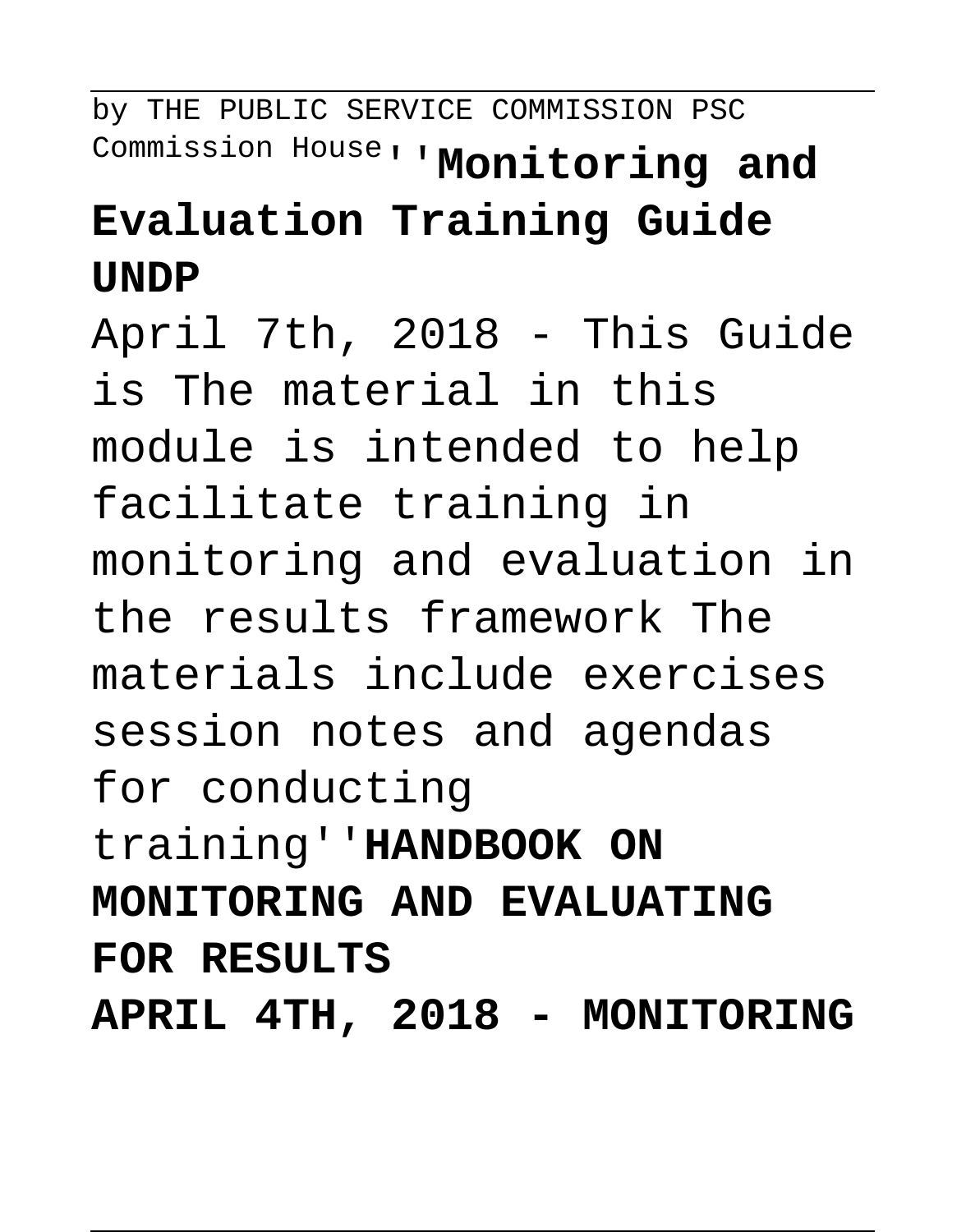# **AND EVALUATION FRAMEWORK THAT PROMOTES LEARNING AND PERFORMANCE MEASUREMENT THE HANDBOOK ON MONITORING AND EVALUATING FOR RESULTSIS INTENDED TO**''**MONITORING AND EVALUATION AN OVERVIEW NODDY JINABHAI**

APRIL 23RD, 2018 - BENEFITS OF MONITORING

AMP EVALUATION MONITORING AND EVALUATION M

AMP E HELPS PROGRAMME IMPLEMENTERS TO  $\hat{a}\in\hat{c}$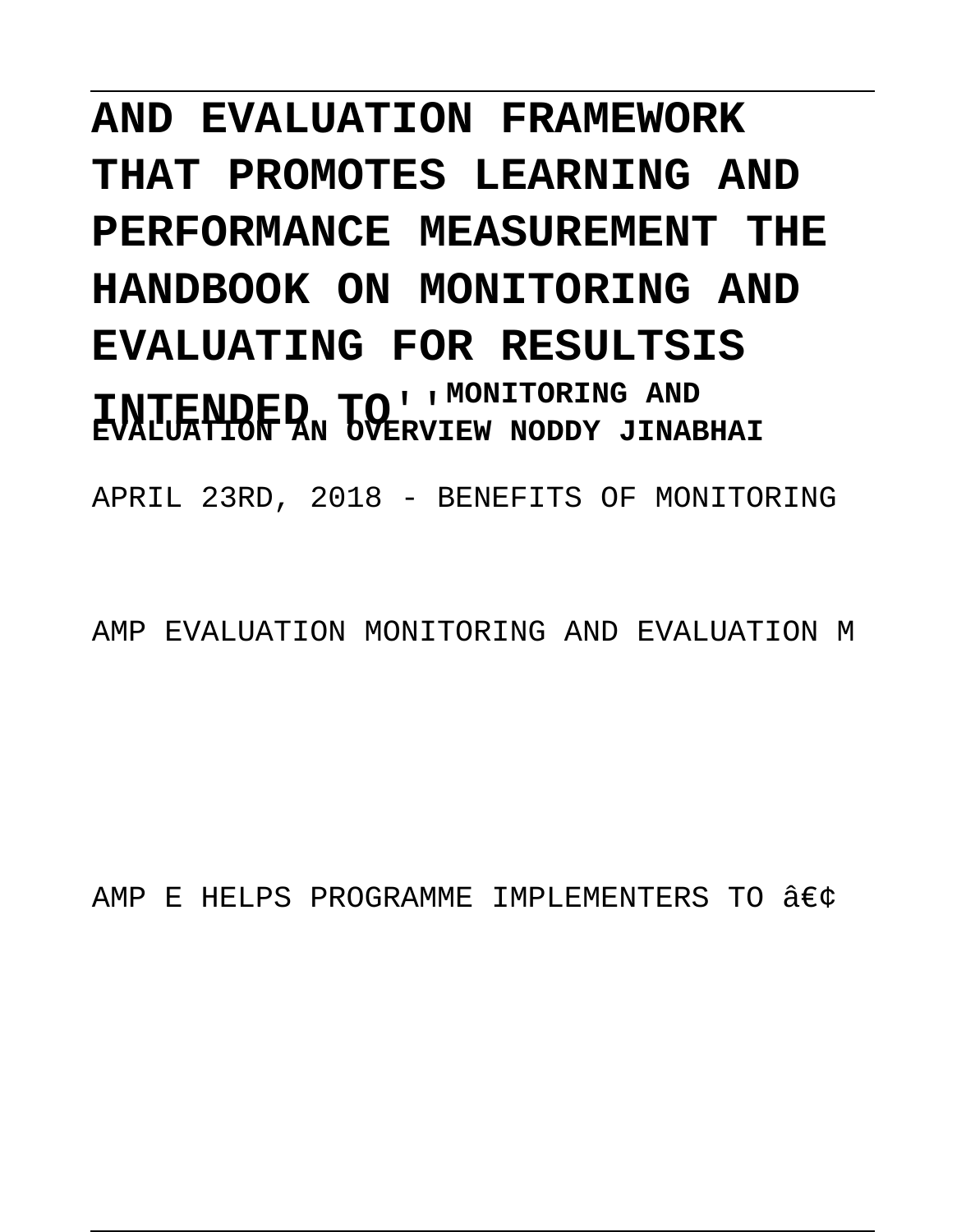#### PROJECT IS,

## '**Monitoring And Evaluation European Commission**

April 26th, 2018 - Monitoring And Evaluation European Neighbourhood Policy And Enlargement Negotiations'

'**what is monitoring** april 26th, 2018 - 540 toolkit to combat trafficking in persons tool 10 1 overview of monitoring and evaluation overview this tool briefly describes both monitoring and evaluation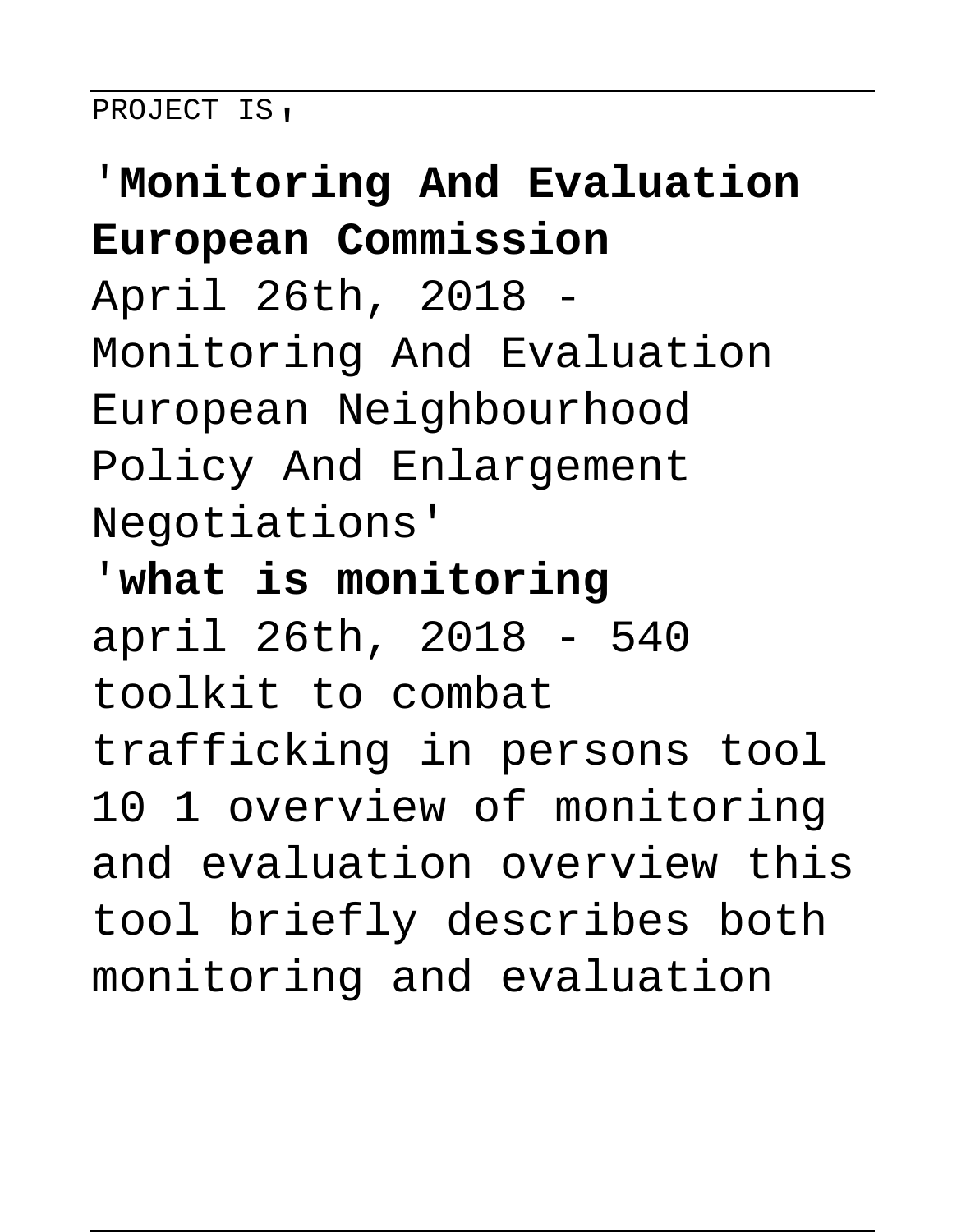## and the distinction' '**WHAT IS MONITORING AND EVALUATION APRIL 22ND, 2018 - MONITORING IS THE SYSTEMATIC COLLECTION ANALYSIS AND USE OF INFORMATION FROM PROJECTS AND PROGRAMMES FOR THREE BASIC PURPOSES LEARNING FROM THE EXPERIENCES ACQUIRED LEARNING FUNCTION**'

'**Monitoring Amp Evaluation Results Framework** April 27th, 2018 - Understand Amp Apply

International â€mbest Practice― Standards

When Planning Development Projects Amp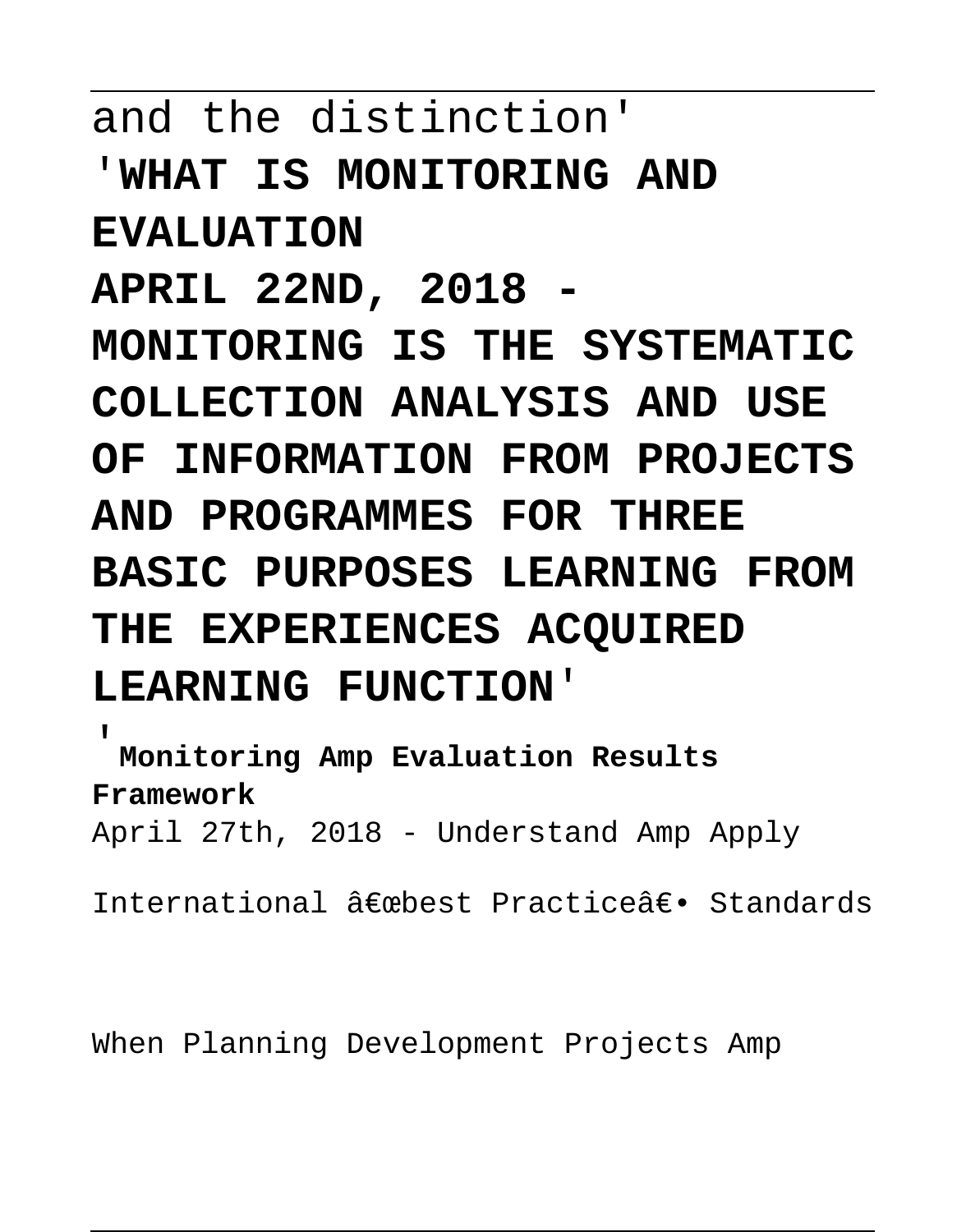Learn Why Monitoring Is Key To The Successful Implementation'

'**1818 H Street N W Telex MCI 64145 WORLDBANK MCI 248423** April 27th, 2018 - 5 World Bank Operations Evaluation Department Evaluation Capacity Development M Amp E Overview Some Tools Methods And Approaches For Monitoring And Evaluation''**Developing A Monitoring Amp Evaluation Plan**

April 24th, 2018 - A Monitoring And

Evaluation M Amp E Plan Is A Guide As To

What You Should Evaluate What Information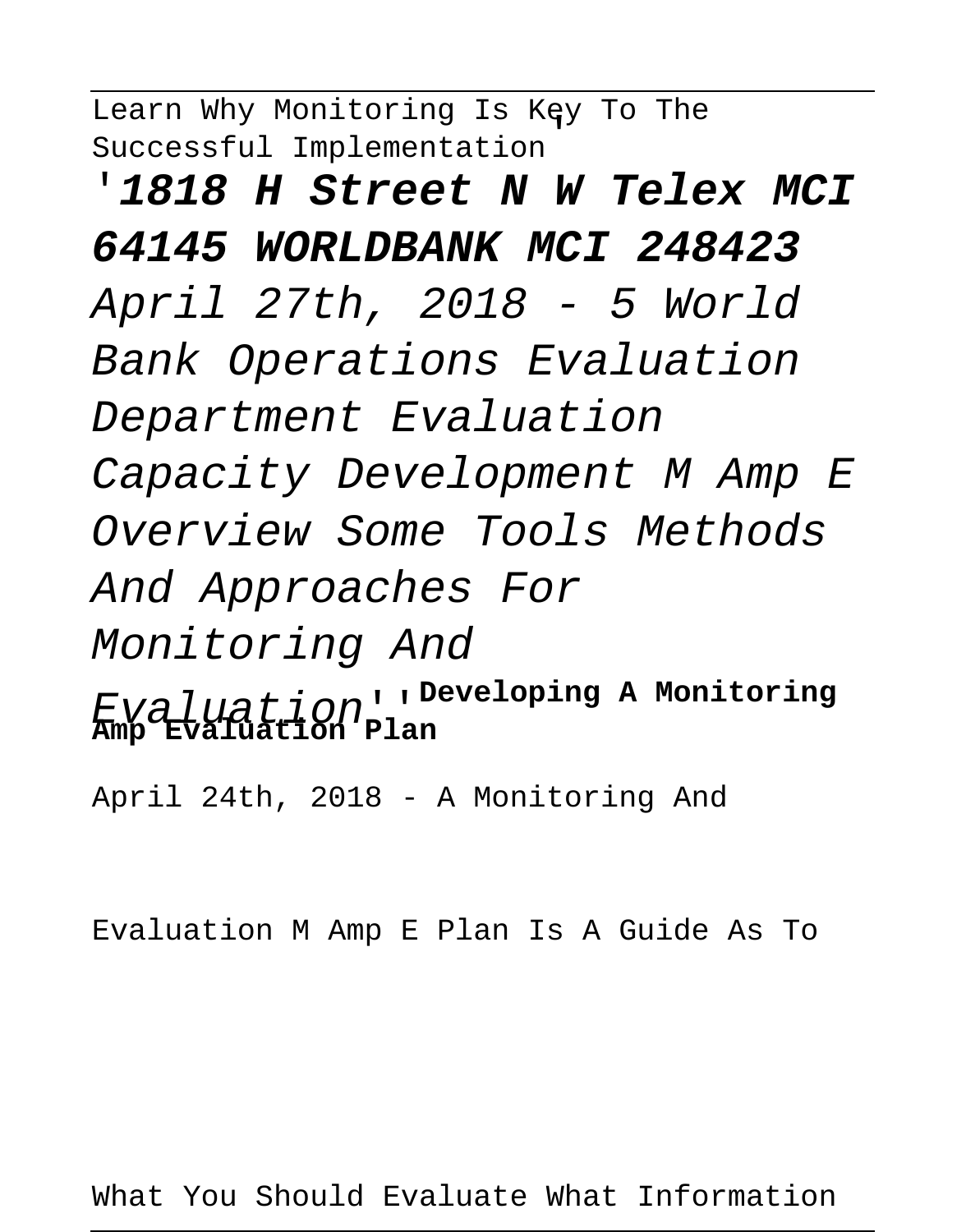You Need And Who You Are Evaluating For The Plan Outlines The Key Evaluation Questions And The Detailed Monitoring Questions That Help Answer The Evaluation Questions,

#### '**Chapter 10 Monitoring and Evaluation M amp E CRS**

April 18th, 2018 - ChApTEr 10 MONiTOriNg

ANd EvALuATiON 1 Farmers from the

Democratic Republic of the Congo village of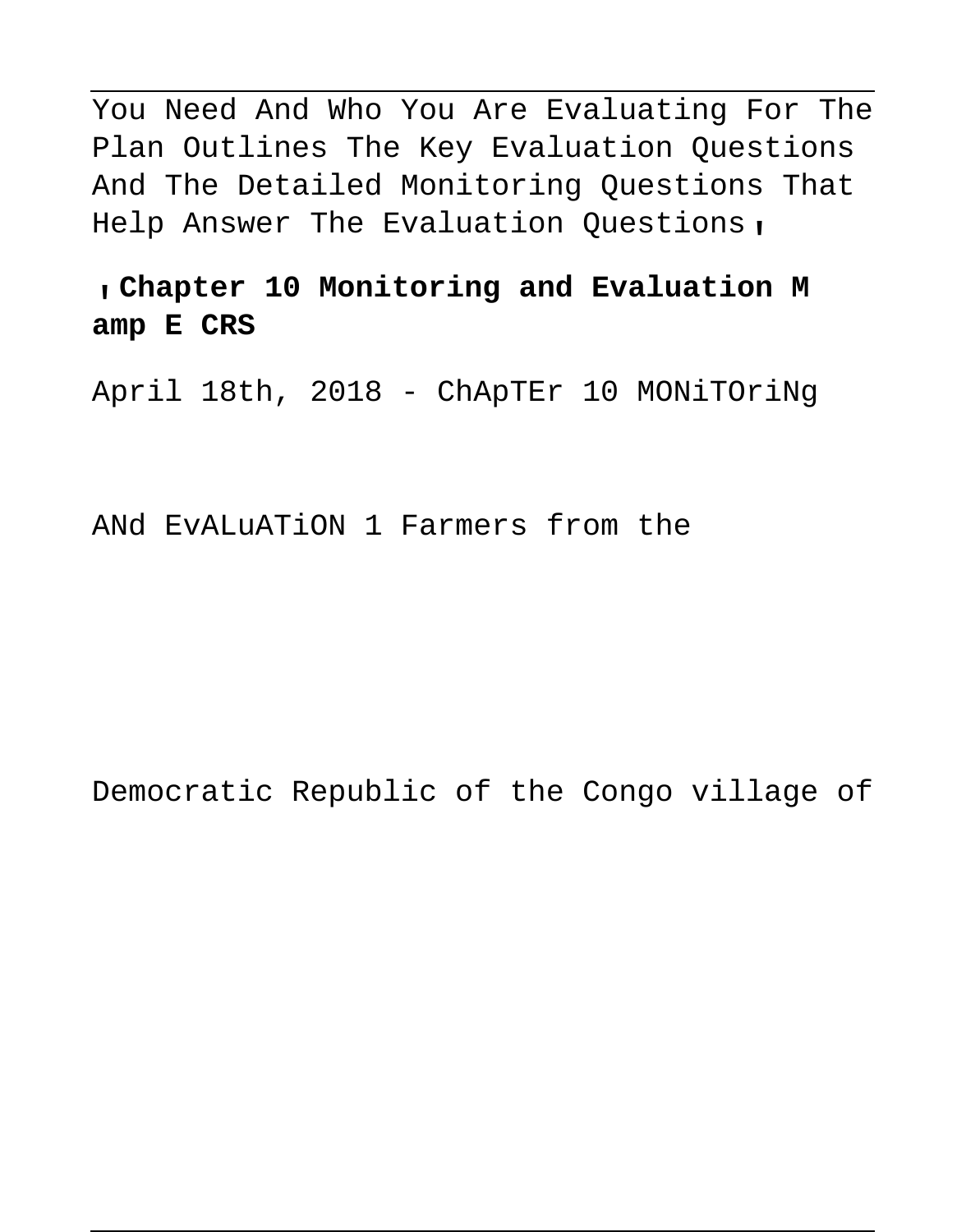### '**WHO MONITORING AND EVALUATION**

APRIL 10TH, 2018 - ABOUT WHO S GLOBAL TB

PROGRAMME WORK ON MONITORING AND EVALUATION

DATA COLLECTION THE GLOBAL TASK FORCE ON TB

IMPACT MEASUREMENT MDR TB SURVEILLANCE AND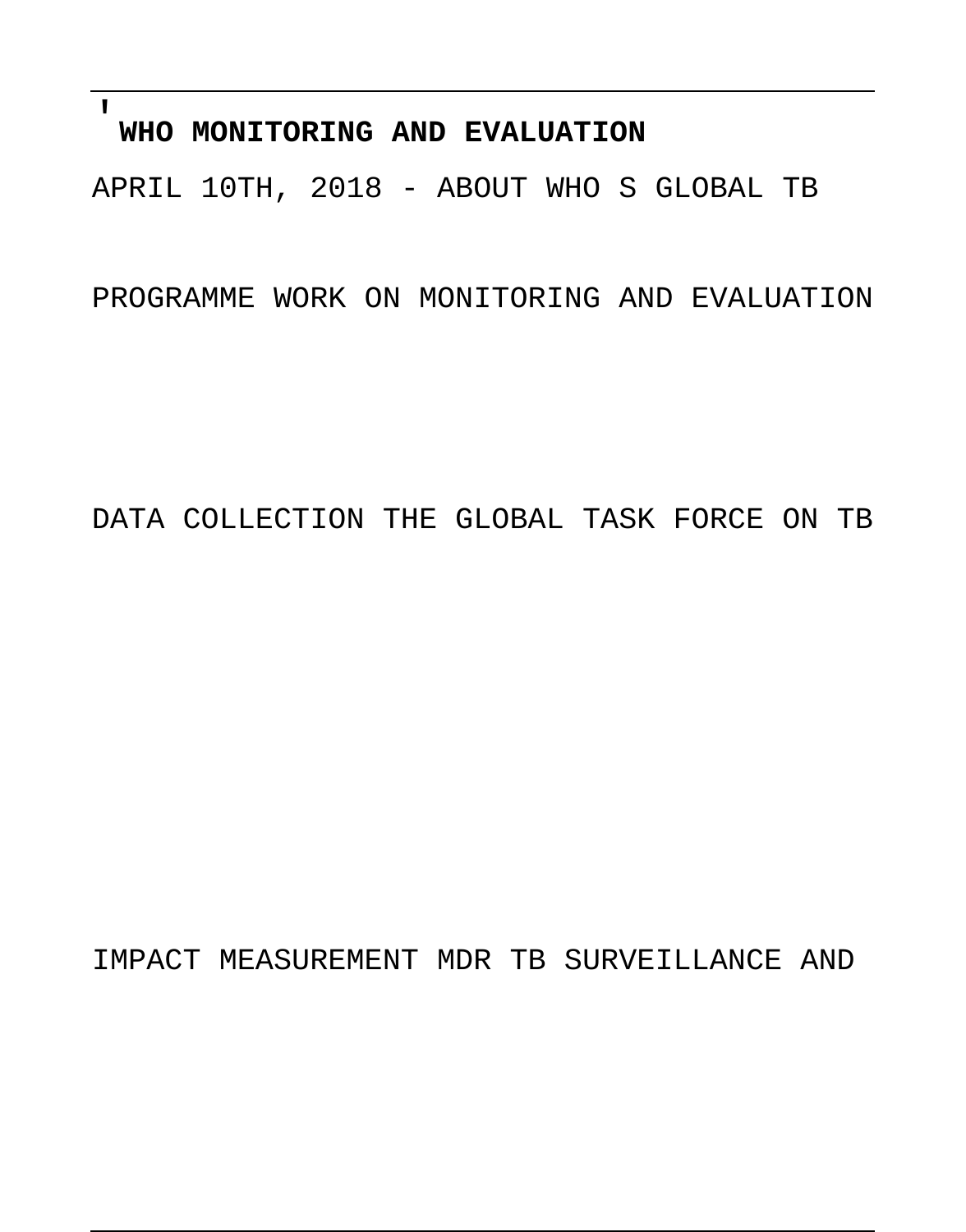april 25th, 2018 - timely and reliable monitoring and evaluation m amp e makes it possible to identify trends strengths and areas for improvement in our work at national regional and global level''**MONITORING AND EVALUATION TOOLS CENTERS FOR DISEASE APRIL 27TH, 2018 - MONITORING AND EVALUATION UNDER THE COOPERATIVE AGREEMENTS MADE BETWEEN THE U S CENTERS FOR DISEASE CONTROL AND PREVENTIONS CDC INFLUENZA DIVISION AND ITS PARTNER COUNTRIES THE DIVISION SUPPORTS THE MONITORING AND EVALUATION**'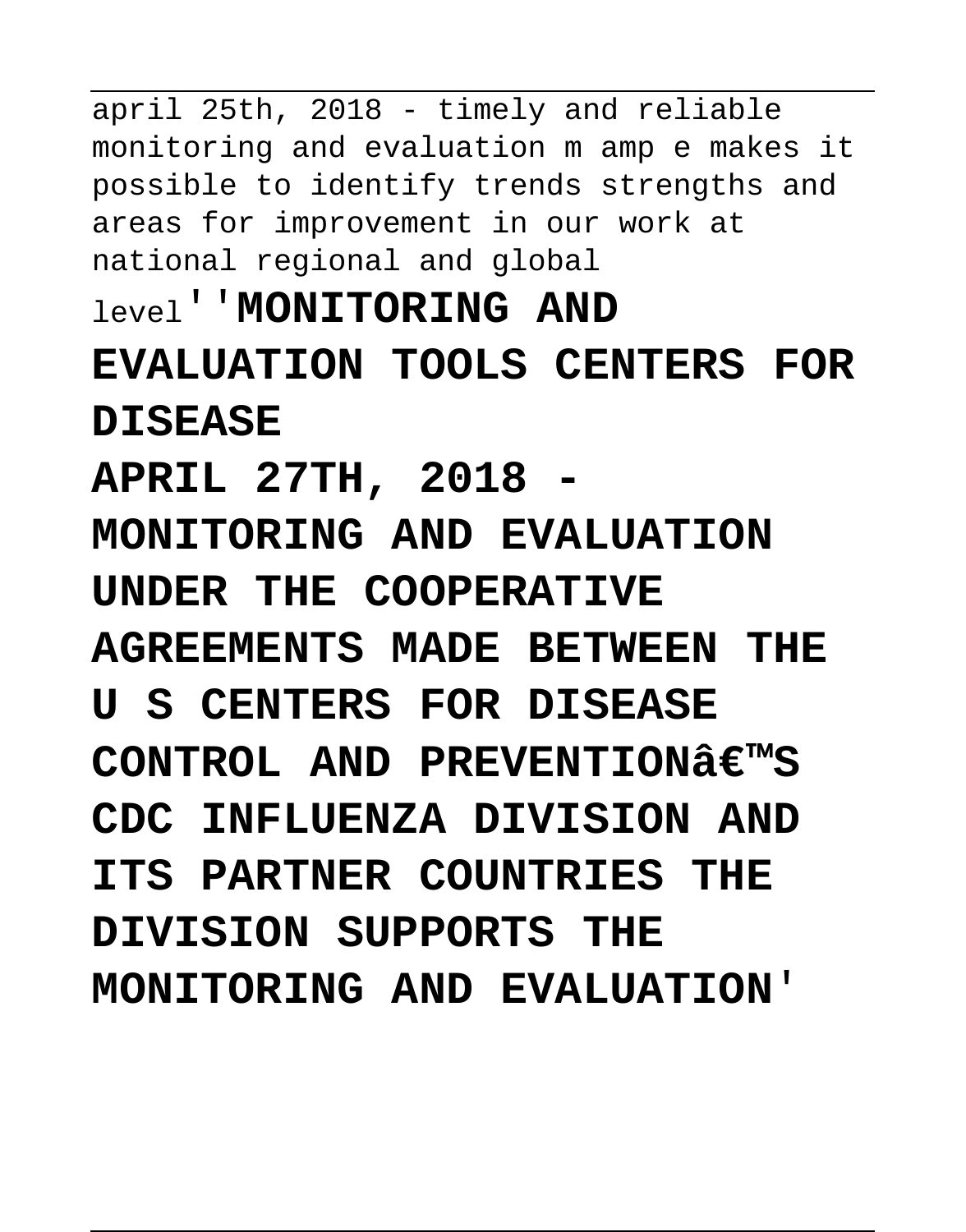'**MONITORING AND EVALUATION VANCOUVER COMMUNITY NETWORK APRIL 27TH, 2018 - THE PROCESSES OF OBSERVING** RESULT.TS AND EVALUATING **PROGRESS TOWARDS REACHING OBJECTIVES**''**MONITORING AND EVALUATION SECRETARIAT IUCN APRIL 16TH, 2018 - THE IUCN 2013 MONITORING AND EVALUATION POLICY ESTABLISHES COMMON STRUCTURES AND STANDARDS ACROSS THE IUCN SECRETARIAT WITH A VIEW TO MAXIMIZING**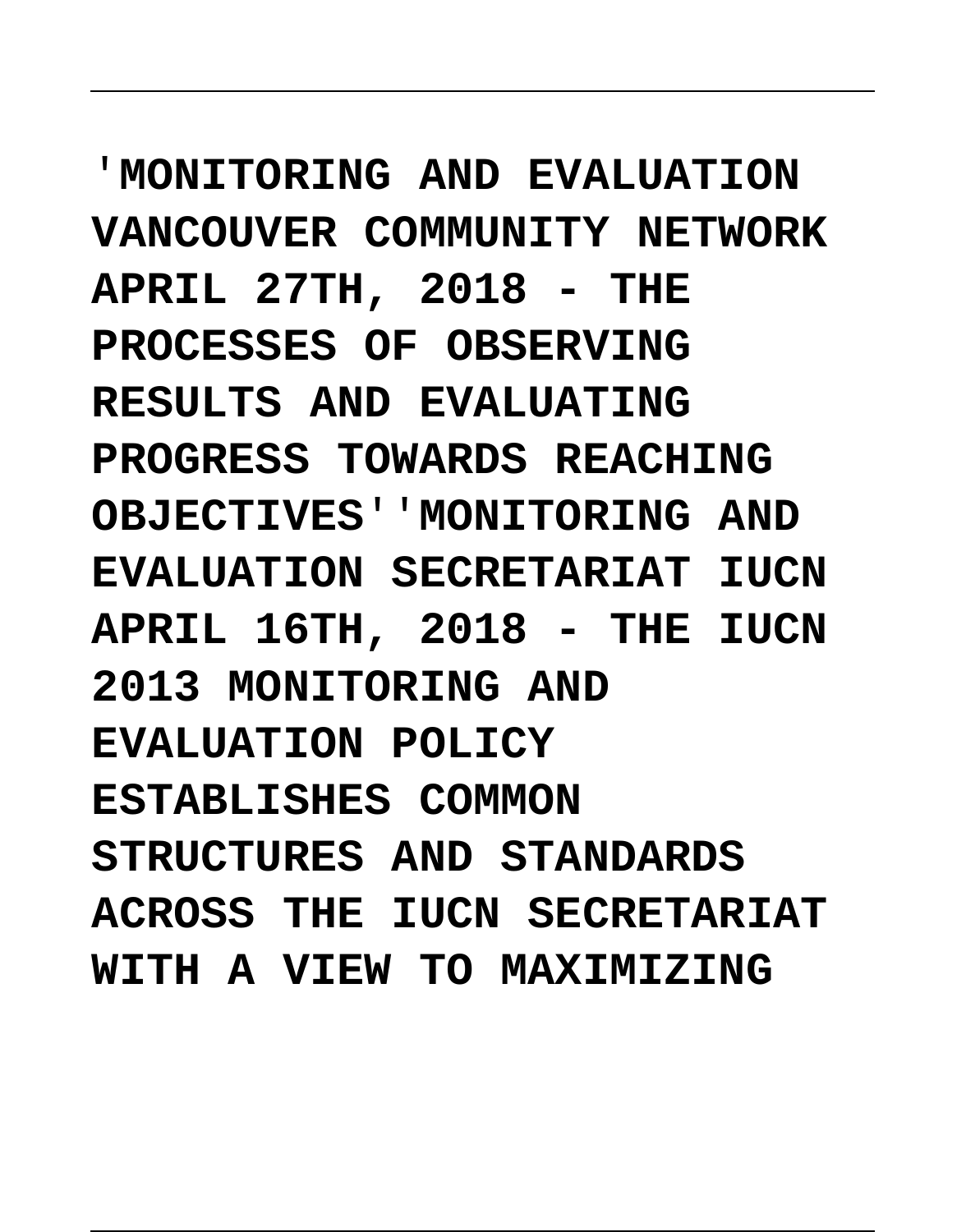### **THE BEN**'

'**WHO CATEGORY 6 MONITORING AND EVALUATION** APRIL 19TH, 2018 - INFORMATION ON WHAT AN

INTERVENTION IS DOING HOW WELL IT IS

PERFORMING AND WHETHER IT IS ACHIEVING ITS

AIMS AND OBJECTIVES GUIDANCE ON FUTURE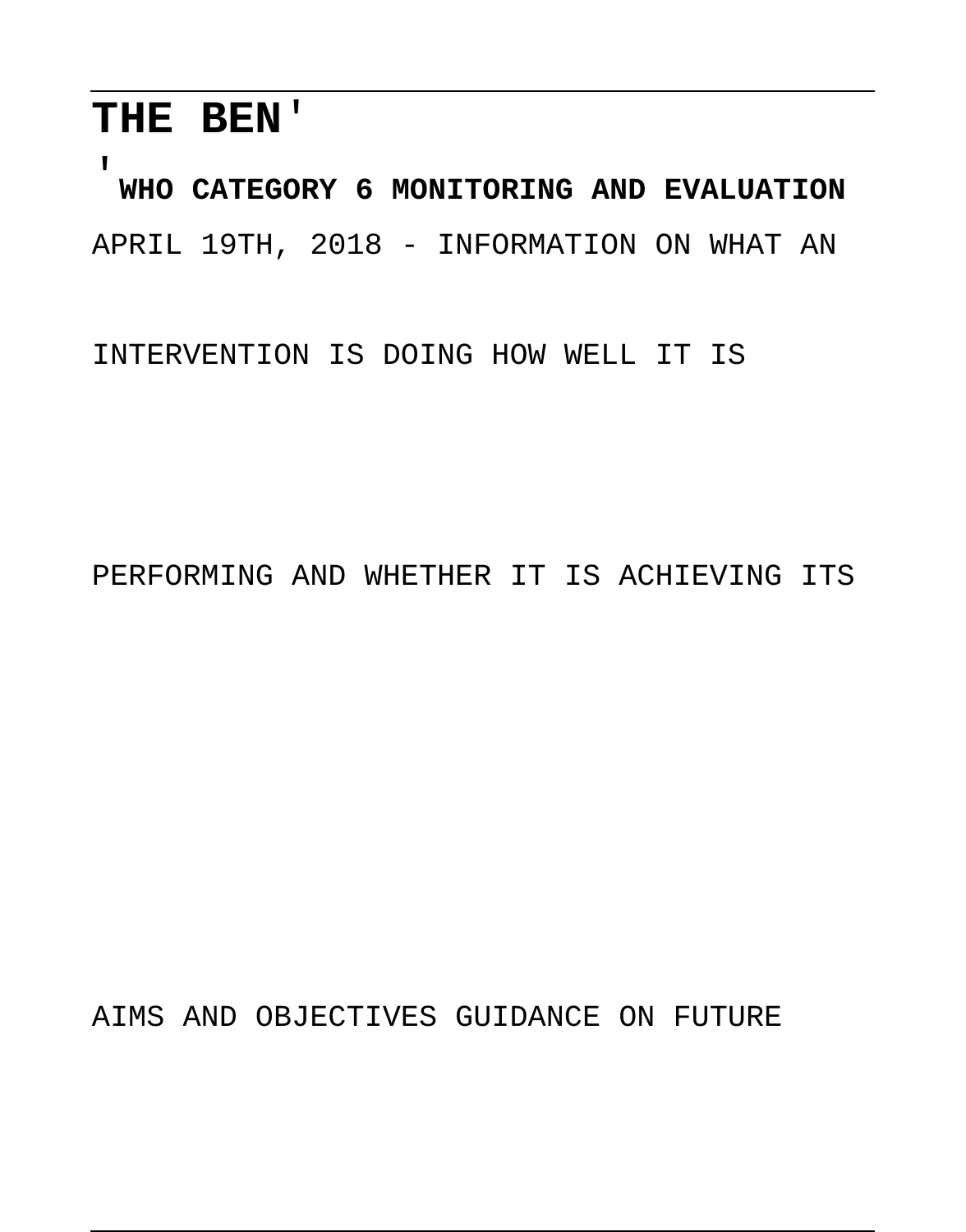INTERVENTION ACTIVITIES AN IMPORTANT PART OF ACCOUNTABILITY TO FUNDING AGENCIES AND STAKEHOLDERS PLANS FOR MONITORING AND EVALUATION SHOULD BE MADE AT THE'

# '**monitoring and evaluation european commission**

april 26th, 2018 monitoring and evaluation european neighbourhood policy and enlargement negotiations'

'**how to create a monitoring and evaluation m amp e system**

april 25th, 2018 - at tools4dev we get a lot of emails from people who want to make a monitoring and evaluation m amp e system for their program but donâ€<sup>m</sup>t know where to start if that sounds familiar then this guide is for you''**monitoring and**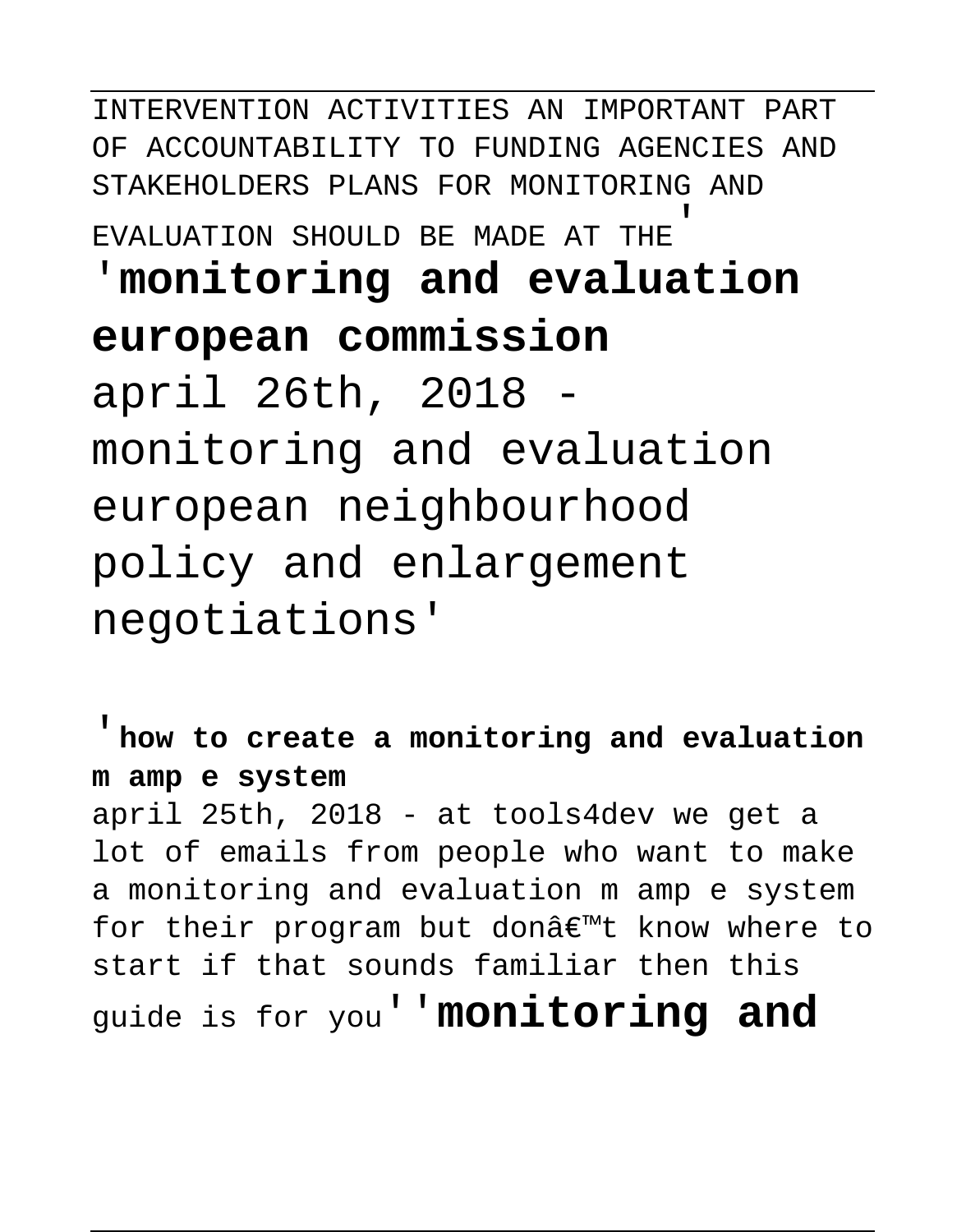**evaluation world bank blogs april 20th, 2018 - photo world bank flickr development practitioners often rely on monitoring and evaluation m amp e performance indicators to assess the results of a transport project collecting indicators before during and after a project allows us to gain insights about project execution and project outputs which can help us for example measure changes**''**Ten Steps To A**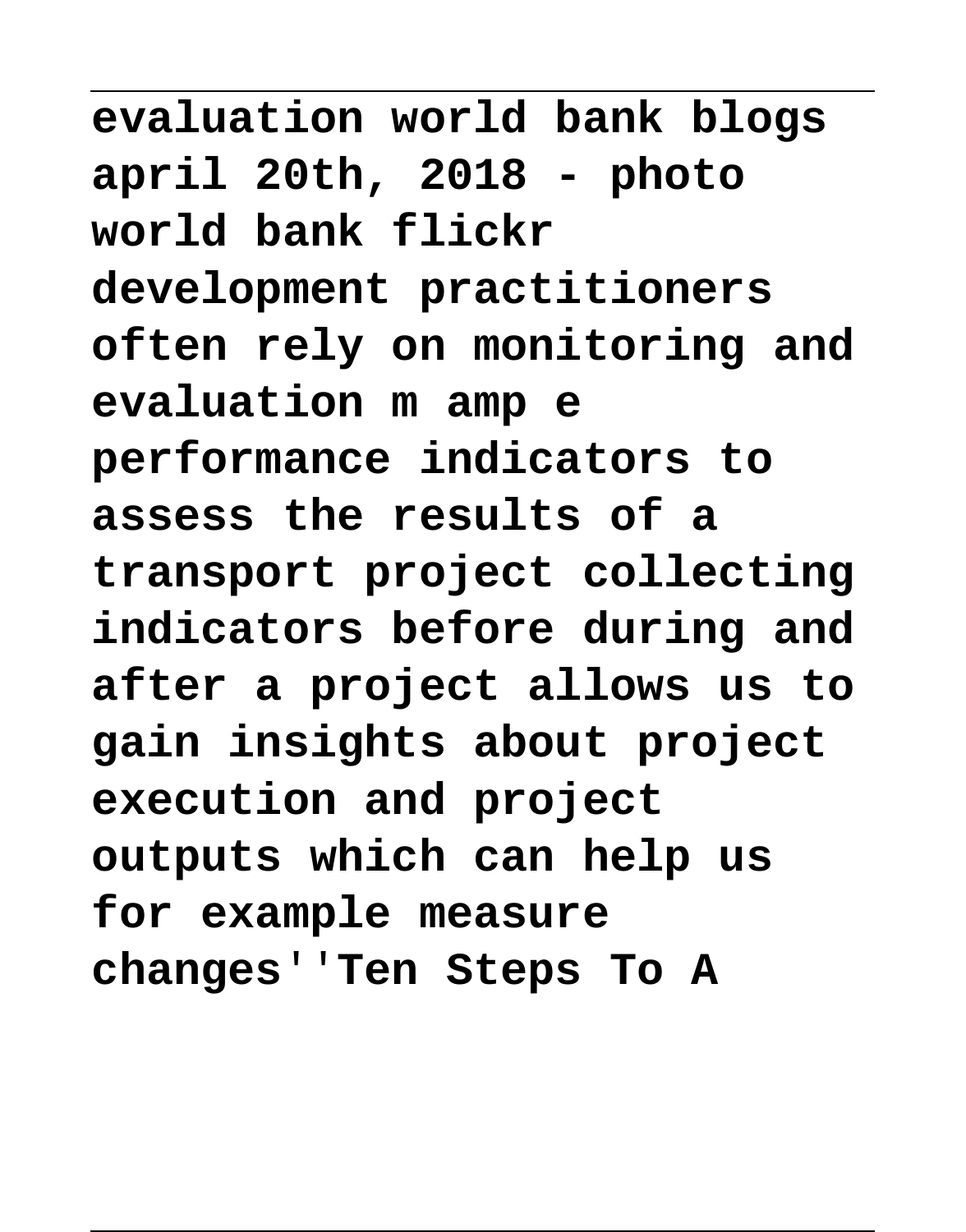## **Results Based Monitoring OECD Org**

April 25th, 2018 - THE WORLD BANK Jody Zall Kusek Ray C Rist Ten StepsTen Steps To A Results Based Monitoring And Evaluation System To A And A Handbook For Development Practitioners'

'**Monitoring and Evaluation Global Health eLearning Center** April 24th, 2018 -

Monitoring and evaluation M amp E is about collecting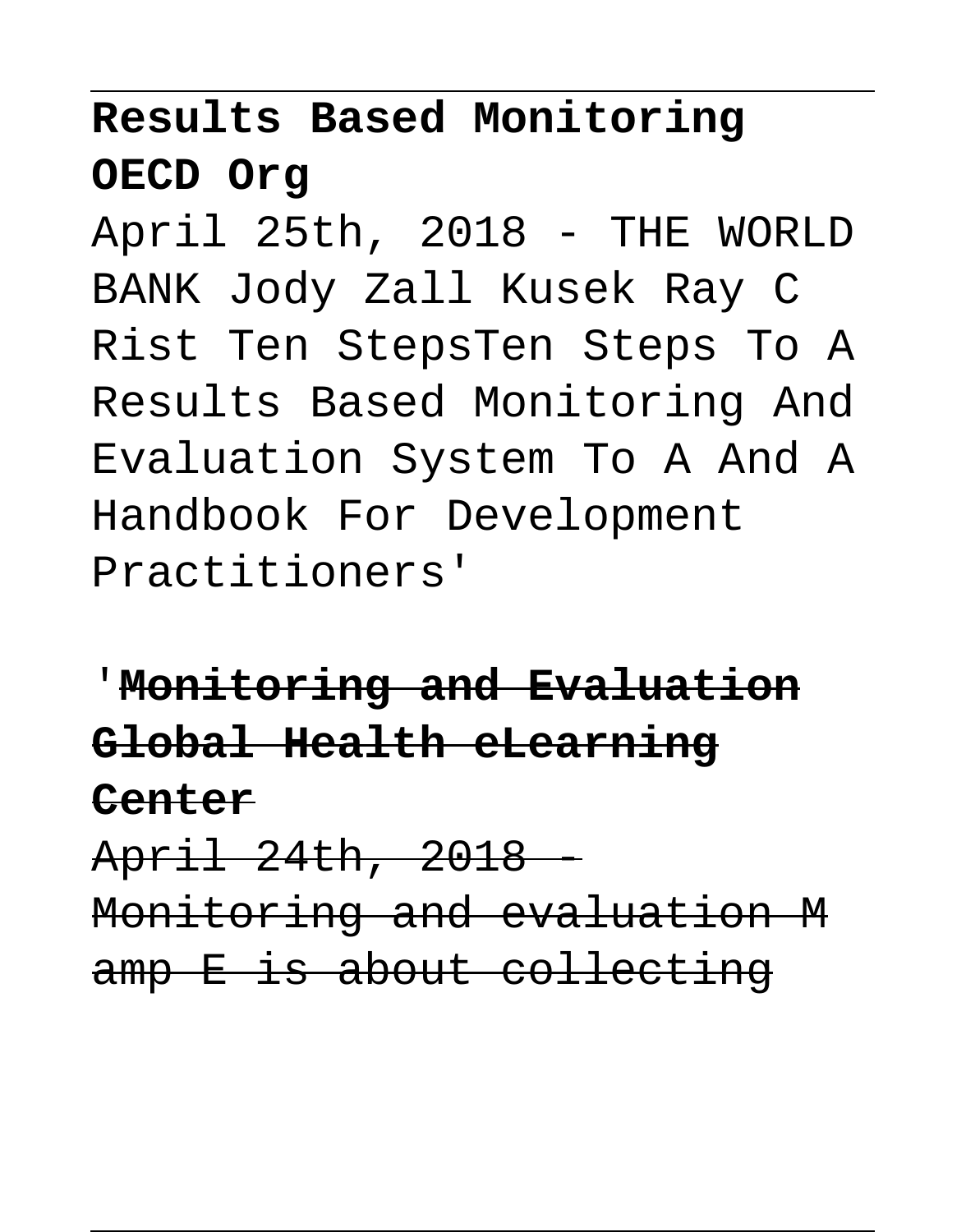storing analyzing and finally transforming data into strategic information so it can be used to make informed decisions for program management and improvement policy formulation and advocacy''**monitoring and evaluation mit massachusetts institute** april 22nd, 2018 - monitoring and

evaluation what can they do for me excerpts

from monitoring and evaluating urban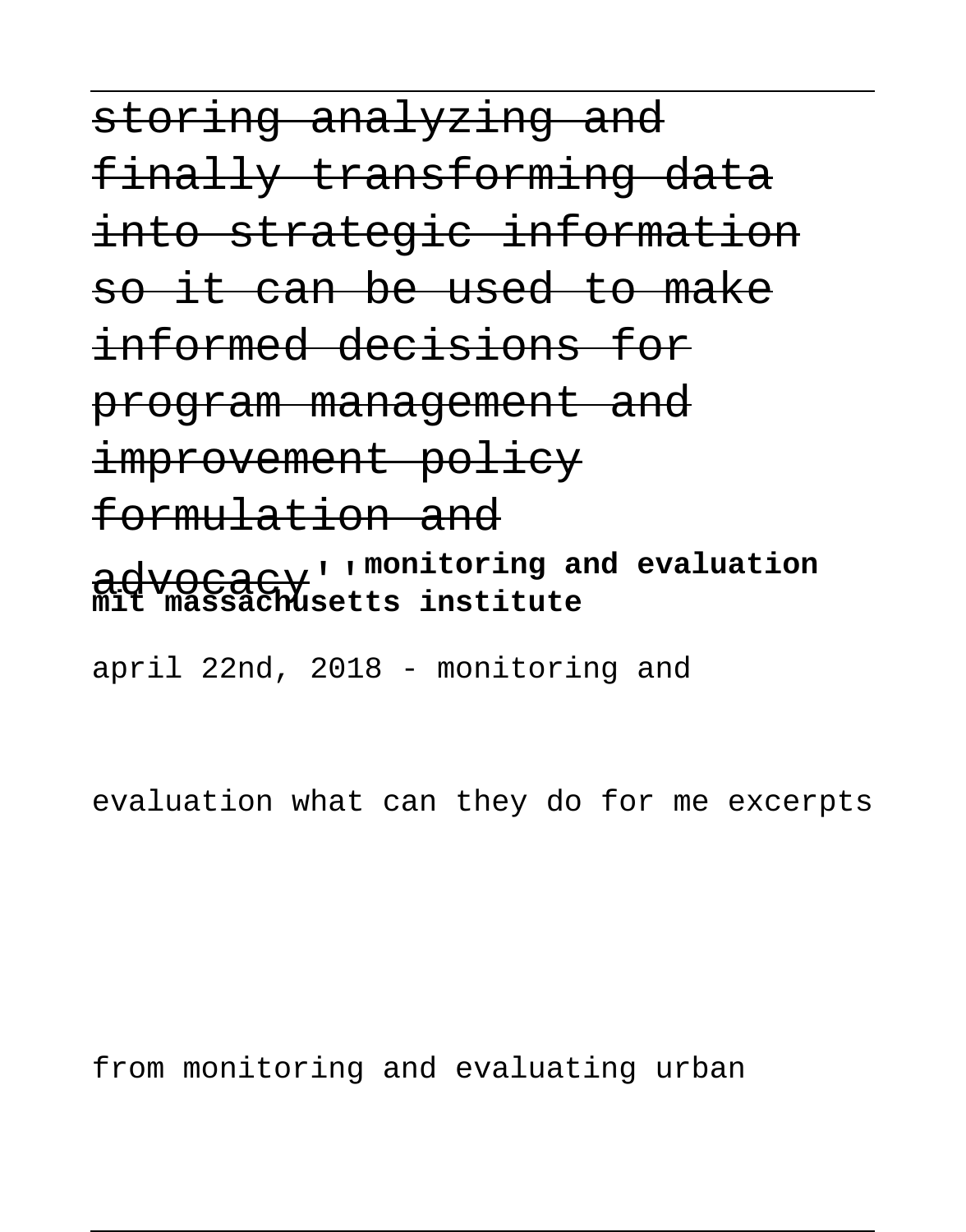development programs a handbook for program managers and researchers,

### '**Monitoring And Evaluation CIVICUS**

April 28th, 2018 - Monitoring And

Evaluation Monitoring And Evaluation By

Janet Shapiro Email Nellshap Hixnet Co Za 3

BASIC PRINCIPLES What Is Monitoring And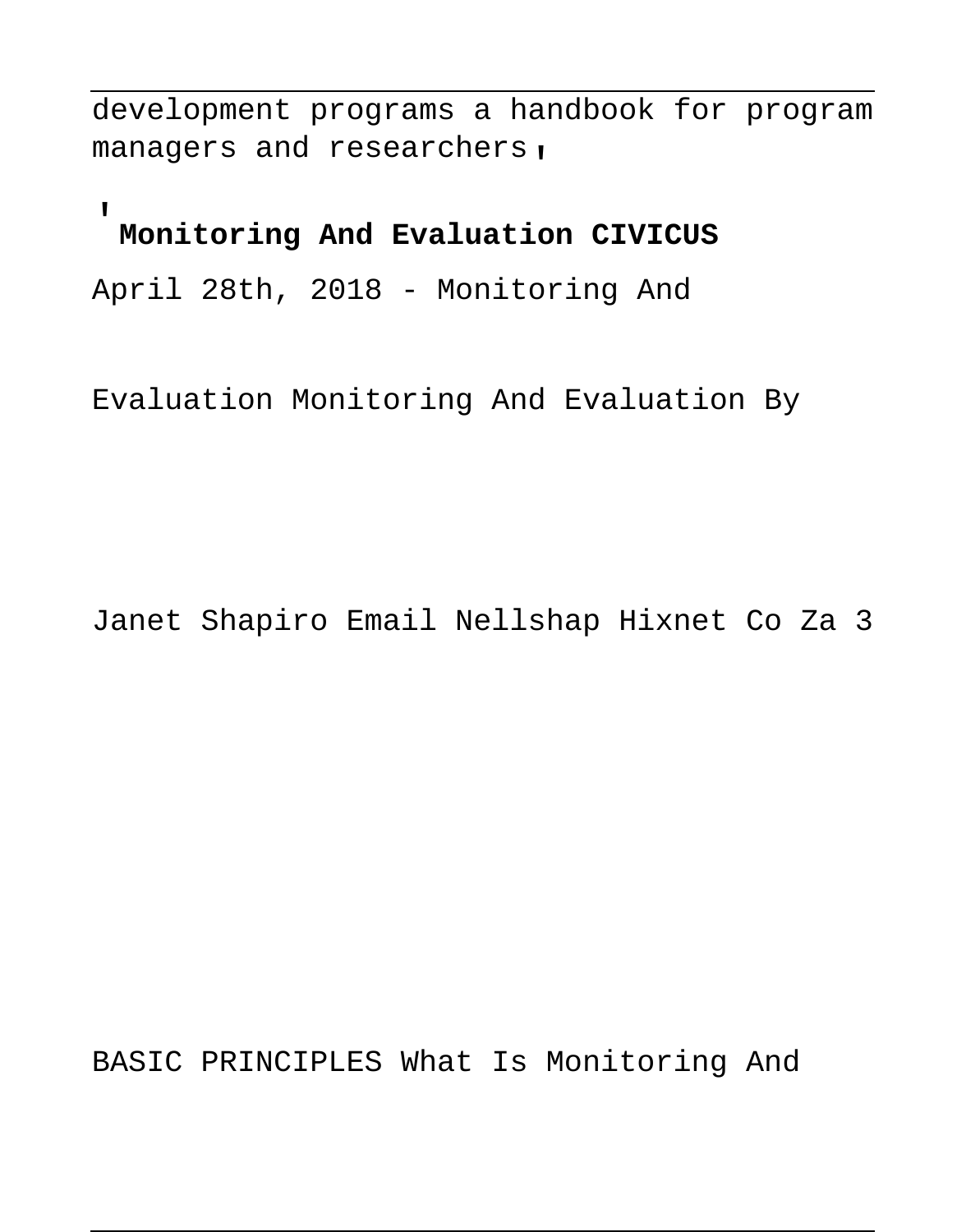Evaluation''**A step by step guide to University of Oxford** April 26th, 2018 - 3 A step by step guide to Monitoring and Evaluation Introduction This resource is designed to help groups working on community led approaches to climate change''**Monitoring And Evaluation Udemy April 27th, 2018 - A Mini Course In Basic Concepts Of M Amp E For Development And Governance Programmes Policies And Services**'

'**what is monitoring april 26th, 2018 - 540 toolkit to combat trafficking in persons tool 10 1 overview of monitoring**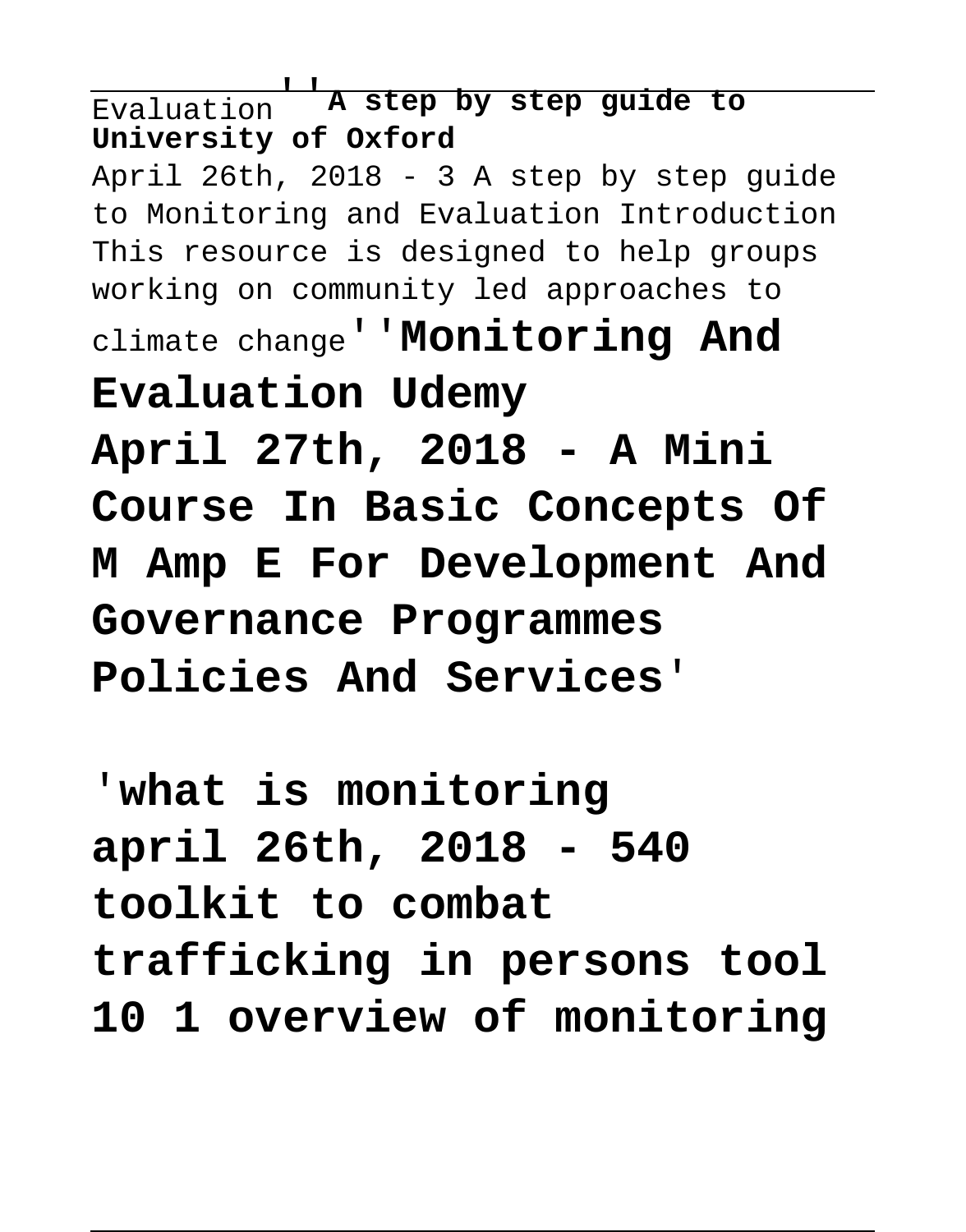**and evaluation overview this tool briefly describes both monitoring and evaluation and the distinction**''**What is monitoring and evaluation M amp E sportanddev org** April 25th, 2018 - Monitoring is the systematic and routine collection of information from projects and programmes for four main purposes To learn from experiences to improve practices and activities in the future'

'**What is monitoring and**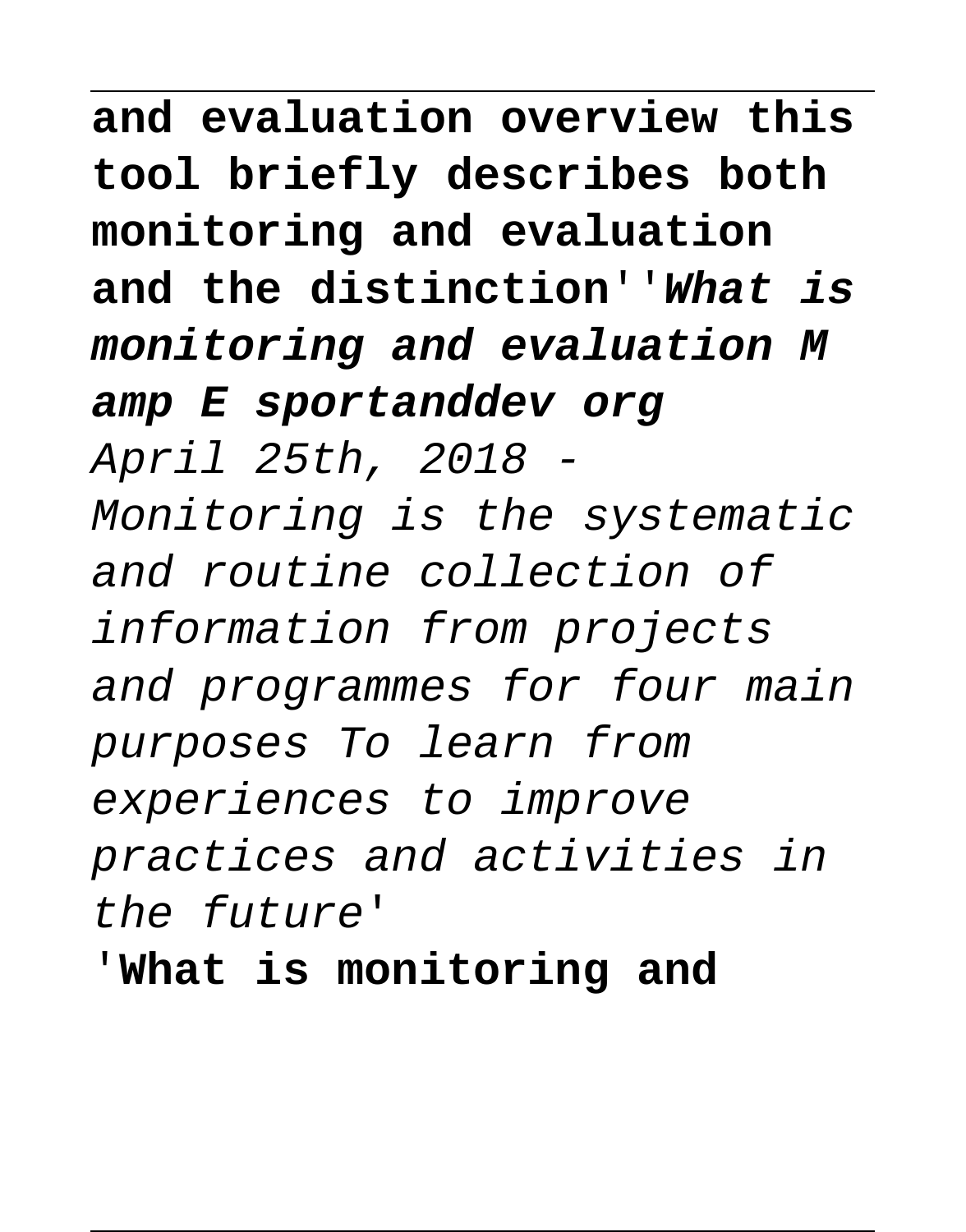## **evaluation**

April 26th, 2018 - Monitoring is the systematic collection analysis and use of information from projects and programmes for three basic purposes learning from the experiences acquired learning function' '**A STEP BY STEP GUIDE TO UNIVERSITY OF OXFORD**

APRIL 26TH, 2018 - 3 A STEP BY STEP GUIDE

TO MONITORING AND EVALUATION INTRODUCTION

THIS RESOURCE IS DESIGNED TO HELP GROUPS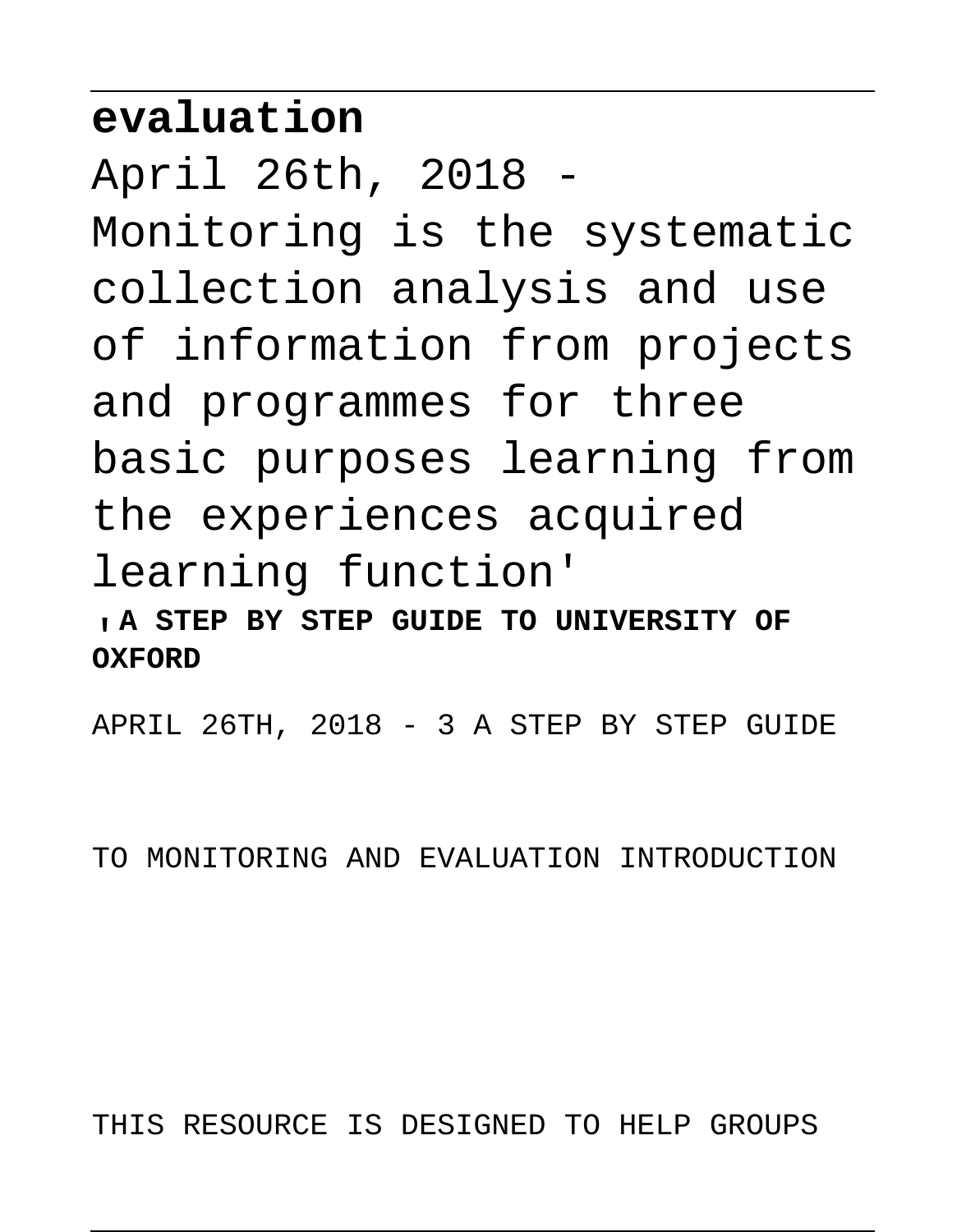WORKING ON COMMUNITY LED APPROACHES TO CLIMATE CHANGE.

## '**Monitoring and Evaluation Training Curriculum**

April 22nd, 2018 -

Monitoring and Evaluation Training Curriculum 2009 New Partners Initiative Technical Assistance NuPITA Project'

## '**GUIDELINES FOR PROGRAMME DESIGN MONITORING AND EVALUATION**

APRIL 26TH, 2018 -

GUIDELINES FOR PROGRAMME

DESIGN MONITORING AND

EVALUATION TABLE OF CONTENTS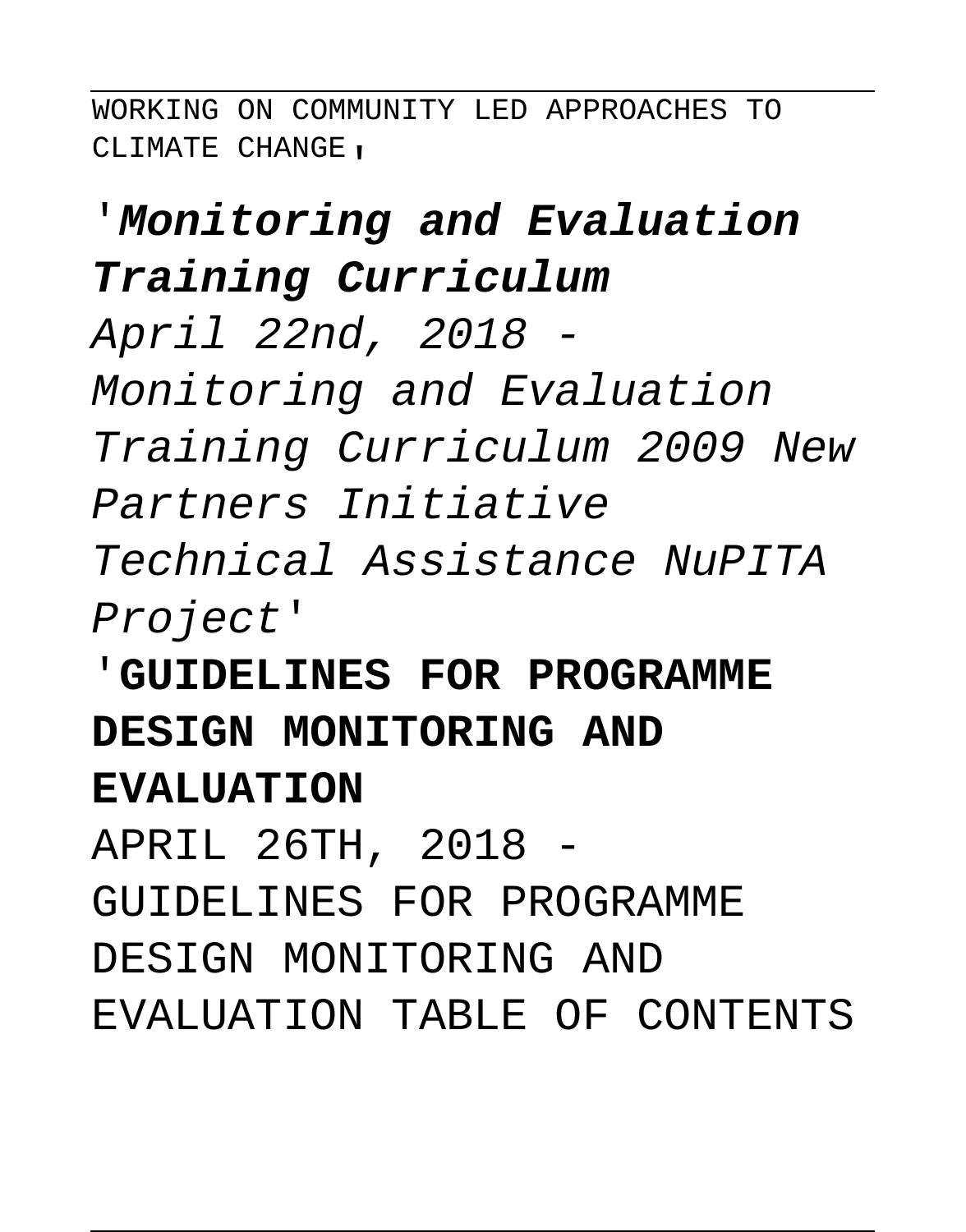KEY TERMS 1 BASIC PRINCIPLES 1 1 DEVELOPMENT COOPERATION AS PART OF FOREIGN POLICY' '**Handbook on Monitoring and Evaluating for Results April 4th, 2018 - monitoring and evaluation framework that promotes learning and performance measurement The Handbook on Monitoring and Evaluating for Resultsis intended to**'

'**MONITORING AND EVALUATION COURSES GALILEE INSTITUTE APRIL 25TH, 2018 - EFFECTIVE**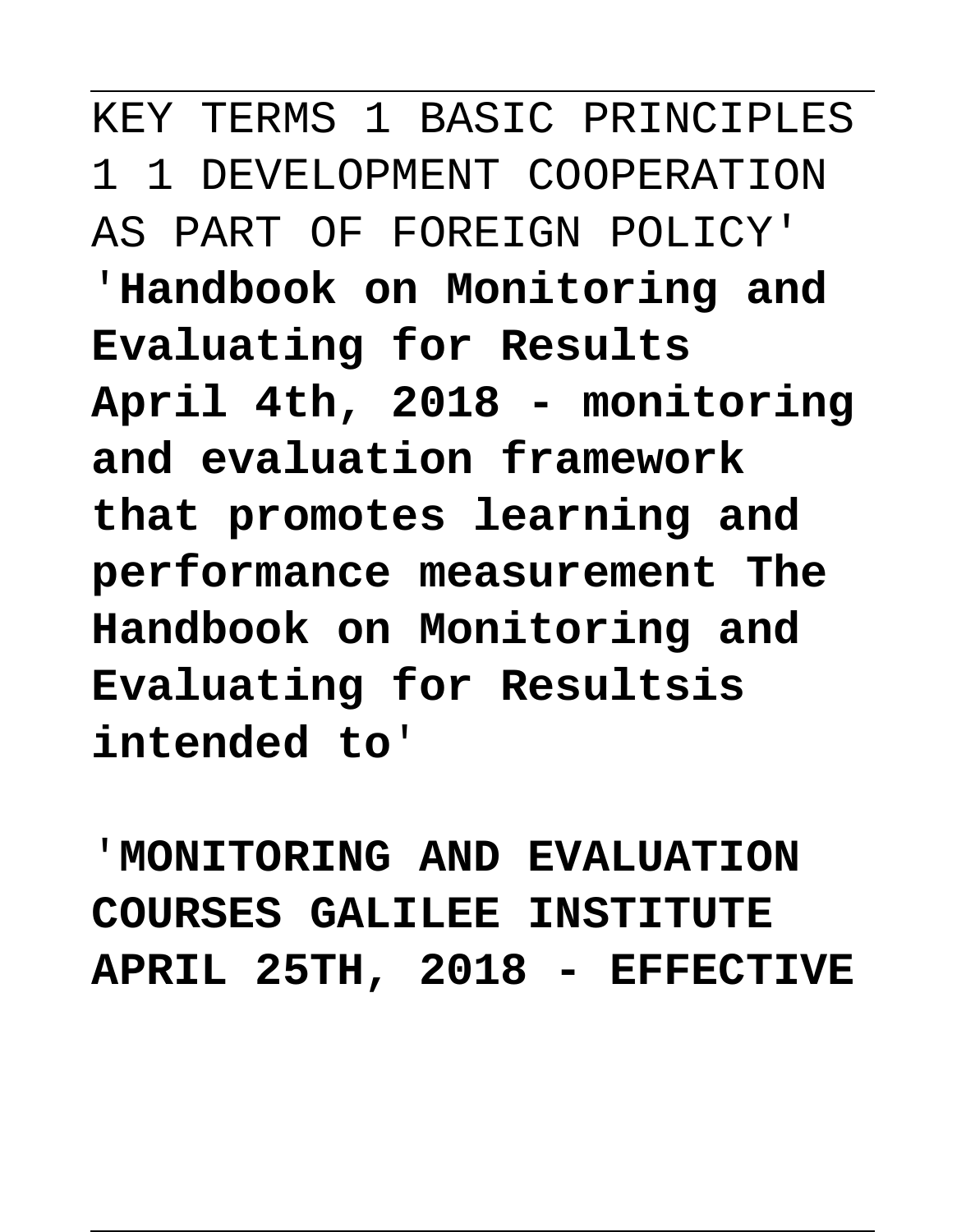**MONITORING AND EVALUATION IMPROVES DECISION MAKING AND PERFORMANCE WHICH IS KEY FOR STAYING AHEAD IN THE GAME TO BE TRULY COMPETITIVE AN ORGANISATION MUST ENGAGE IN M AMP AMP E**''**MONITORING AND EVALUATION TRAINING GUIDE UNDP APRIL 7TH, 2018 - THIS GUIDE IS THE MATERIAL IN THIS MODULE IS INTENDED TO HELP**

**FACILITATE TRAINING IN MONITORING AND EVALUATION IN THE RESULTS FRAMEWORK THE MATERIALS INCLUDE EXERCISES**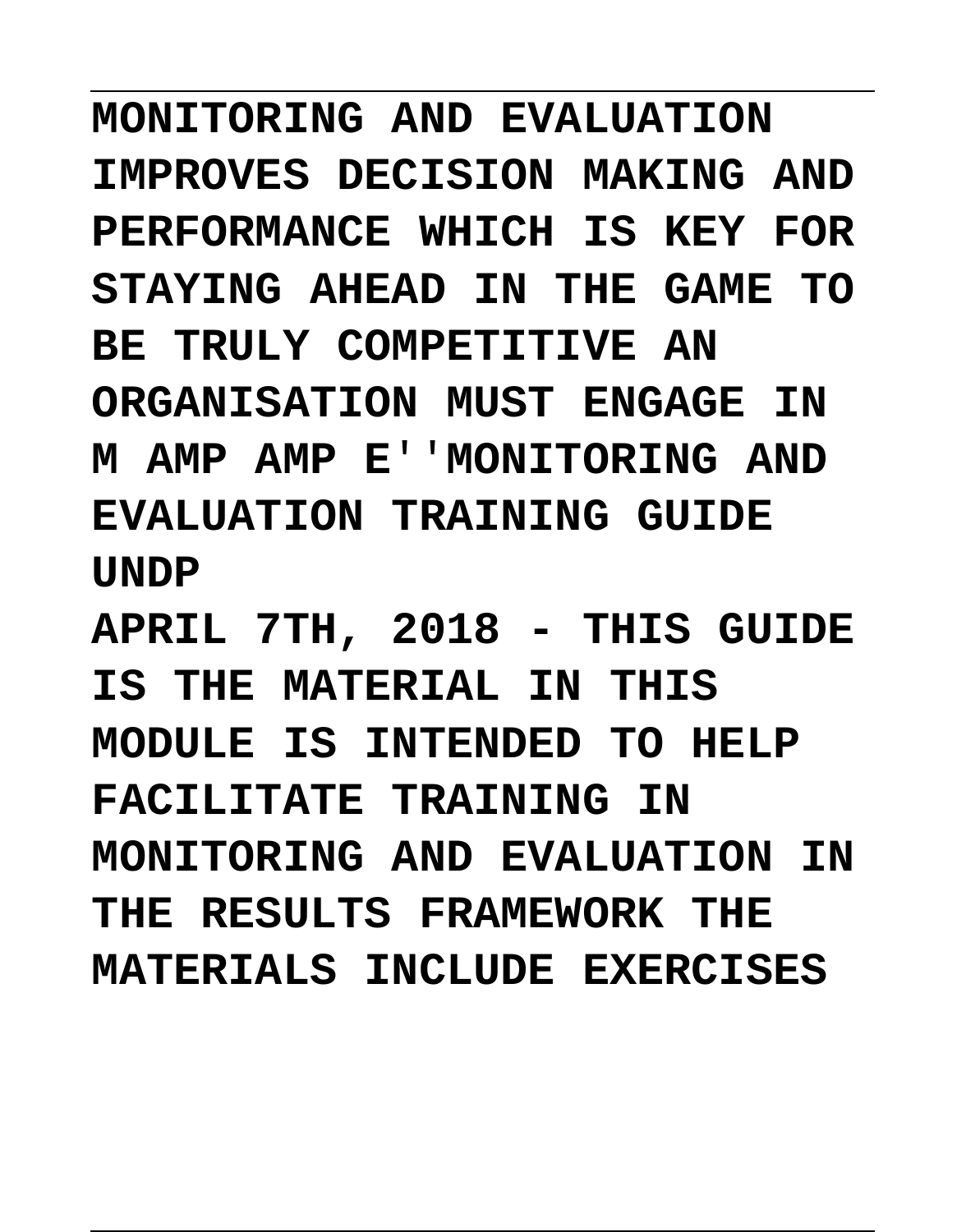#### **SESSION NOTES AND AGENDAS FOR CONDUCTING TRAINING**'

## '**How To Create A Monitoring And Evaluation M Amp E System**

April 25th, 2018 - At Tools4dev We Get A Lot Of Emails From People Who Want To Make A Monitoring And Evaluation M Amp E System For Their Program But Donâ€<sup>m</sup>t Know Where To Start If That Sounds Familiar Then This Guide Is For You'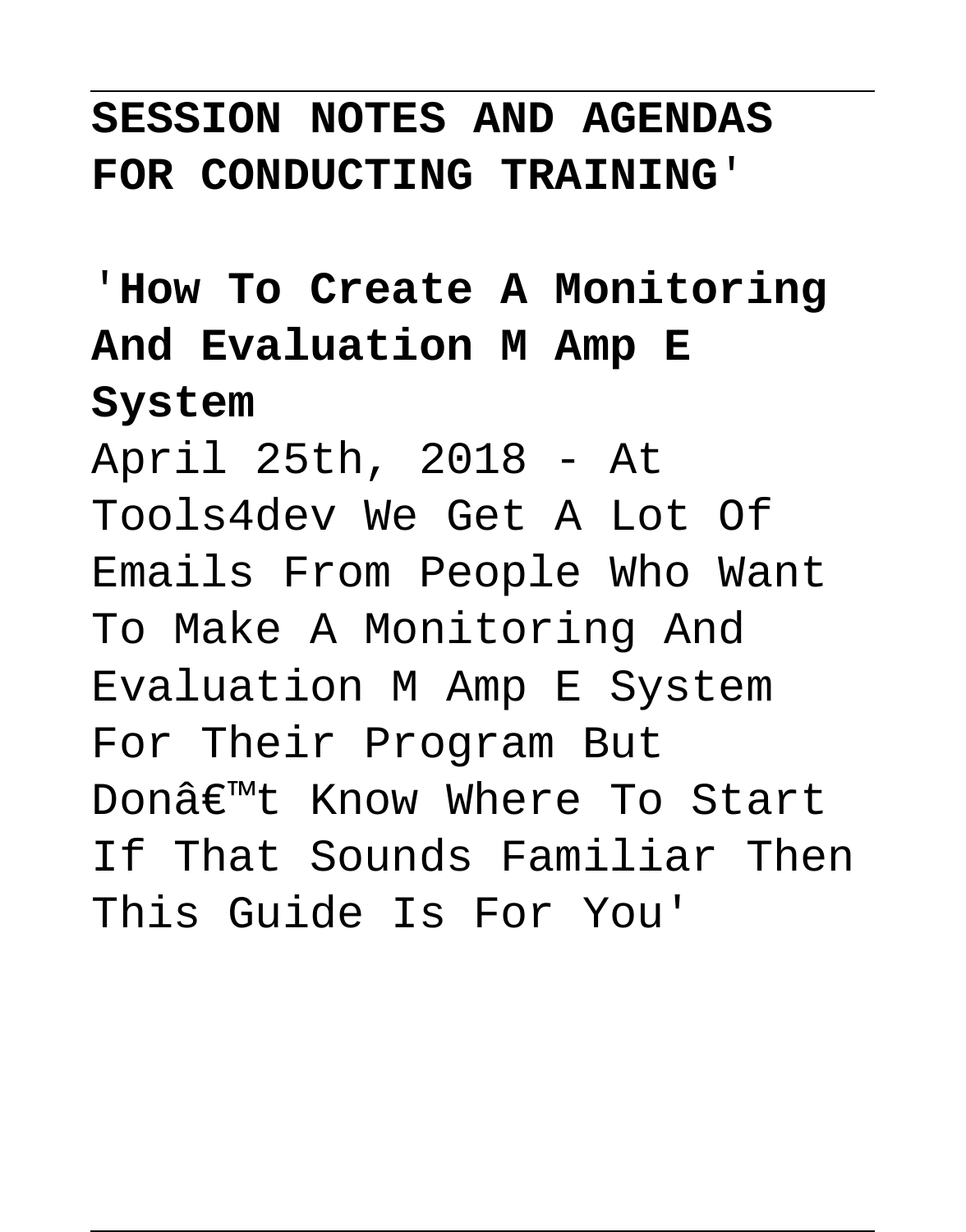## '**Monitoring and Evaluation Global Health eLearning Center**

April 24th, 2018 - Monitoring and evaluation M amp E is about collecting storing analyzing and finally transforming data into strategic information so it can be used to make informed decisions for program management and improvement policy formulation and advocacy''**Monitoring Amp Evaluation The Global Fund**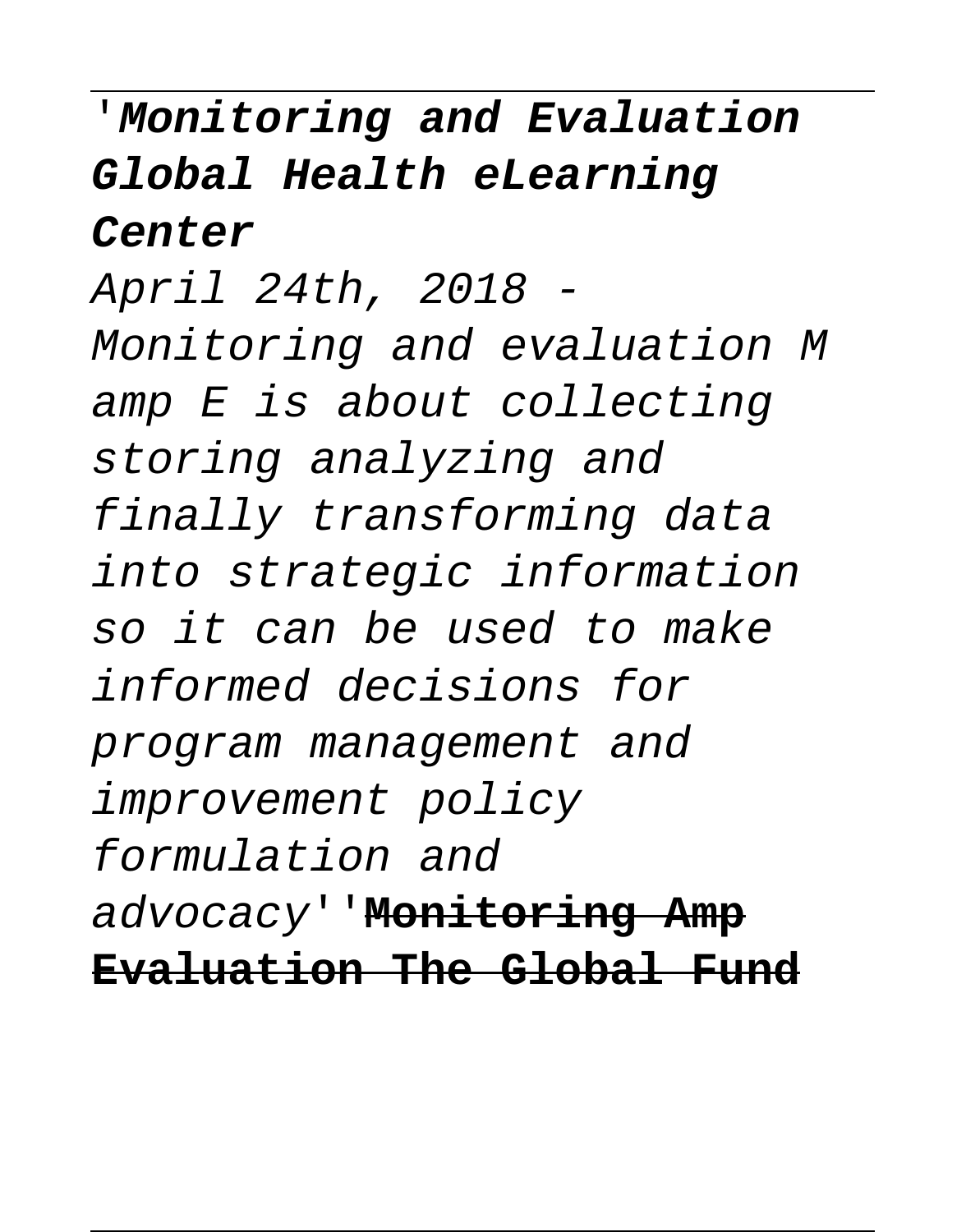**To Fight AIDS** April 24th, 2018 - Good Quality Accurate And Complete Data Are Essential For Decision Making This Is As True For Implementers Making Decisions About Which Interventions Or Programs To Implement As It Is For The Global Fund Making Decisions About Funding''**Monitoring and Evaluation United Nations Development** April 25th, 2018 - Monitoring and Evaluation Monitoring is the routine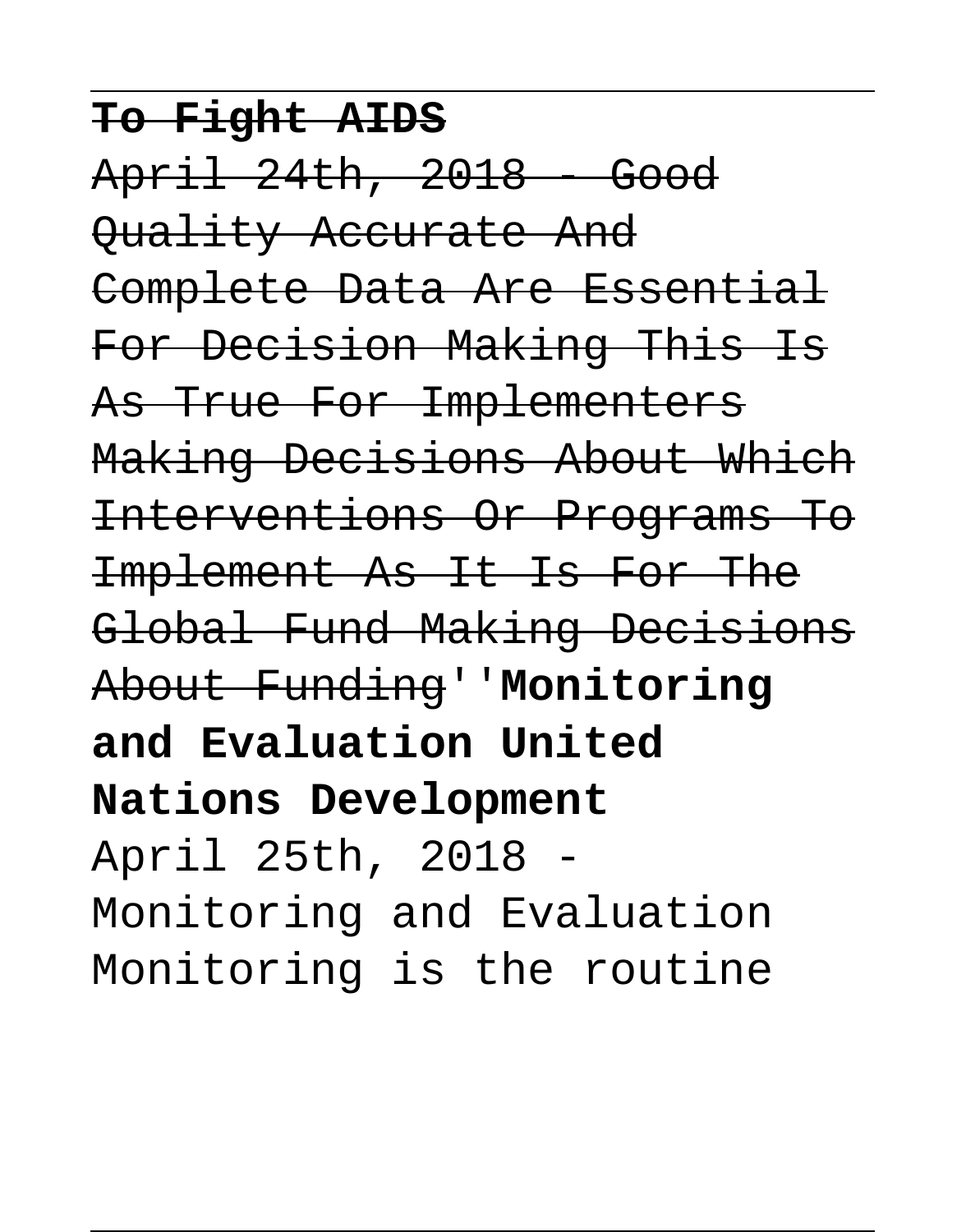tracking and reporting of high priority information about a programme or project its inputs and intended outputs outcomes and impact'

# '**What Is Monitoring And Evaluation Independent** April 24th, 2018 - Monitoring Can Be Defined As Monitoring And Evaluation Are Synergistic Monitoring Information Is A Necessary

But Not Sufficient Input To The Conduct Of Rigorous'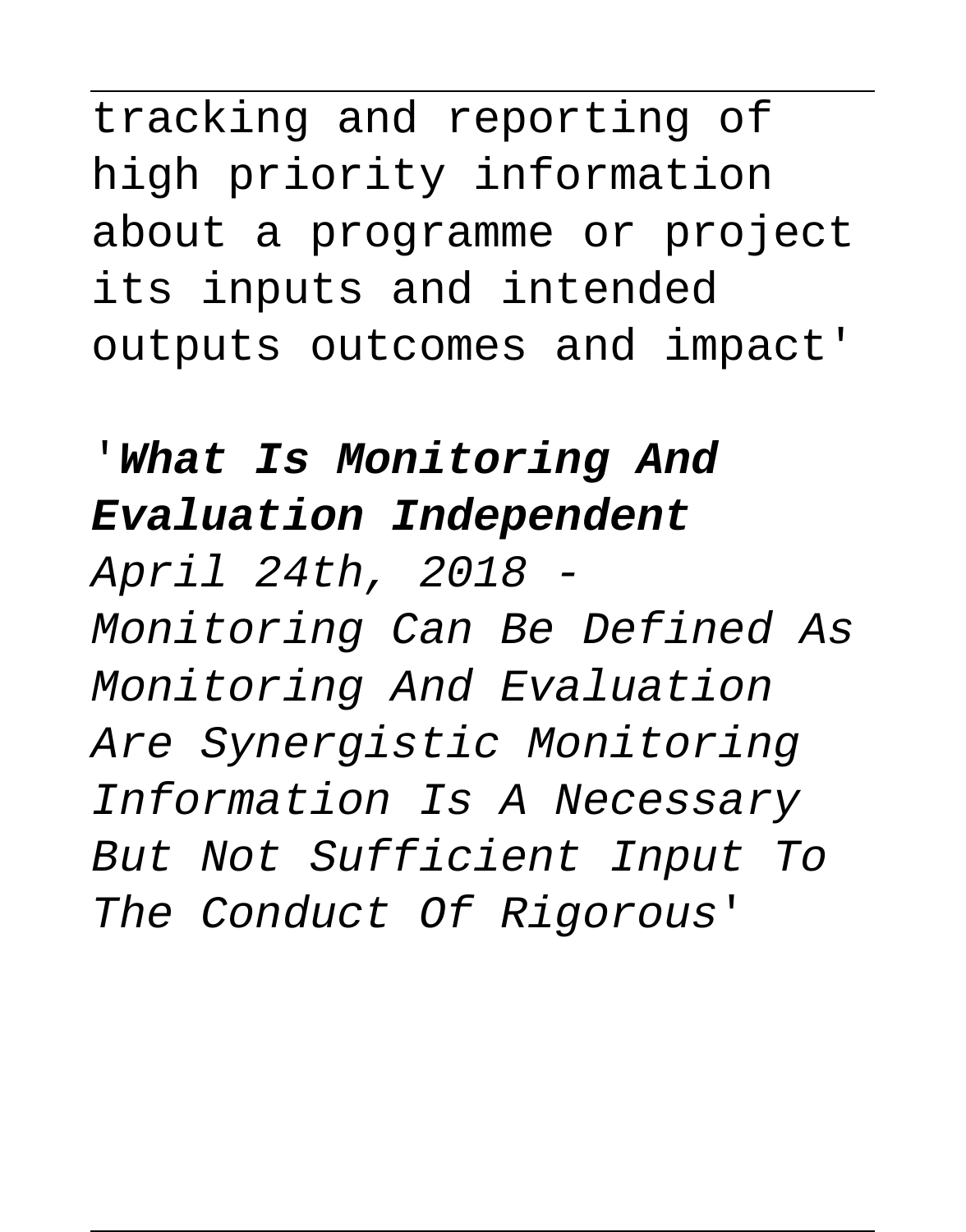'**Monitoring And Evaluation Somalia Evaluation**

April 14th, 2018 - Monitoring And

Evaluation Download As Word Doc Doc PDF

#### File Pdf Text File Txt Or Read Online

Policy Monitoring,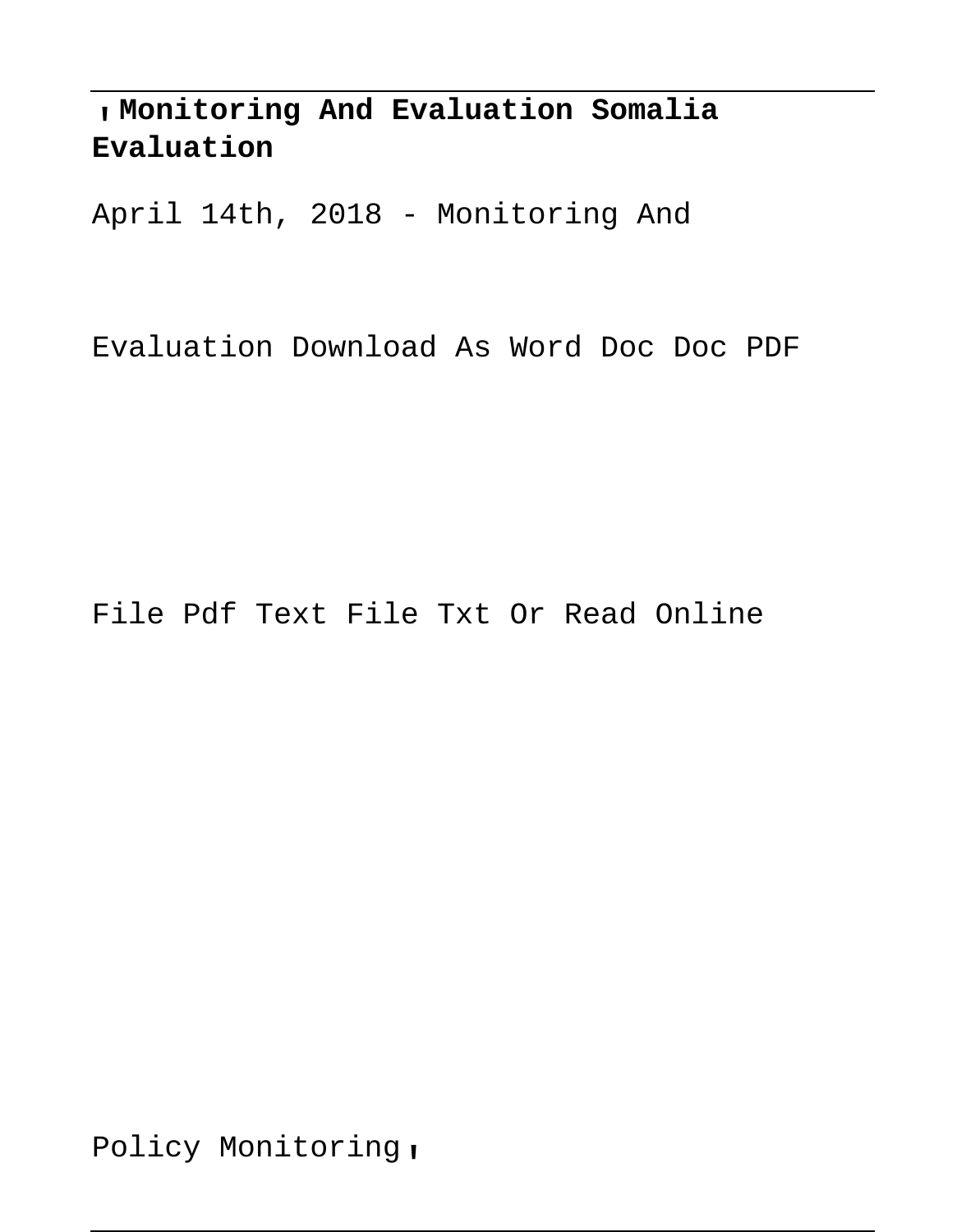'**WELSH GOVERNMENT MONITORING AND EVALUATION**

JULY 24TH, 2017 - MONITORING AND EVALUATION ARE KEY PROCESSES FOR MEASURING HOW STRUCTURAL FUNDS ARE WORKING IN WALES'

'**Monitoring Amp Evaluation World Bank**

April 27th, 2018 - Monitoring Amp Evaluation This Brief Is One In A Series Of Tips For Civil Society Organizations  $Writeen$  From A Funder $\hat{\pi} \in \mathbb{R}^m$ s Perspective It Is Intended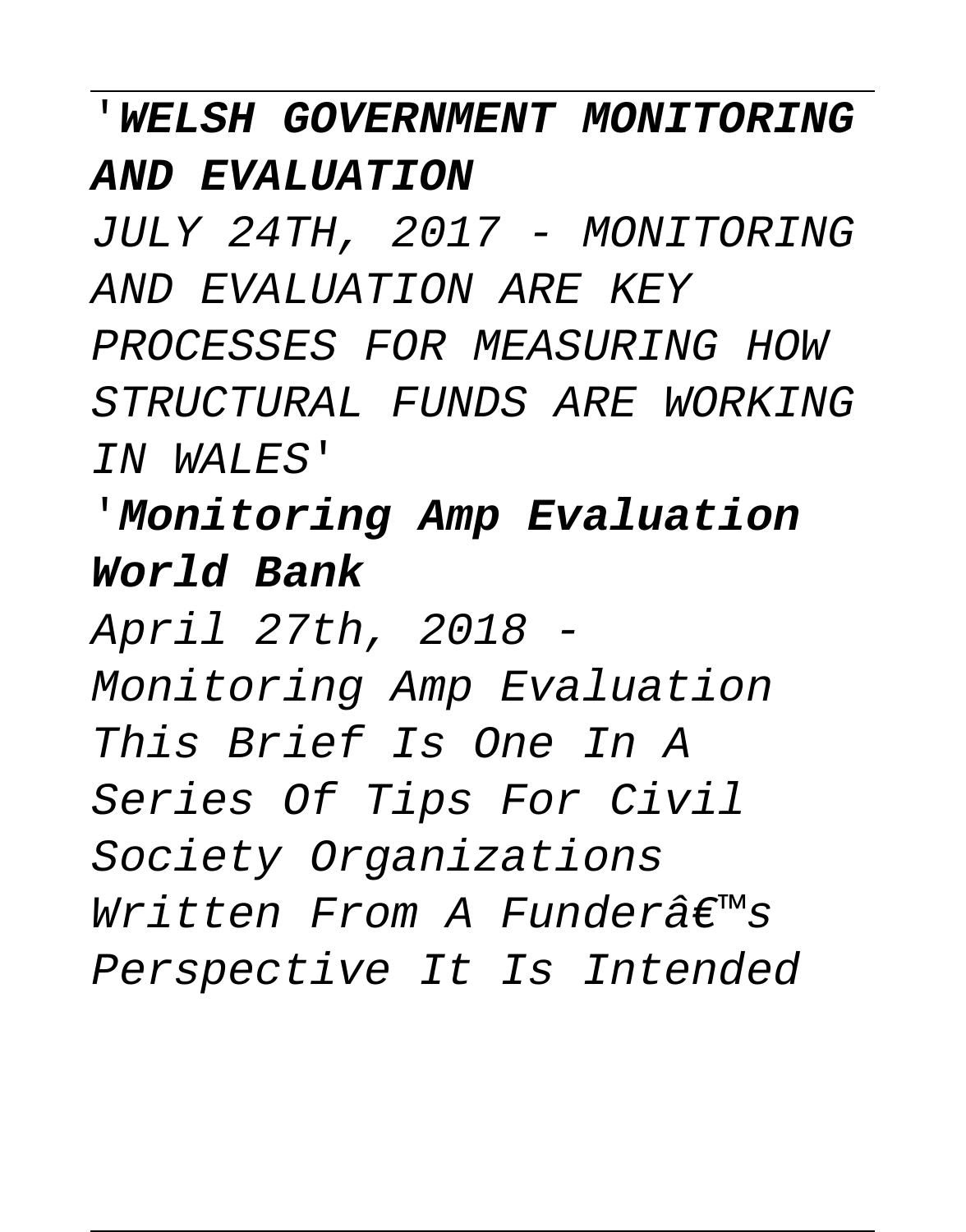# To Stimulate Inquiry Rather Than To Provide Rigid Instructions''**What is monitoring and evaluation Violence against women**

April 27th, 2018 - Monitoring is the systematic process of collecting analyzing and using information to track a programme's progress toward reaching its objectives and to guide management decisions'

#### '**monitoring and evaluation**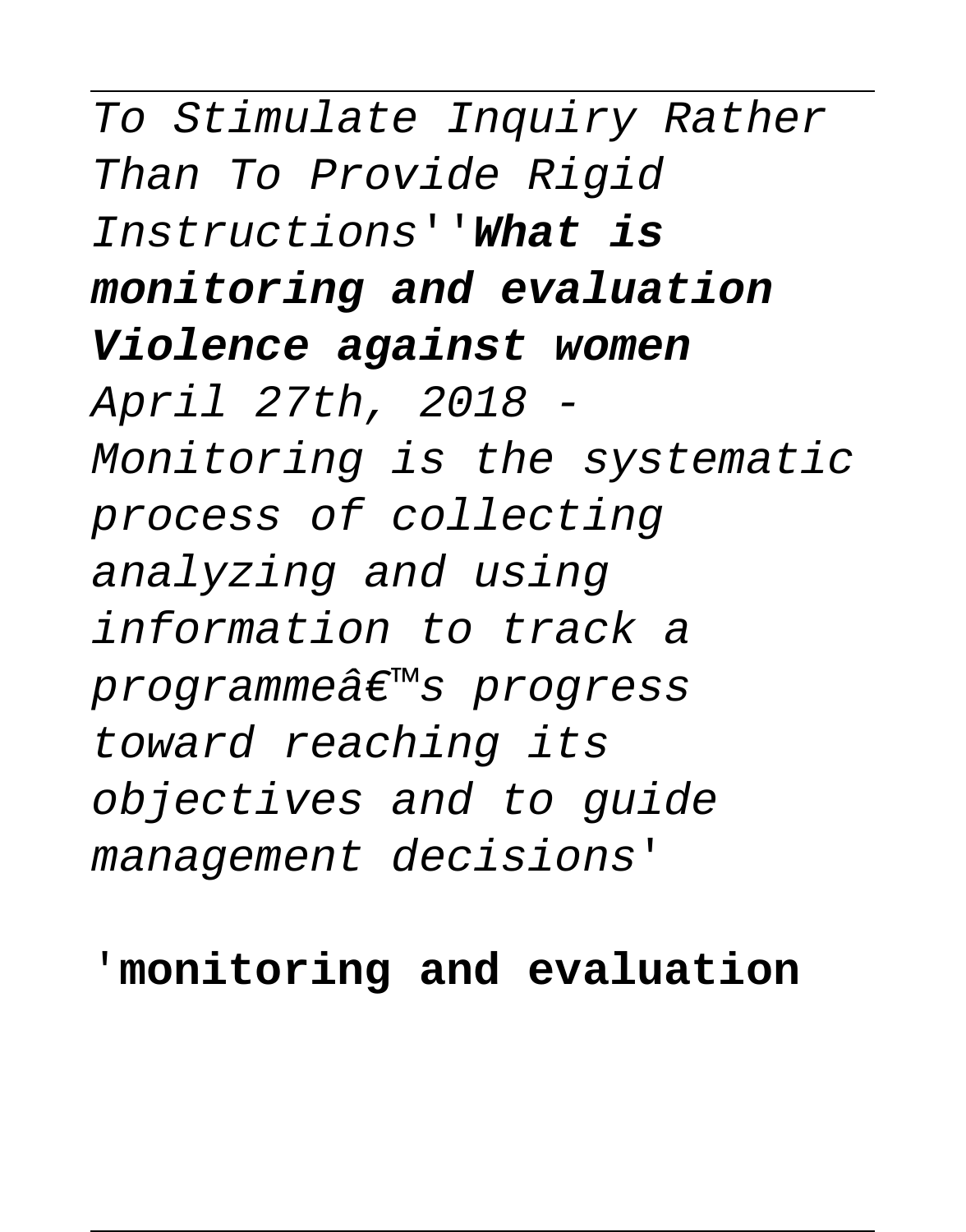**united nations development** april 25th, 2018 monitoring and evaluation monitoring is the routine tracking and reporting of high priority information about a programme or project its inputs and intended outputs outcomes and impact' '**What is monitoring and evaluation Violence against women April 22nd, 2018 - Monitoring is the systematic**

**process of collecting analyzing and using**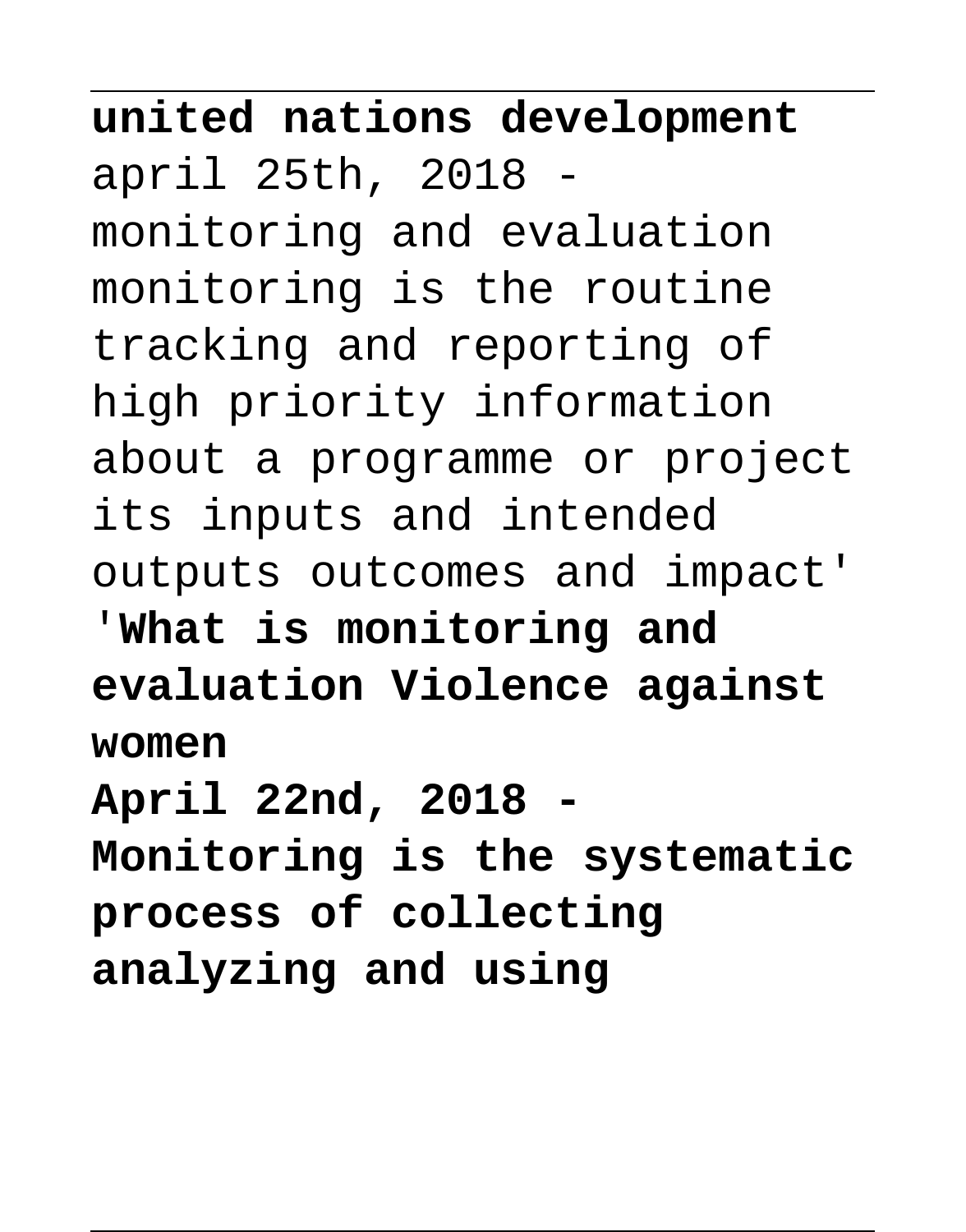## **information to track a programmeâ€<sup>™</sup>s progress toward reaching its objectives and to guide management decisions**'

'**MONITORING AND EVALUATION TRAINING CURRICULUM** APRIL 22ND, 2018 - MONITORING AND EVALUATION TRAINING CURRICULUM 2009 NEW PARTNERS INITIATIVE TECHNICAL ASSISTANCE

NUPITA PROJECT'

## '**Monitoring and evaluation M amp E framework template tools4dev** April 24th, 2018 - Note An M amp E framework can also be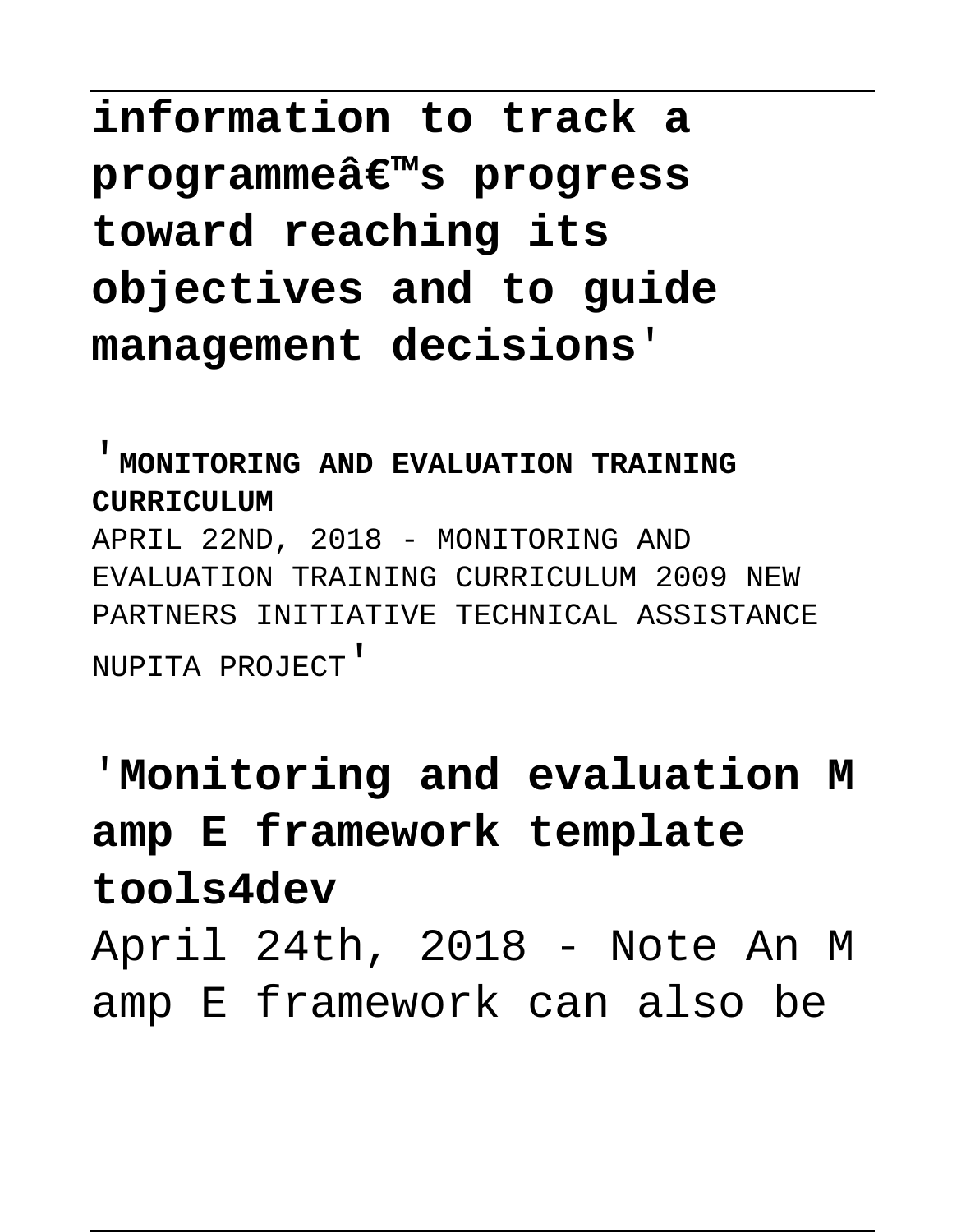called an evaluation matrix As with most things in international development there is no standard definition of a Monitoring and Evaluation M amp E framework or how it differs from an M amp E plan' '**monitoring and evaluation secretariat iucn**

april 16th, 2018 - the iucn 2013 monitoring

and evaluation policy establishes common

structures and standards across the iucn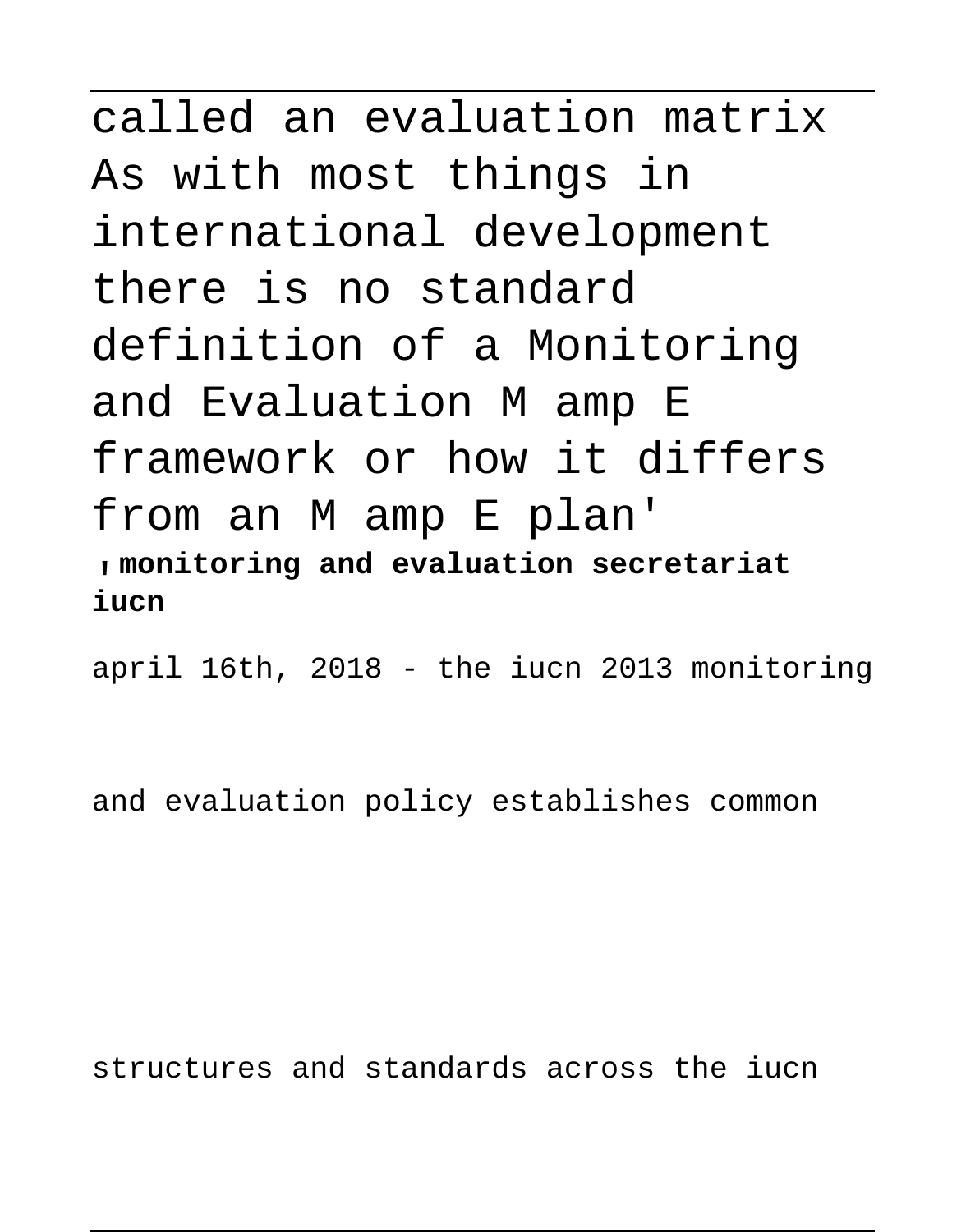secretariat with a view to maximizing the ben''**chapter 5 monitoring and evaluation**

 $apri1$  5th, 2018 - more detail on these evaluation criteria is provided in the evaluation technical notes purpose of monitoring and evaluation learning and accountability'

'**Chapter 10 Monitoring and Evaluation M amp E CRS** April 18th, 2018 - ChApTEr 10 MONiTOriNg ANd EvALuATiON 1 Farmers from the Democratic Republic of the Congo village of Ngumba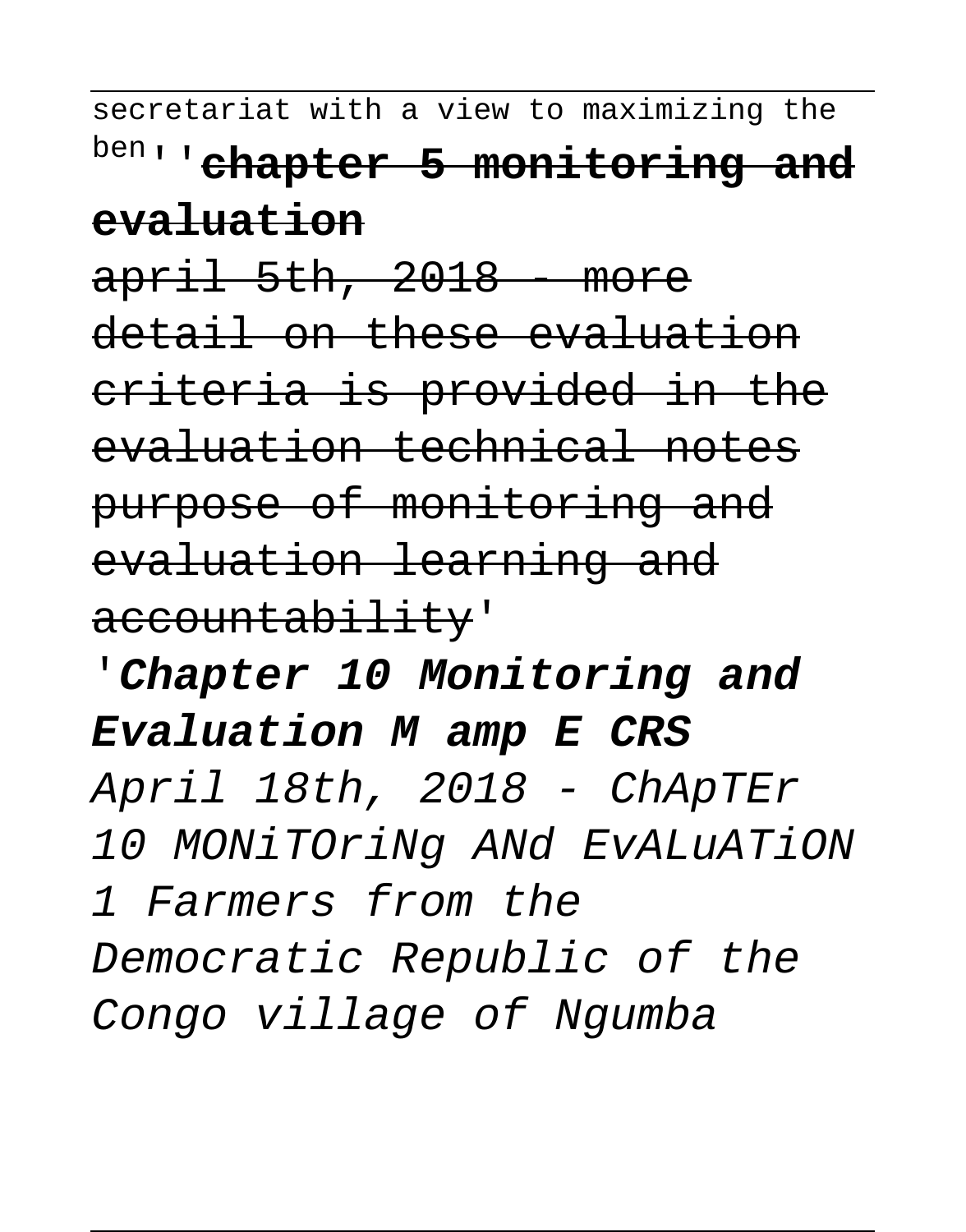## transport heaps of cassava leaves''**GUIDELINES FOR PROGRAMME DESIGN MONITORING AND EVALUATION** APRIL 26TH, 2018 - GUIDELINES FOR PROGRAMME

DESIGN MONITORING AND EVALUATION TABLE OF CONTENTS KEY TERMS 1 BASIC PRINCIPLES 1 1 DEVELOPMENT COOPERATION AS PART OF FOREIGN POLICY'

'**monitoring and evaluation somalia evaluation**

april 14th, 2018 - monitoring and

evaluation download as word doc doc pdf

file pdf text file txt or read online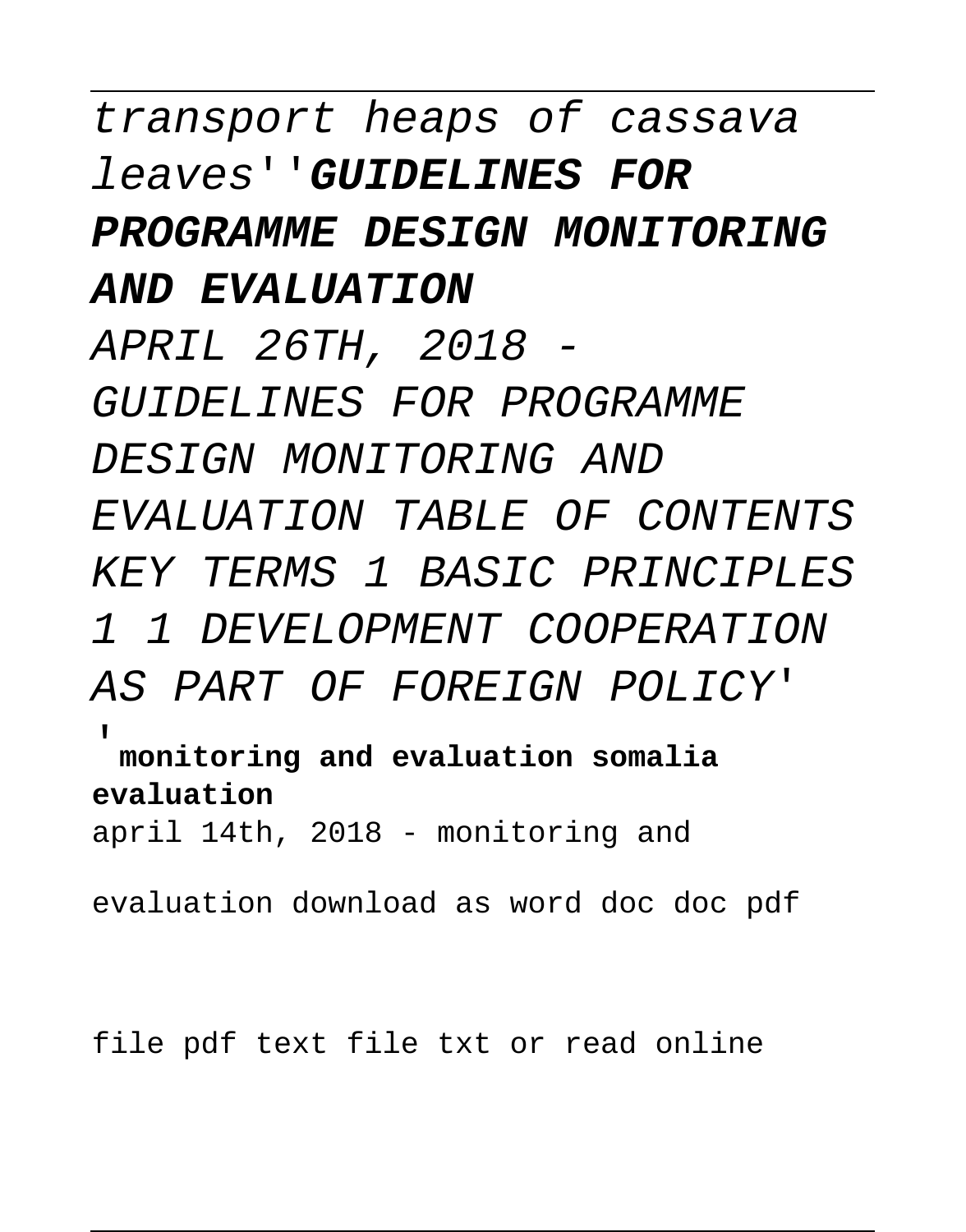policy monitoring'

#### '**Monitoring Amp Evaluation Results Framework**

April 23rd, 2018 - Understand Amp Apply International  $\hat{a} \in \mathbb{R}$ phest Practice $\hat{a} \in \mathbb{R}$  Standards When Planning Development Projects Amp Learn Why Monitoring Is Key To The Successful Implementation''**MONITORING**

#### **AND EVALUATION Vancouver**

#### **Community Network**

April 27th, 2018 - The processes of observing results and evaluating progress towards reaching objectives'

# '**monitoring and evaluation world bank blogs** april 20th, 2018 - photo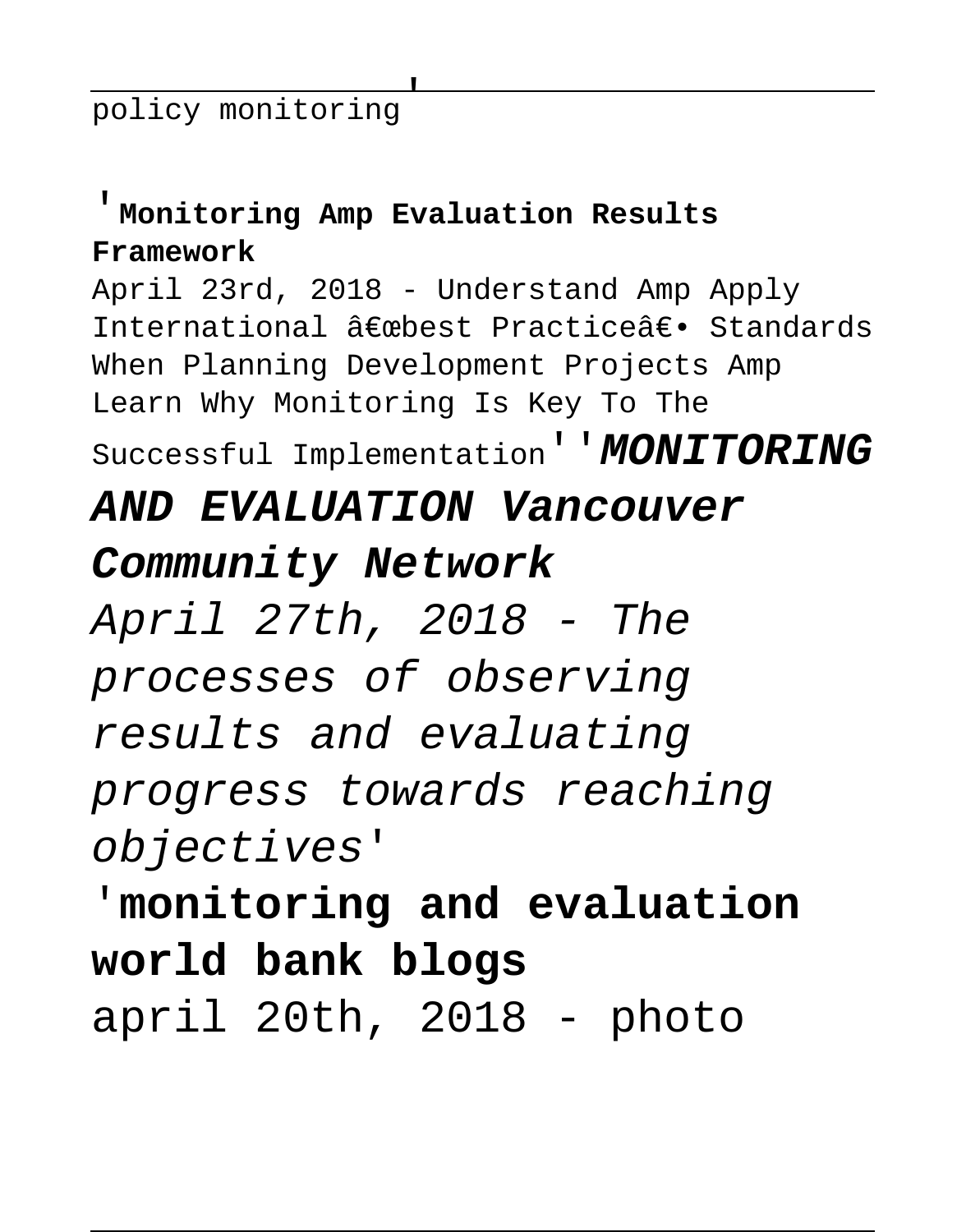world bank flickr development practitioners often rely on monitoring and evaluation m amp e performance indicators to assess the results of a transport project collecting indicators before during and after a project allows us to gain insights about project execution and project outputs which can help us for example measure changes' '**MONITORING AND EVALUATION POVERTY REDUCTION EVALUATION** APRIL 17TH, 2018 -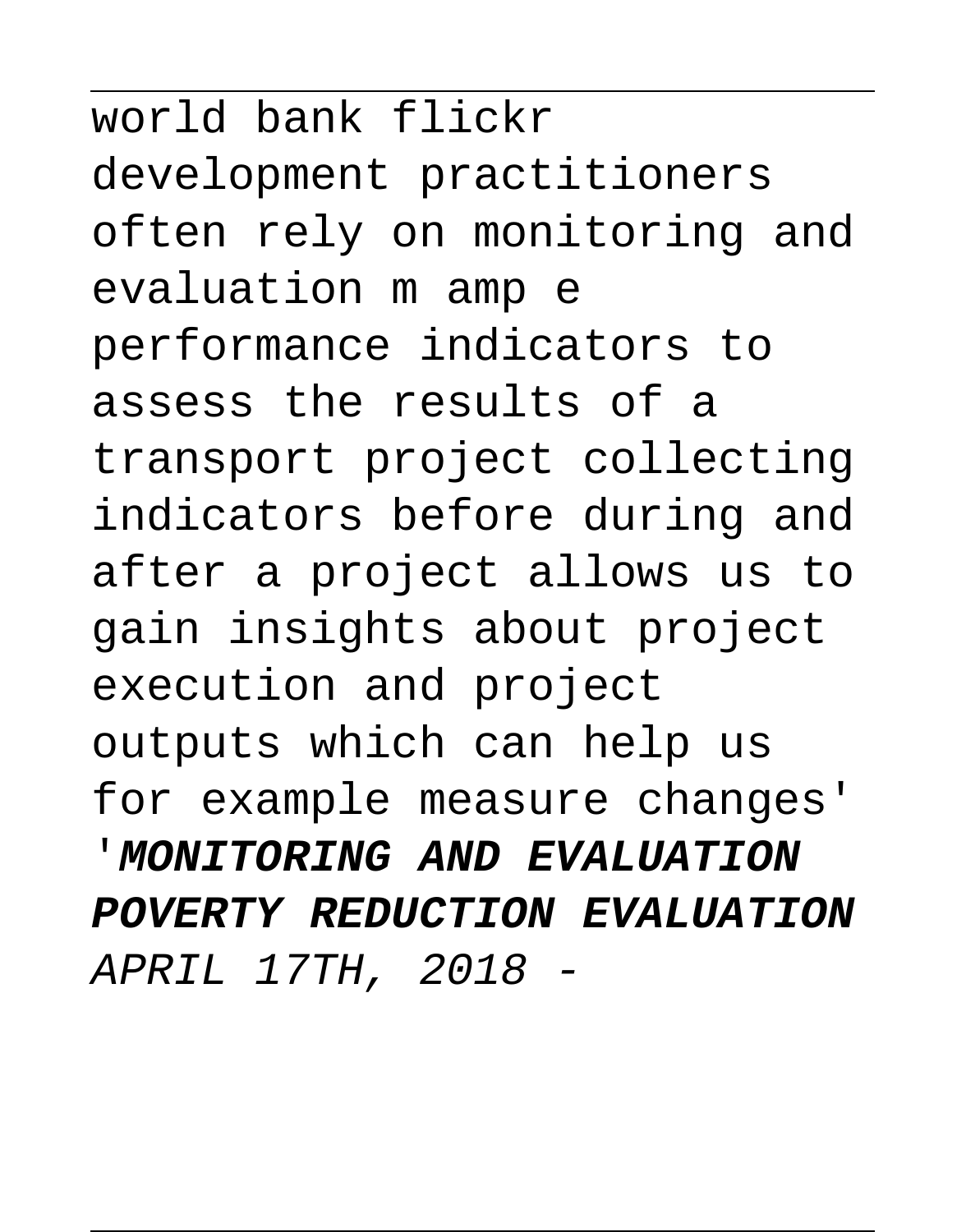## MONITORING AND EVALUATION DOWNLOAD AS WORD DOC DOC PDF FILE PDF TEXT FILE TXT OR READ ONLINE'

### '**Chapter 5 MONITORING AND EVALUATION**

April 5th, 2018 - More detail on these evaluation criteria is provided in the Evaluation Technical Notes Purpose of monitoring and evaluation Learning and accountability'

'**PROGRAMME SPECIALIST MONITORING AND EVALUATION NAIROBI**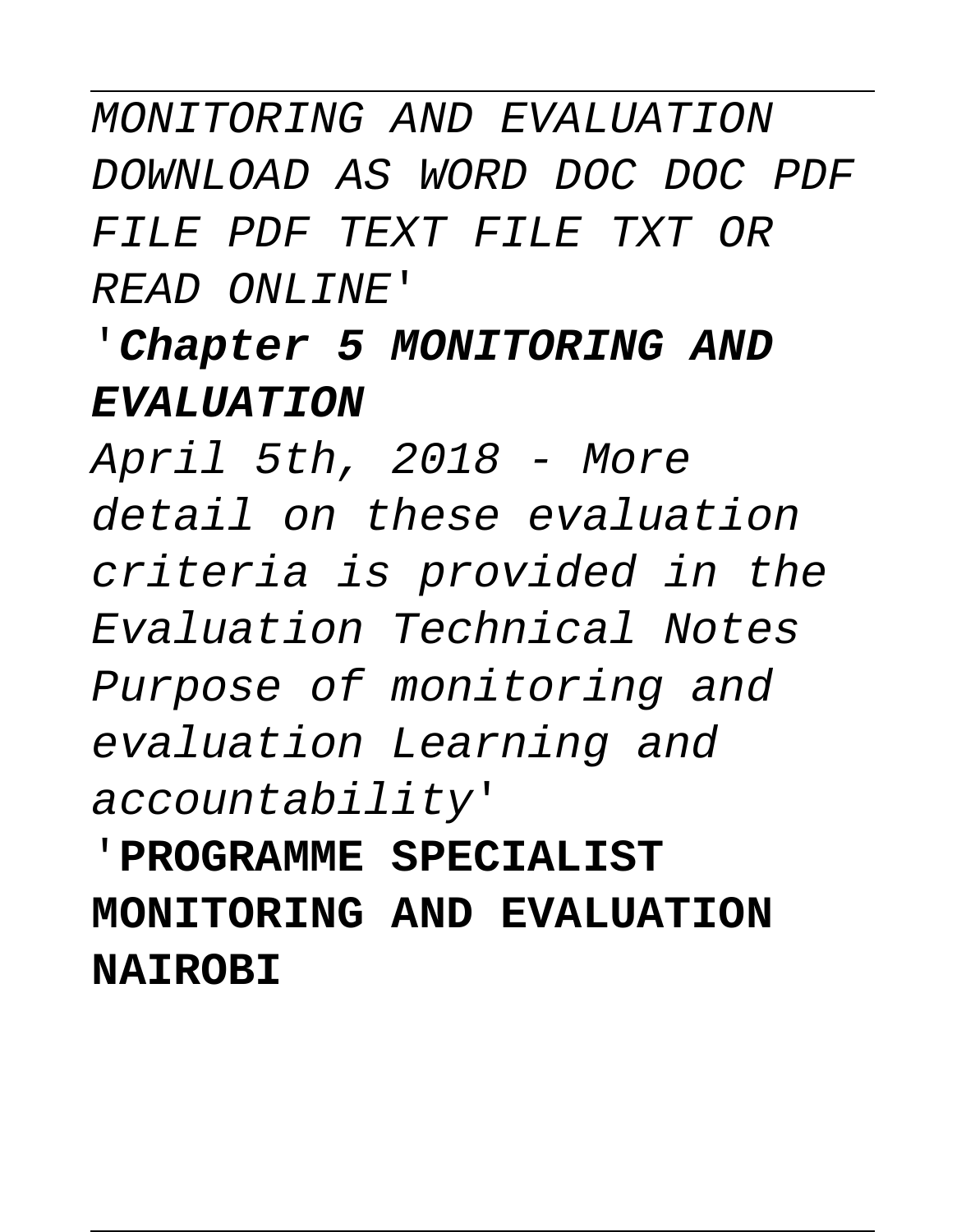APRIL 21ST, 2018 - JOB SUMMARY THE MONITORING AMP EVALUATION SPECIALIST M AMP E IS LOCATED IN COUNTRY OFFICE CO AND REPORTS DIRECTLY TO THE REPRESENTATIVE JOB PURPOSE' '**WHO Category 6 Monitoring And Evaluation** April 19th, 2018 - Information On What An Intervention Is Doing How Well It Is Performing And Whether It Is Achieving Its Aims And Objectives Guidance On Future Intervention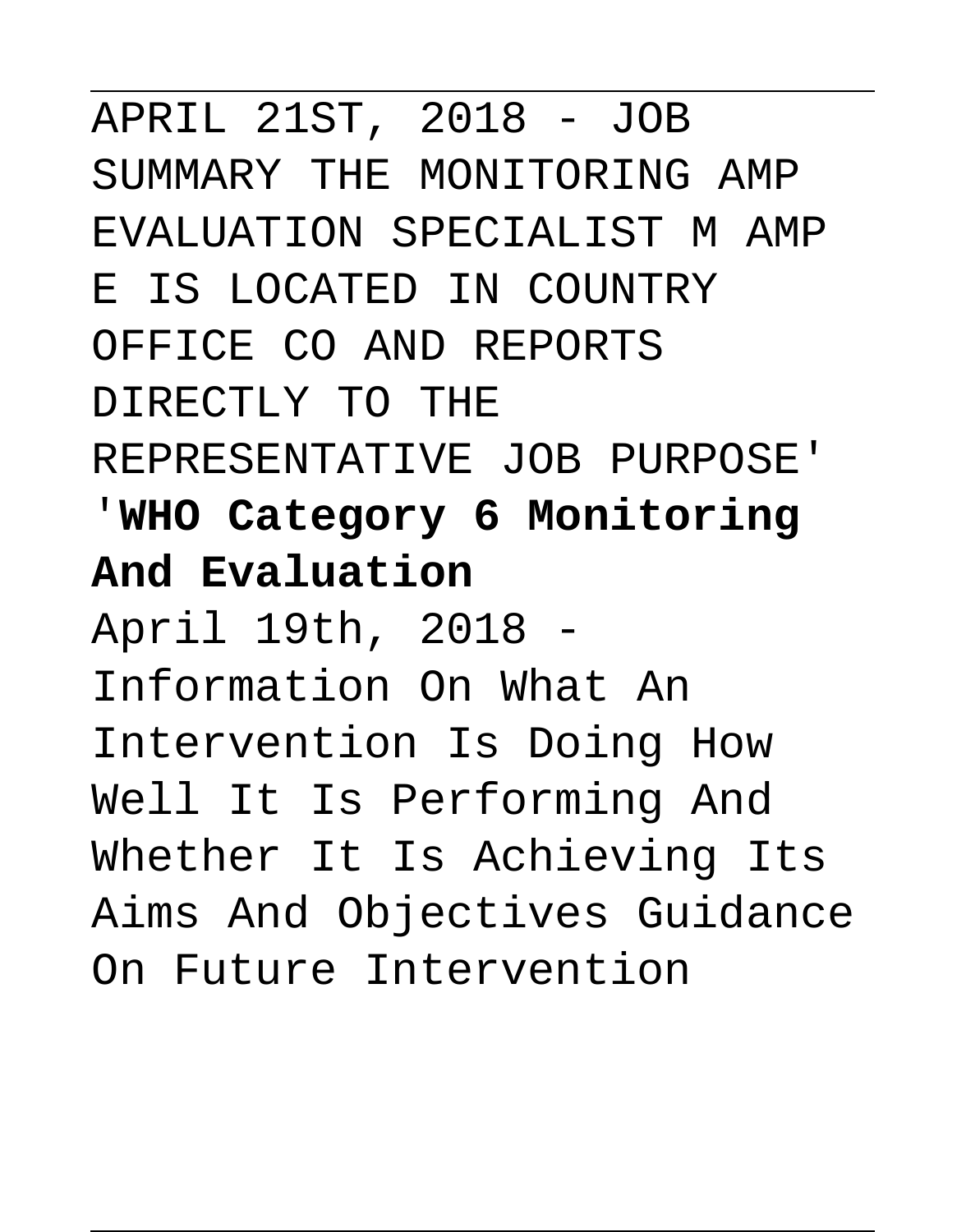Activities An Important Part Of Accountability To Funding Agencies And Stakeholders Plans For Monitoring And Evaluation Should Be Made At The'

'**MONITORING AMP EVALUATION THE GLOBAL FUND TO FIGHT AIDS APRIL 24TH, 2018 - GOOD QUALITY ACCURATE AND COMPLETE DATA ARE ESSENTIAL FOR DECISION MAKING THIS IS AS TRUE FOR IMPLEMENTERS MAKING DECISIONS ABOUT WHICH**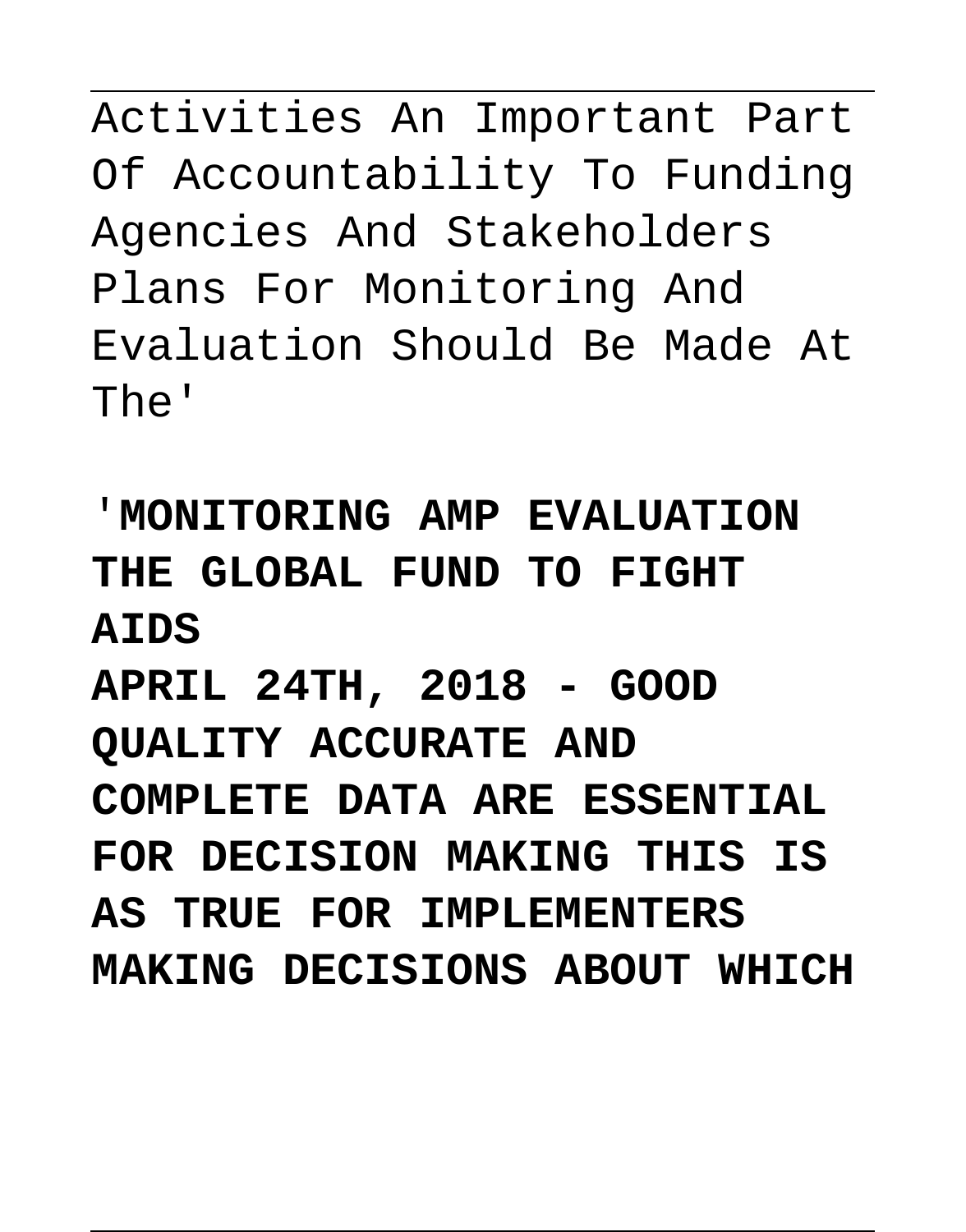**INTERVENTIONS OR PROGRAMS TO IMPLEMENT AS IT IS FOR THE GLOBAL FUND MAKING DECISIONS ABOUT FUNDING**'

'**Ten Steps to a Results Based Monitoring OECD org** April 25th, 2018 - THE WORLD BANK Jody Zall Kusek Ray C Rist Ten StepsTen Steps to a Results Based Monitoring and Evaluation System to a and A Handbook for Development Practitioners'

'**What is Monitoring and Evaluation Independent**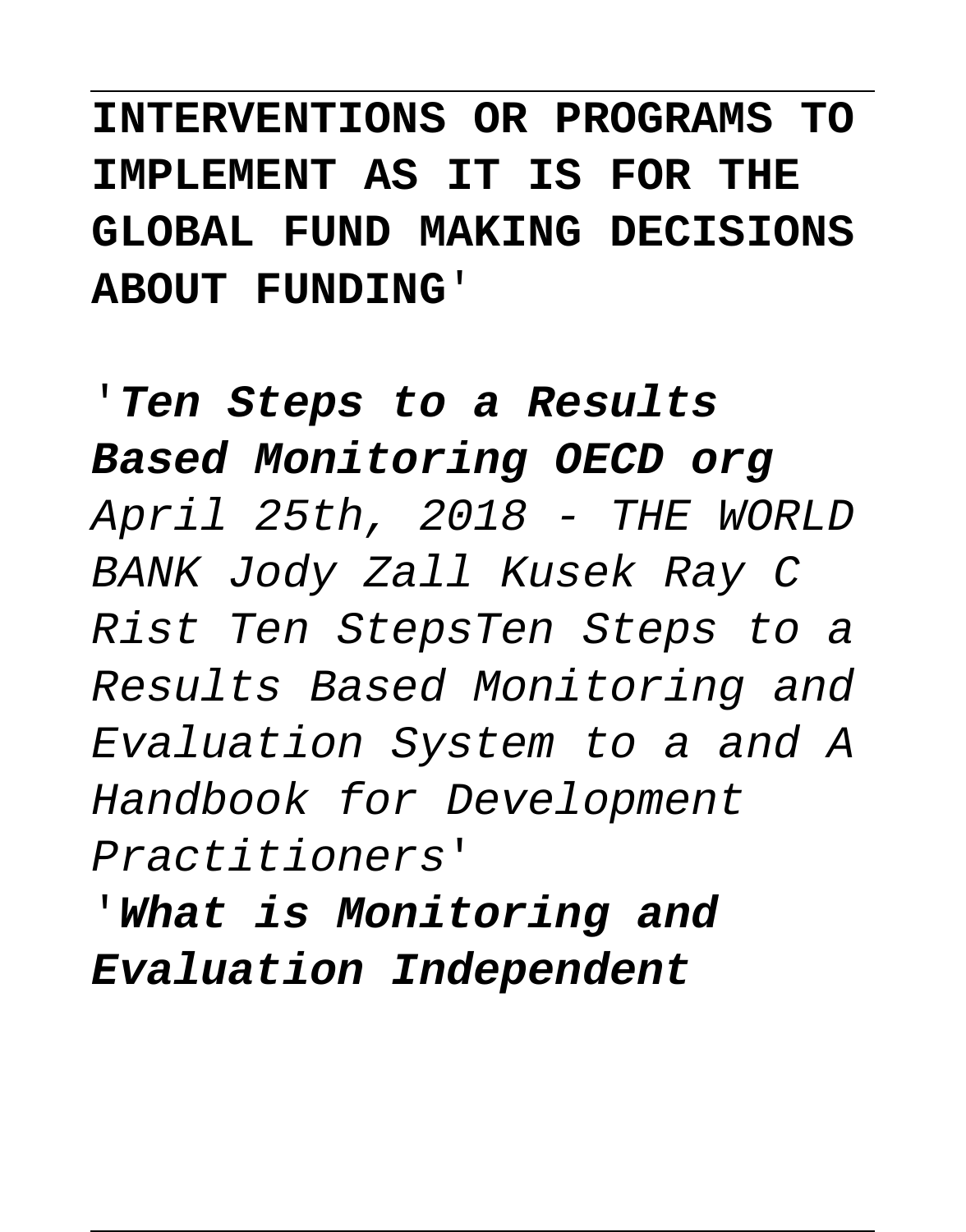April 24th, 2018 - Monitoring can be defined as Monitoring and evaluation are synergistic Monitoring information is a necessary but not sufficient input to the conduct of rigorous'

'**Developing a Monitoring amp Evaluation Plan**

April 24th, 2018 - A Monitoring and Evaluation M amp E Plan is a guide as to what you should evaluate what information you need and who you are evaluating for The plan outlines the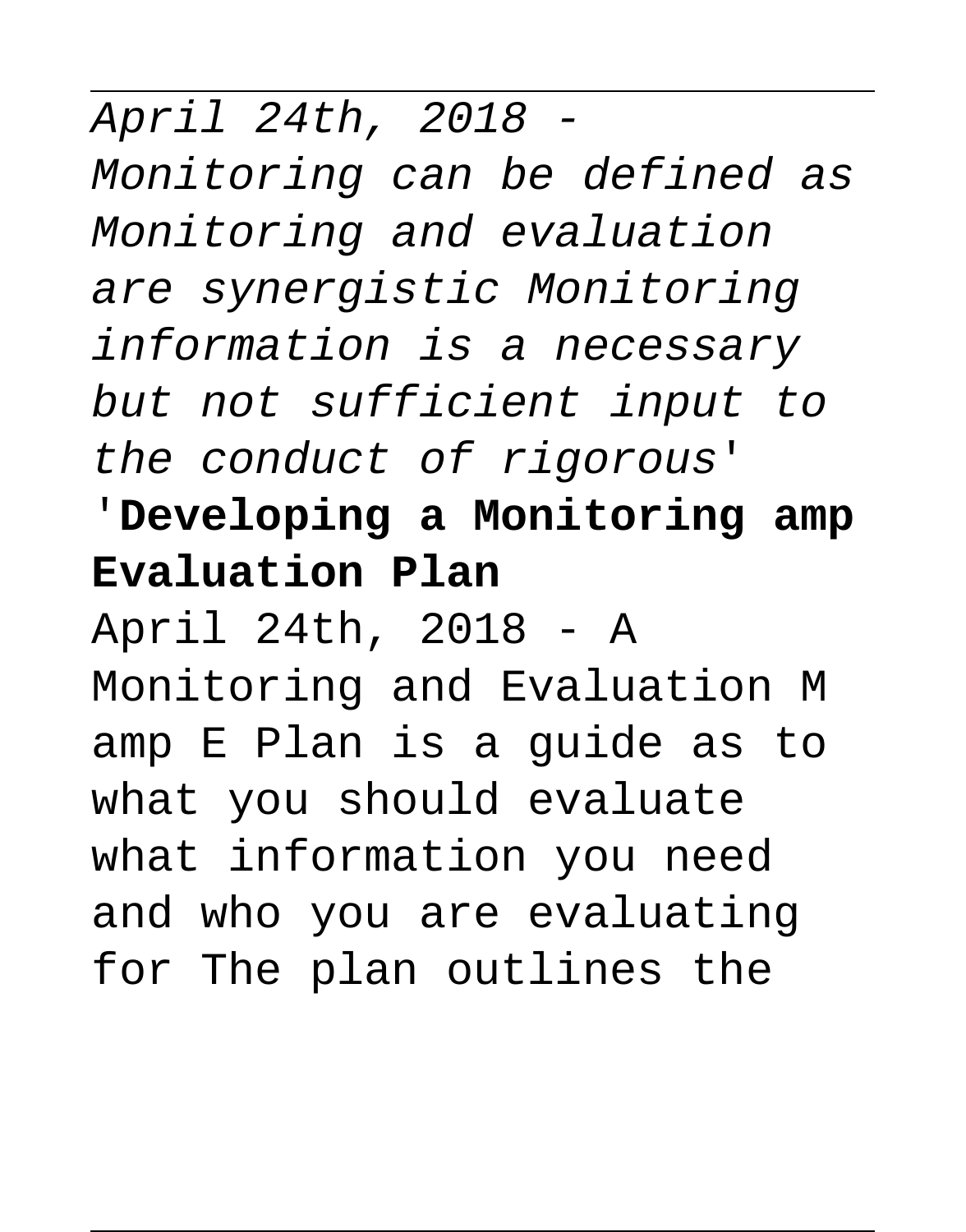## key evaluation questions and the detailed monitoring questions that help answer the evaluation questions'

'**Monitoring and evaluation Wikipedia** April 24th, 2018 - Monitoring and Evaluation M amp E is a process that helps improve performance and achieve results Its goal is to improve current and future management of outputs outcomes and impact''**Monitoring and Evaluation IFRC**

April 25th, 2018 - Timely and reliable

monitoring and evaluation M amp E makes it

possible to identify trends strengths and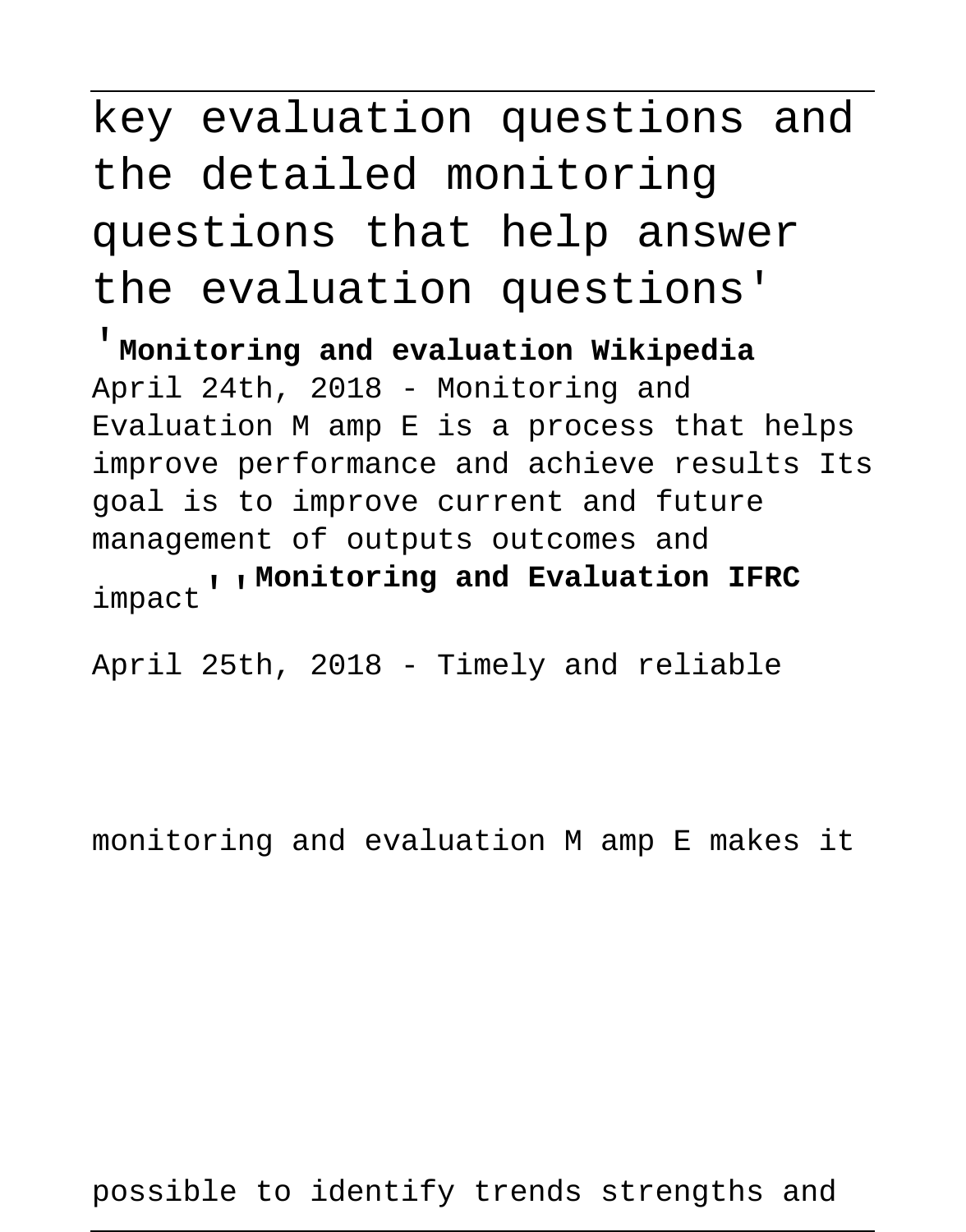areas for improvement in our work at national regional and global level,

#### '**MONITORING AND EVALUATION RISK ADVISORY DELOITTEZA**

APRIL 13TH, 2018 - ASSESSING AND FACILITATING THE IMPLEMENTATION OF MONITORING AND EVALUATION PROCESSES PROACTIVELY IMPROVES SERVICE DELIVERY''**Handbook for Monitoring and Evaluation** April 26th, 2018 - Foreword I am hoping that all stakeholders throughout the Federation will receive this first edition of the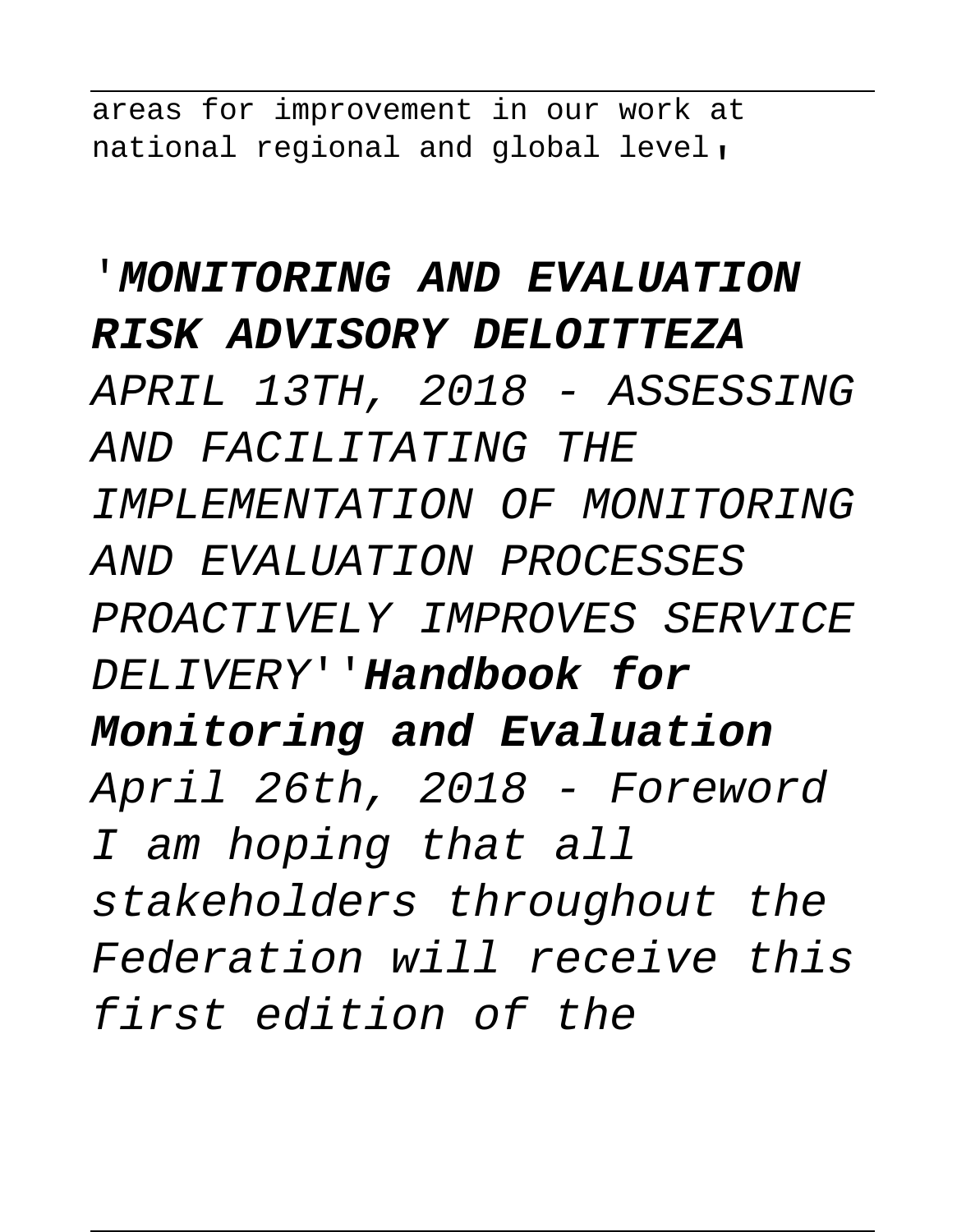Monitoring and Evaluation handbook warmly'

'**PROJECT MONITORING AND EVALUATION AND ITS IMPORTANCE July 20th, 2015 - PROJECT MONITORING AND EVALUATION AND ITS IMPORTANCE MONITORING This is the regular systematic collection and analysis of information to track the**''**monitoring and evaluation tools centers for disease**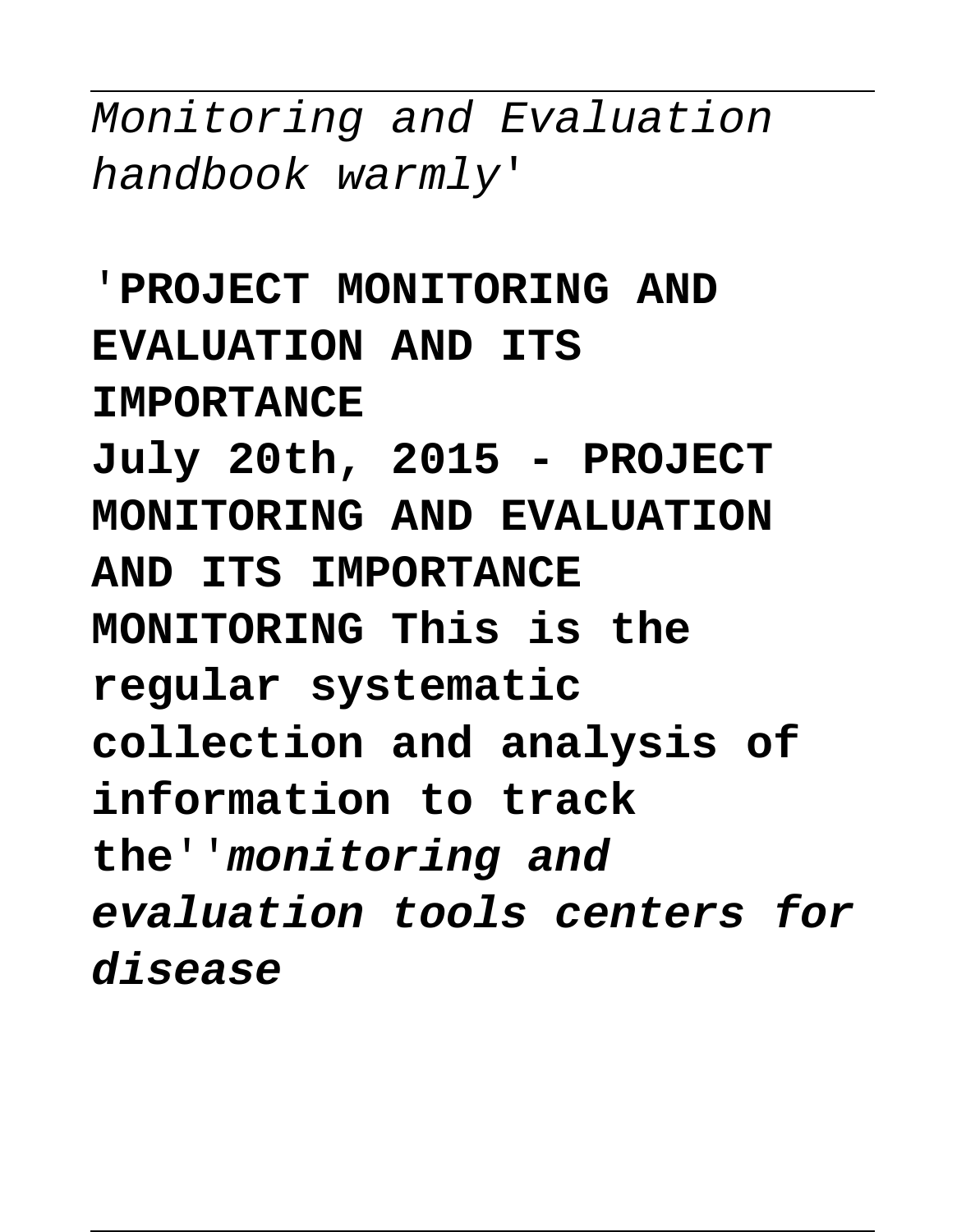april 27th, 2018 monitoring and evaluation under the cooperative agreements made between the u s centers for disease control and prevention $\hat{a}\in\mathbb{M}$ s cdc influenza division and its partner countries the division supports the monitoring and evaluation'

'**Monitoring and Evaluation Some Tools Methods and**

April 26th, 2018 - Monitoring and

Evaluation M amp E is an area of growing

importance for the development community It 59 / 76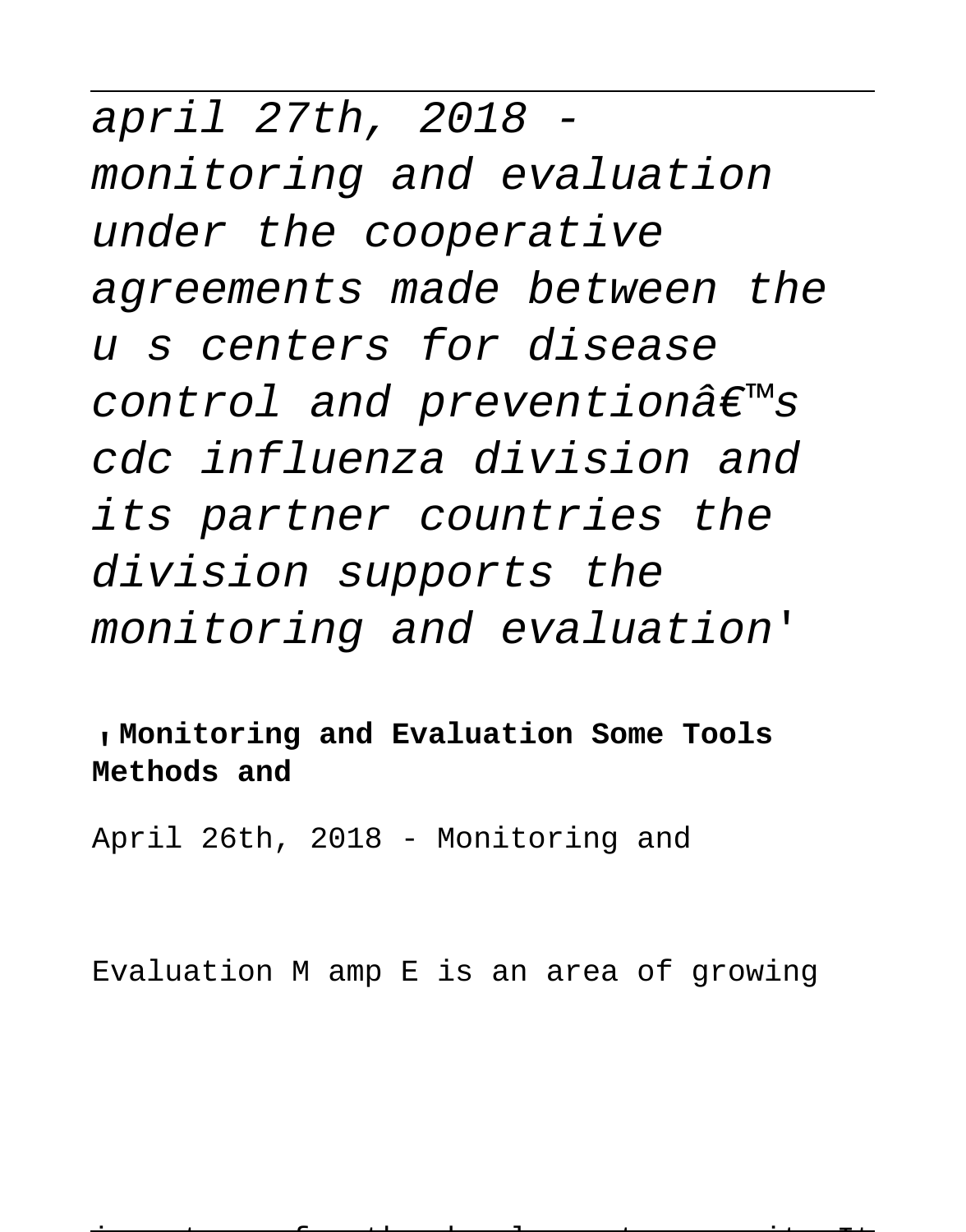allows those involved in development activities to learn from experience to achieve better results and to be more accountable,

### '**monitoring and evaluation planning k4health**

april 26th, 2018 monitoring and evaluation planning  $\hat{a}\in\zeta$  1 this monitoring and evaluation planning module is designed for use by m amp e specialists managers of humanitarian and' '**Monitoring and evaluation M amp E framework template tools4dev**

April 24th, 2018 - Note An M amp E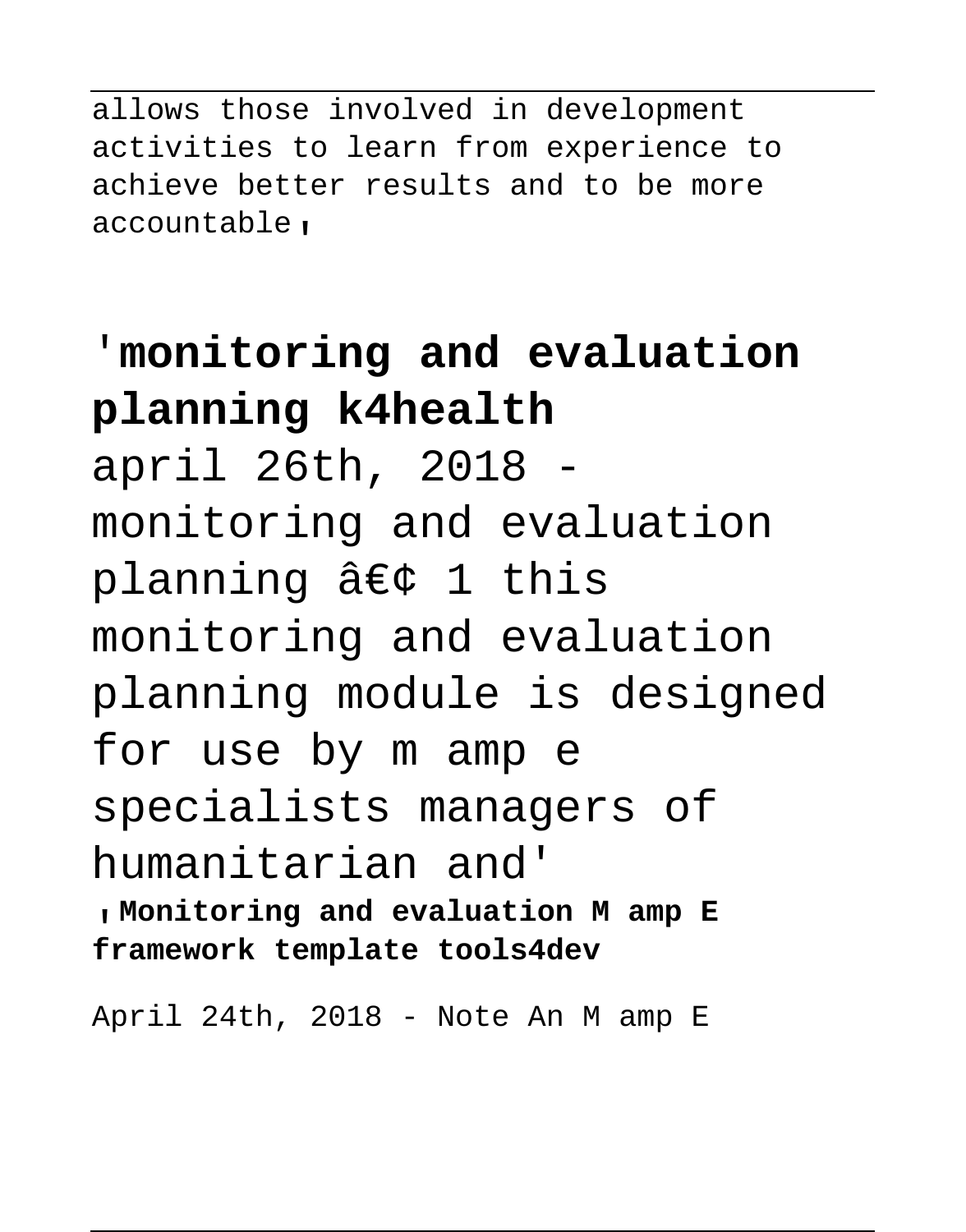framework can also be called an evaluation matrix As with most things in international development there is no standard definition of a Monitoring and Evaluation M amp E framework or how it differs from an M amp E plan'

## '**Programme Specialist Monitoring and Evaluation Nairobi**

April 21st, 2018 - Job Summary The Monitoring amp Evaluation Specialist M amp E is located in Country Office CO and reports directly to the Representative Job Purpose'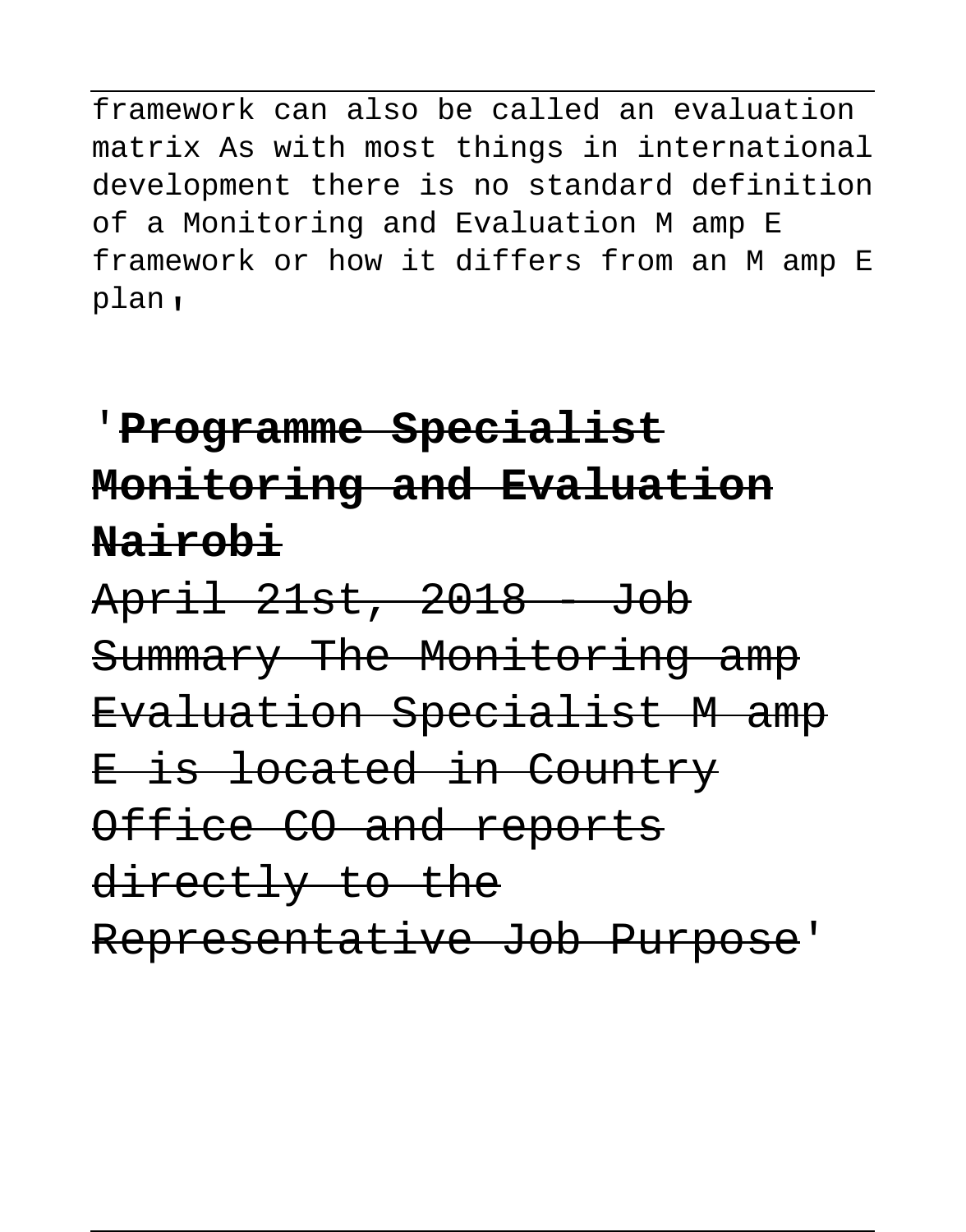'**welsh government monitoring and evaluation july 24th, 2017 - monitoring and evaluation are key processes for measuring how structural funds are working in wales**''**What is monitoring and evaluation M amp E sportanddev org** April 25th, 2018 - Monitoring is the systematic and routine collection of information from projects and programmes for four main purposes To learn from

experiences to improve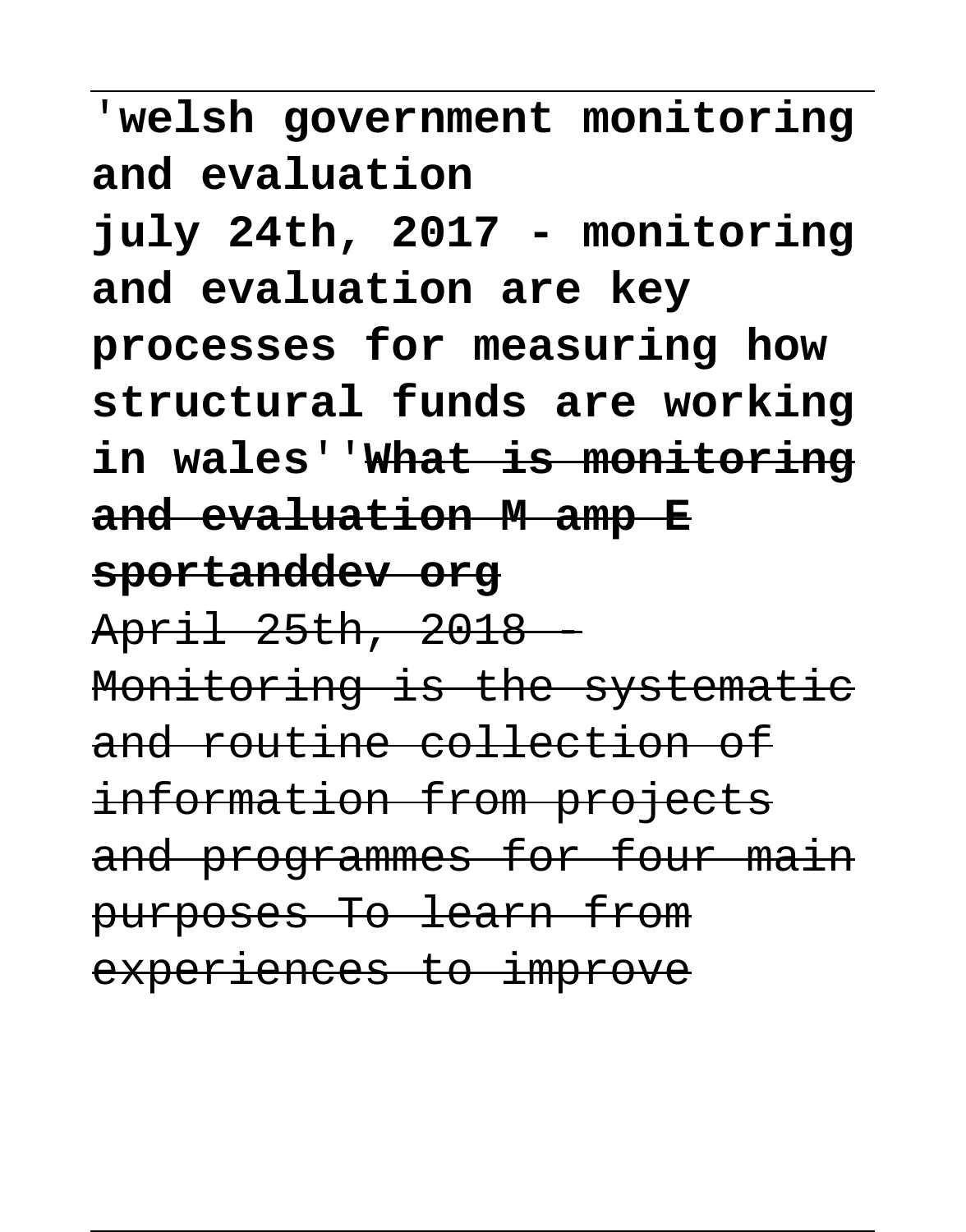practices and activities in the future'

### '**Why Is Monitoring And Evaluation Important**

April 25th, 2018 - Monitoring And Evaluation Are Critical For Building A Strong Global Evidence Base Around Violence Against Women And For Assessing The Wide Diverse Range Of Interventions Being Implemented To Address It'

'**Monitoring amp Evaluation World Bank** April 27th, 2018 - Monitoring amp Evaluation This brief is one in a series of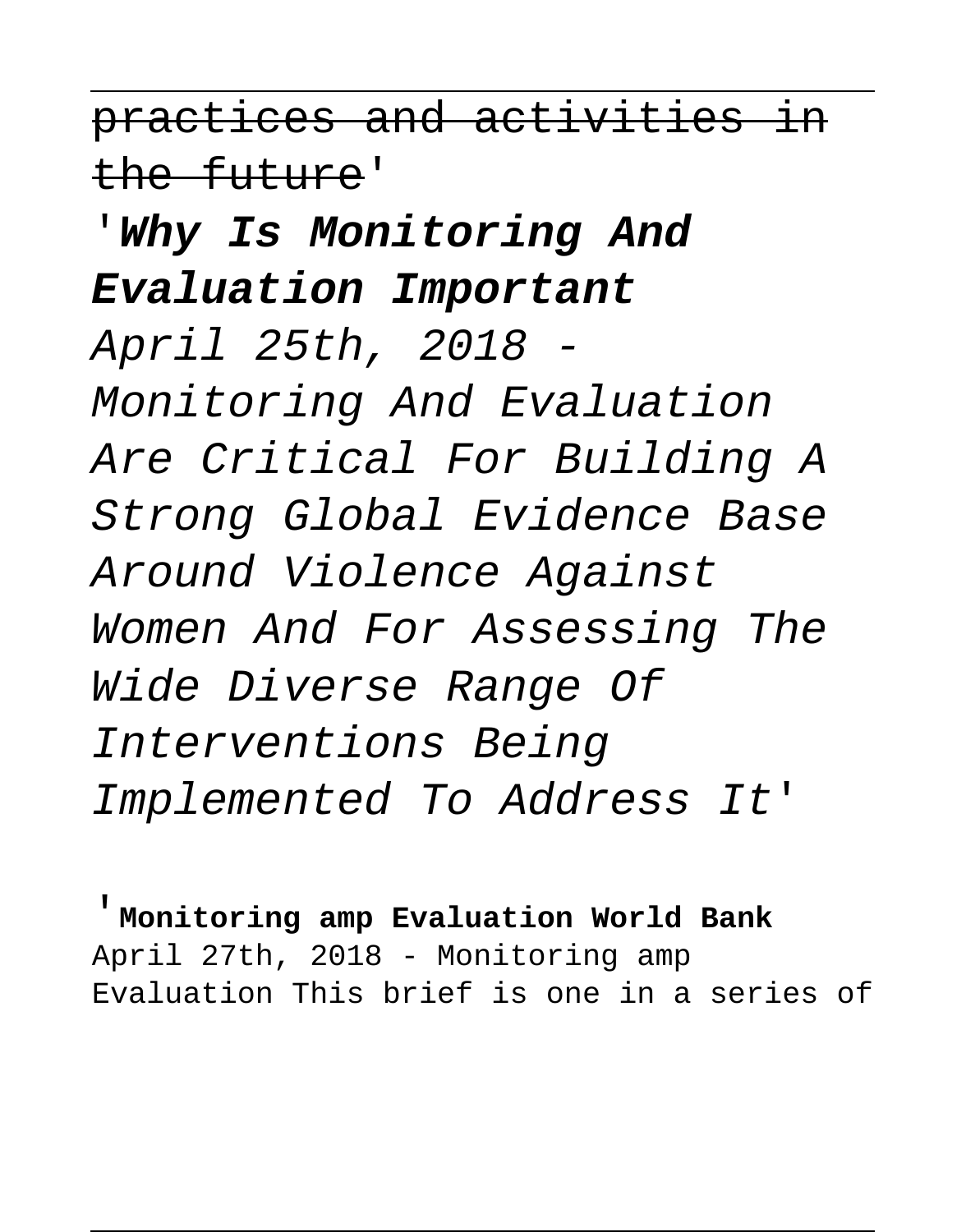tips for civil society organizations written from a funder's perspective It is intended to stimulate inquiry rather than to provide rigid instructions'

# '**MONITORING AND EVALUATION RISK ADVISORY DELOITTEZA** APRIL 13TH, 2018 - ASSESSING AND FACILITATING THE IMPLEMENTATION OF MONITORING AND EVALUATION PROCESSES PROACTIVELY IMPROVES SERVICE DELIVERY'

'**Monitoring And Evaluation New Developments And Challenges** April 20th, 2018 - Monitoring And

Evaluation New Developments And Challenges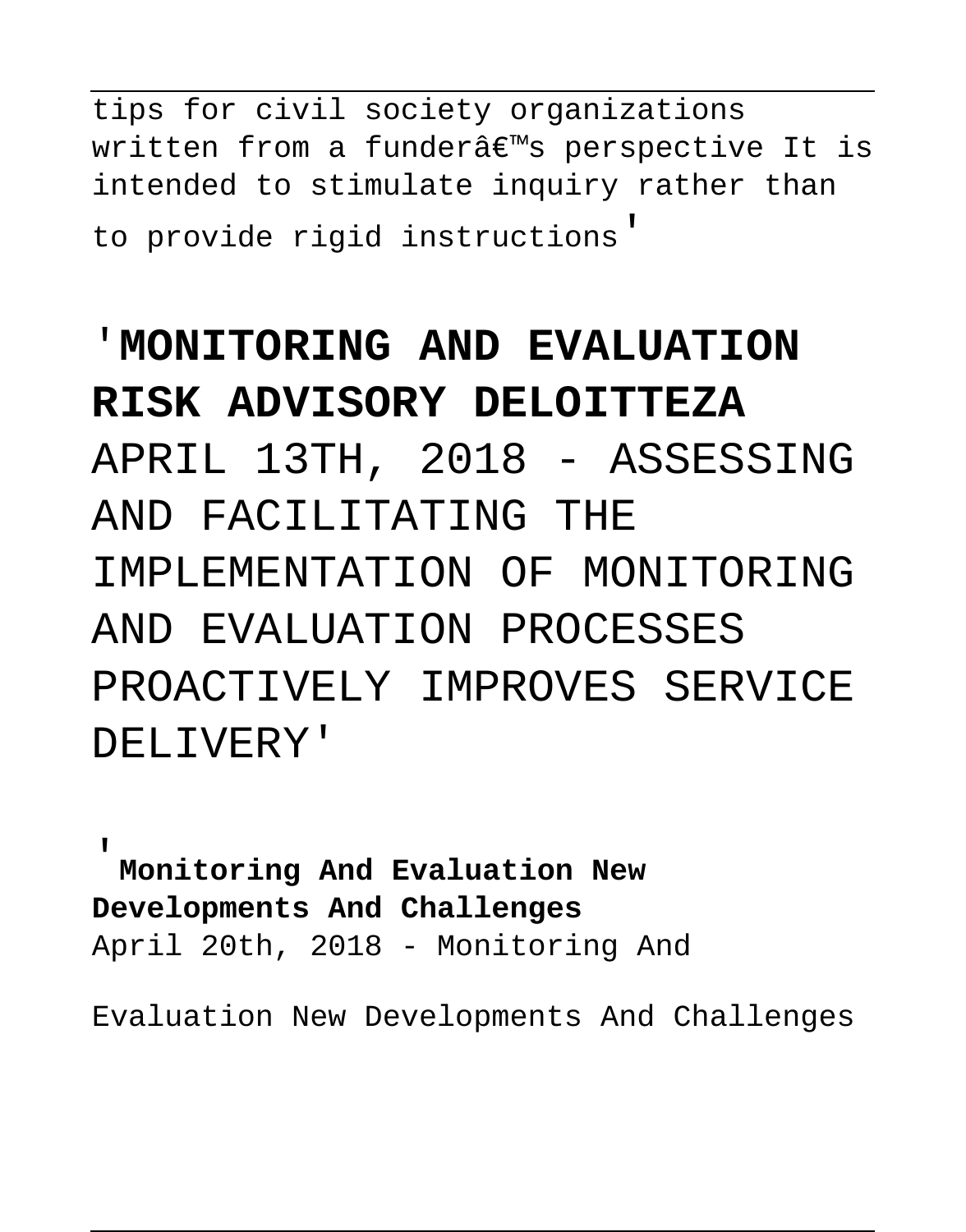International Conference 14 16 June 2011 Soesterberg The Netherlands Conference Convened By'

# '**project monitoring and evaluation and its**

**importance**

**july 20th, 2015 - project monitoring and evaluation and its importance monitoring this is the regular systematic collection and analysis of information to track the**' '**Monitoring amp Evaluation** Tools â€" MEASURE Evaluation April 27th, 2018 - MEASURE Evaluation has developed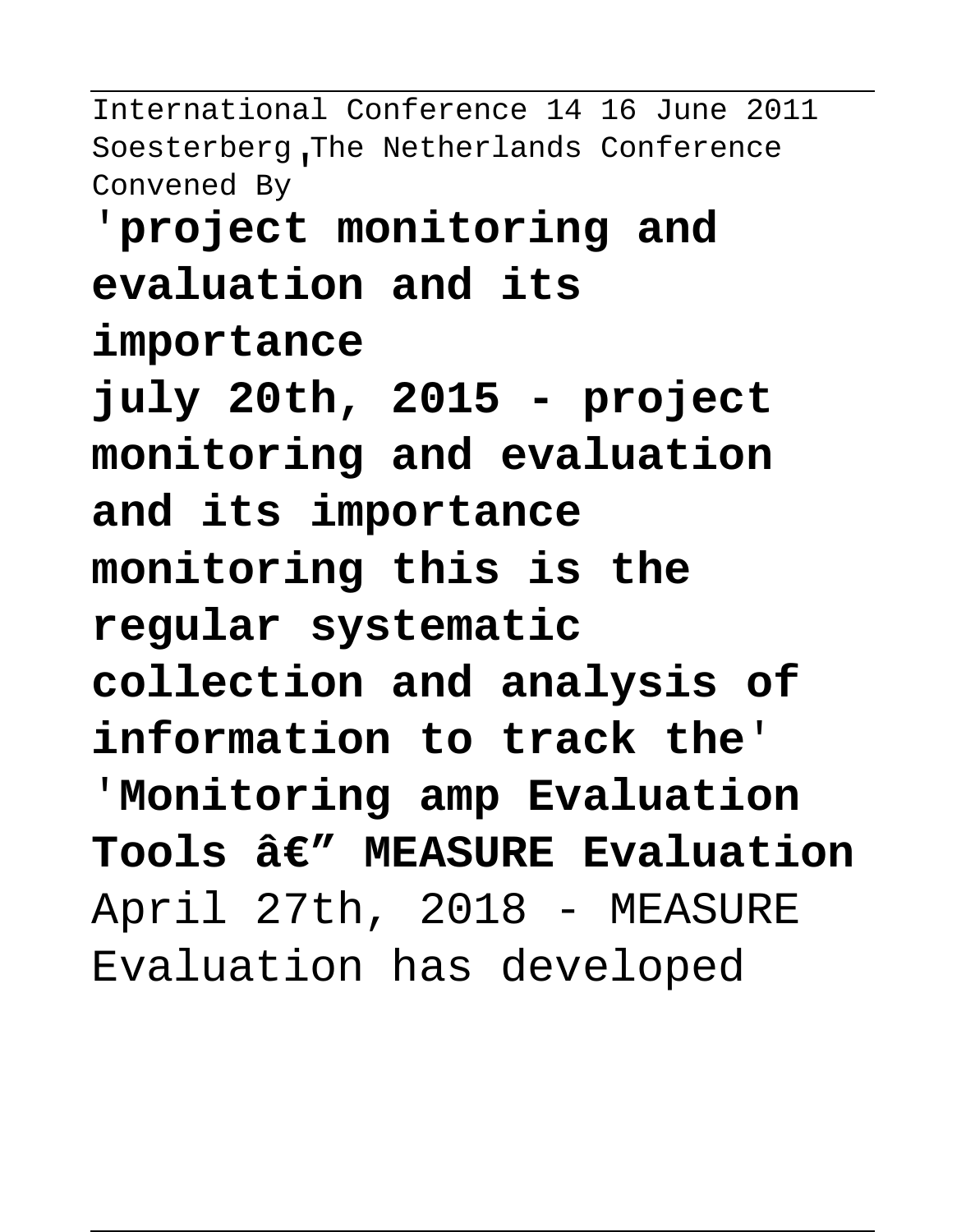# many guides that encourage the use of monitoring and evaluation to support effective and evidence based public health programs''**Why is monitoring and evaluation important** April 25th, 2018 - Monitoring and evaluation are critical for building a strong global evidence base around violence against women and for assessing the wide diverse range of interventions being implemented to address it'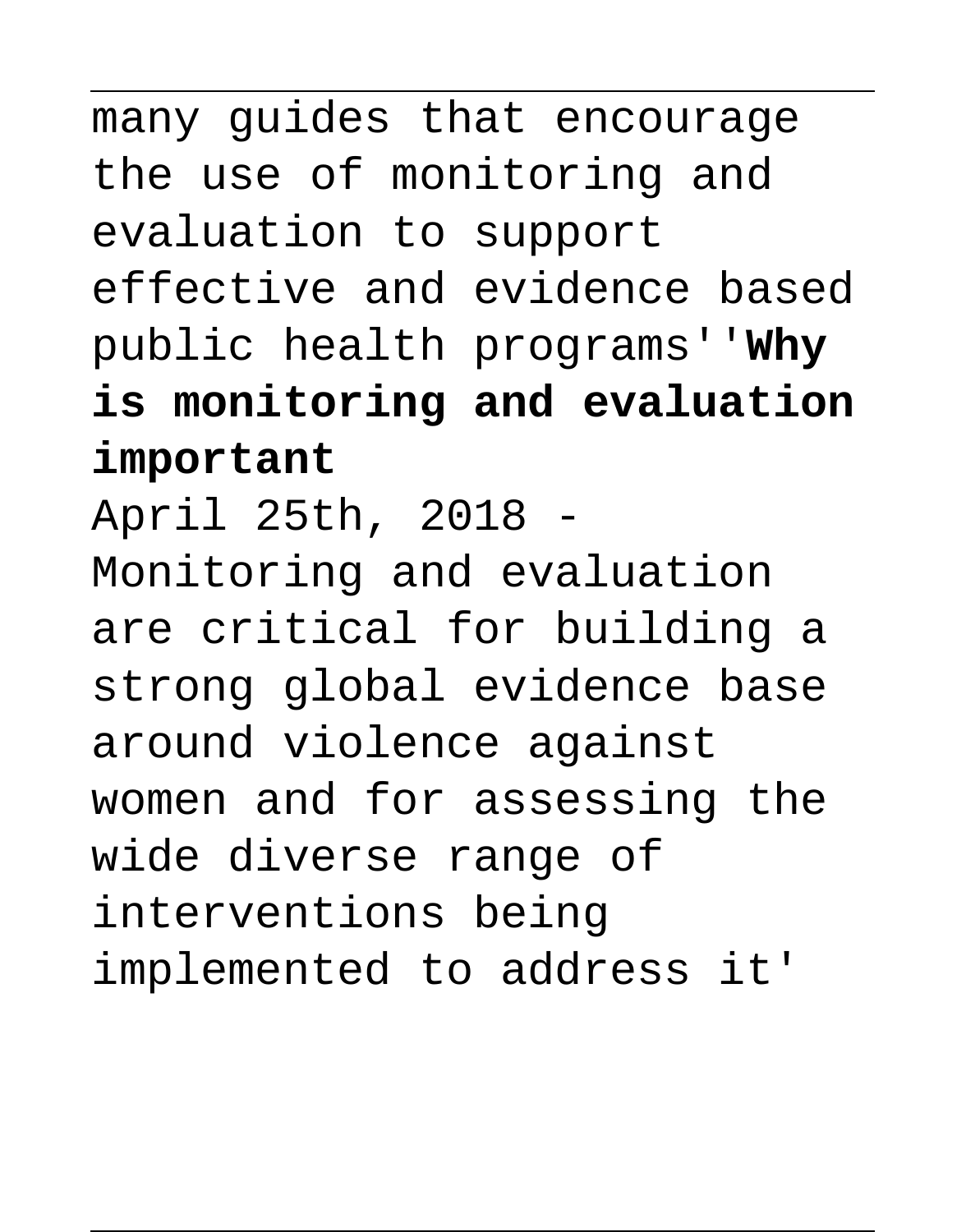'**MONITORING AND EVALUATION AN OVERVIEW NODDY JINABHAI**

April 23rd, 2018 - Benefits of monitoring

amp evaluation Monitoring and evaluation M

amp E helps programme implementers to  $\hat{a}\in\zeta$ 

determine the extent to which the programme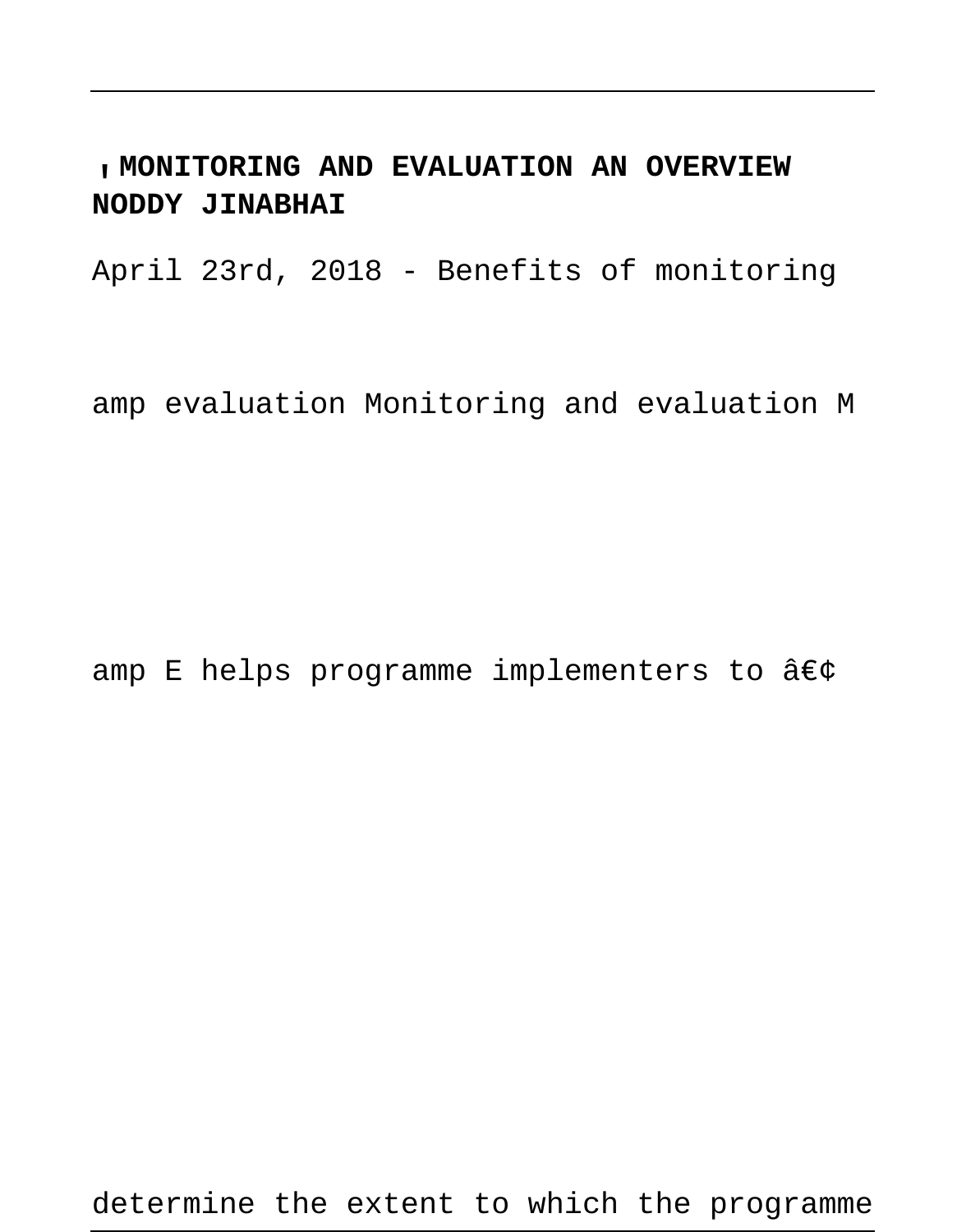project is,

### '**Handbook For Monitoring And Evaluation**

April 26th, 2018 - Foreword I Am Hoping That All Stakeholders Throughout The Federation Will Receive This First Edition Of The Monitoring And Evaluation Handbook Warmly'

'**monitoring and evaluation M amp E guide IFRC org**

April 25th, 2018 - 2 International Federation of Red Cross and Red Crescent Societies Project programme monitoring and evaluation guide 2 5 1 Assess the project programmeâ€<sup>™</sup>s human resources capacity for M amp E 69'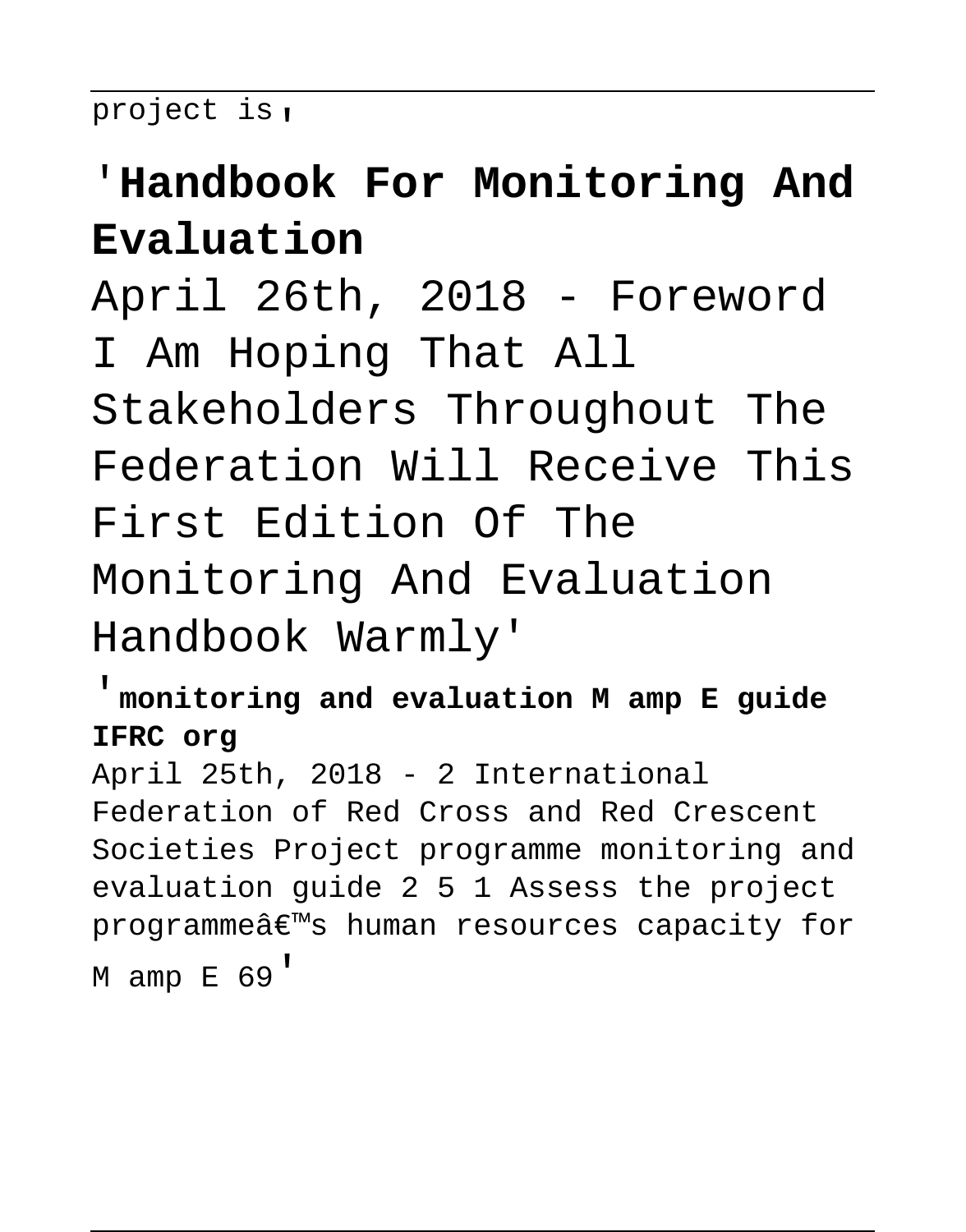#### '**Monitoring and Evaluation for Results 10 days**

April 25th, 2018 - Learn how to plan and

implement monitoring and evaluation M amp E

into projects and programmes on this

participatory M amp E training course Being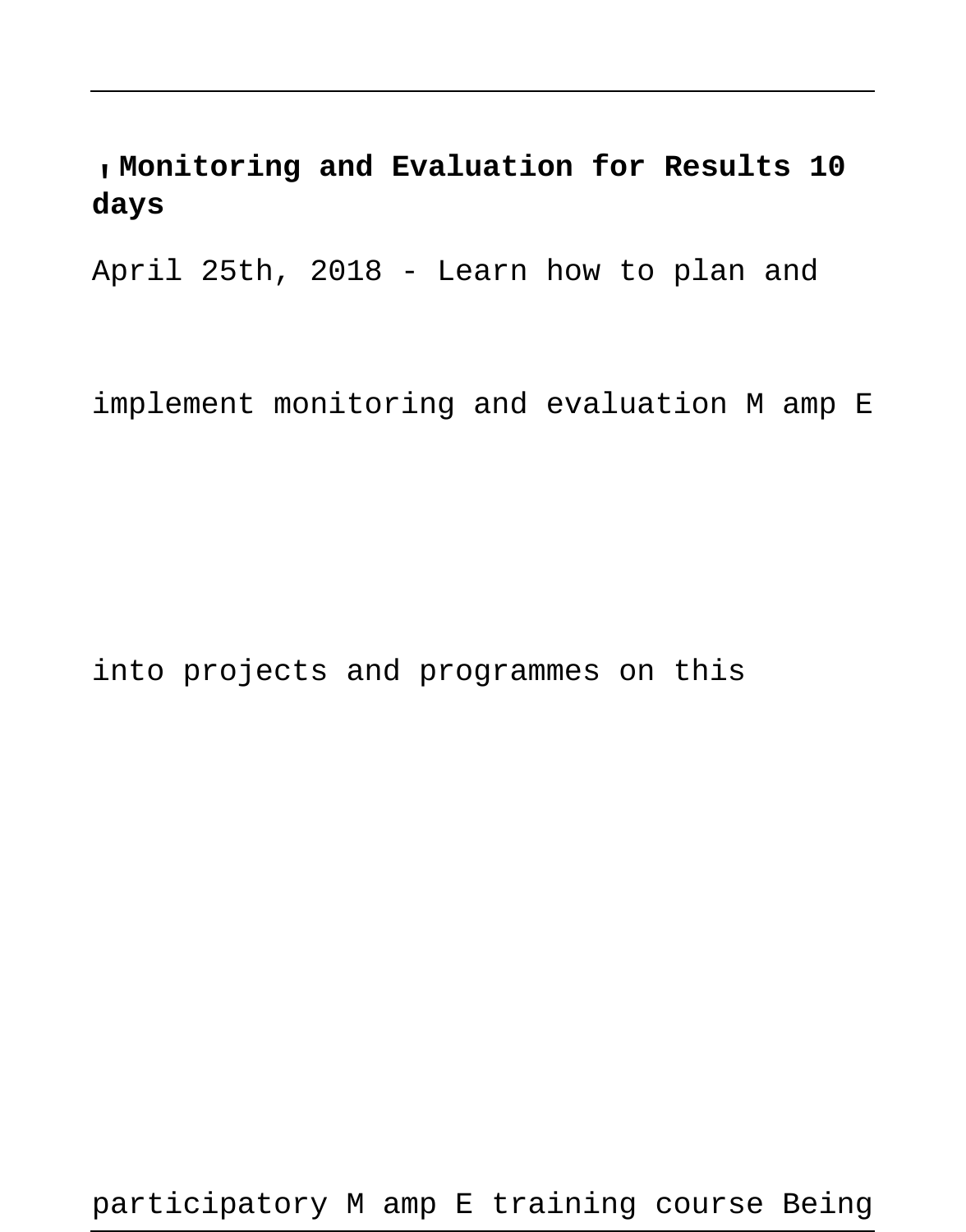held in South Africa UK and Thailand''**monitoring and evaluation for results 10 days** april 27th, 2018 - learn how to plan and implement monitoring and evaluation m amp e

into projects and programmes on this

participatory m amp e training course being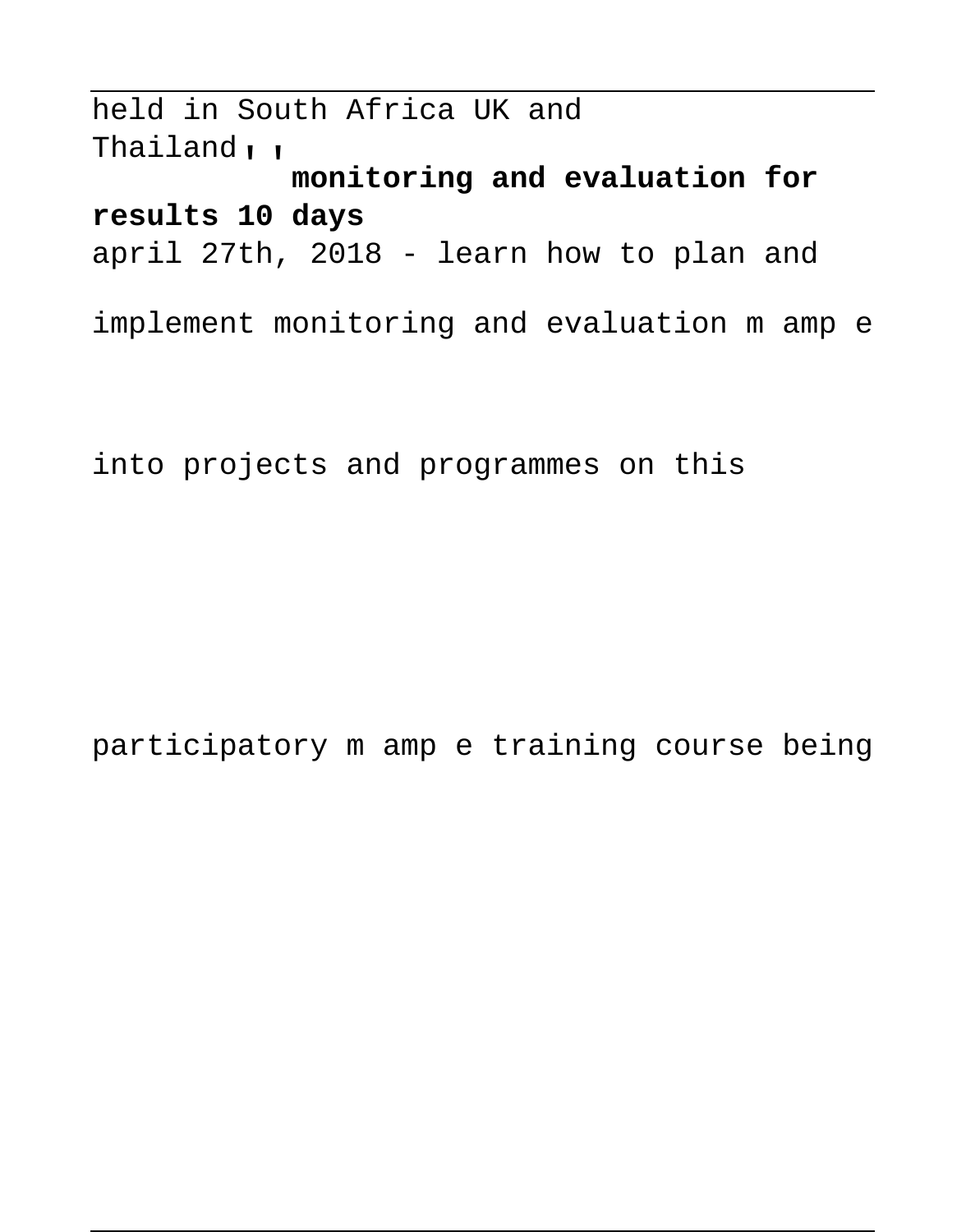'**MONITORING AND EVALUATION PLANNING K4HEALTH**

APRIL 26TH, 2018 - MONITORING AND

EVALUATION PLANNING  $\hat{a}\in c$  1 THIS MONITORING

AND EVALUATION PLANNING MODULE IS DESIGNED

FOR USE BY M AMP E SPECIALISTS MANAGERS OF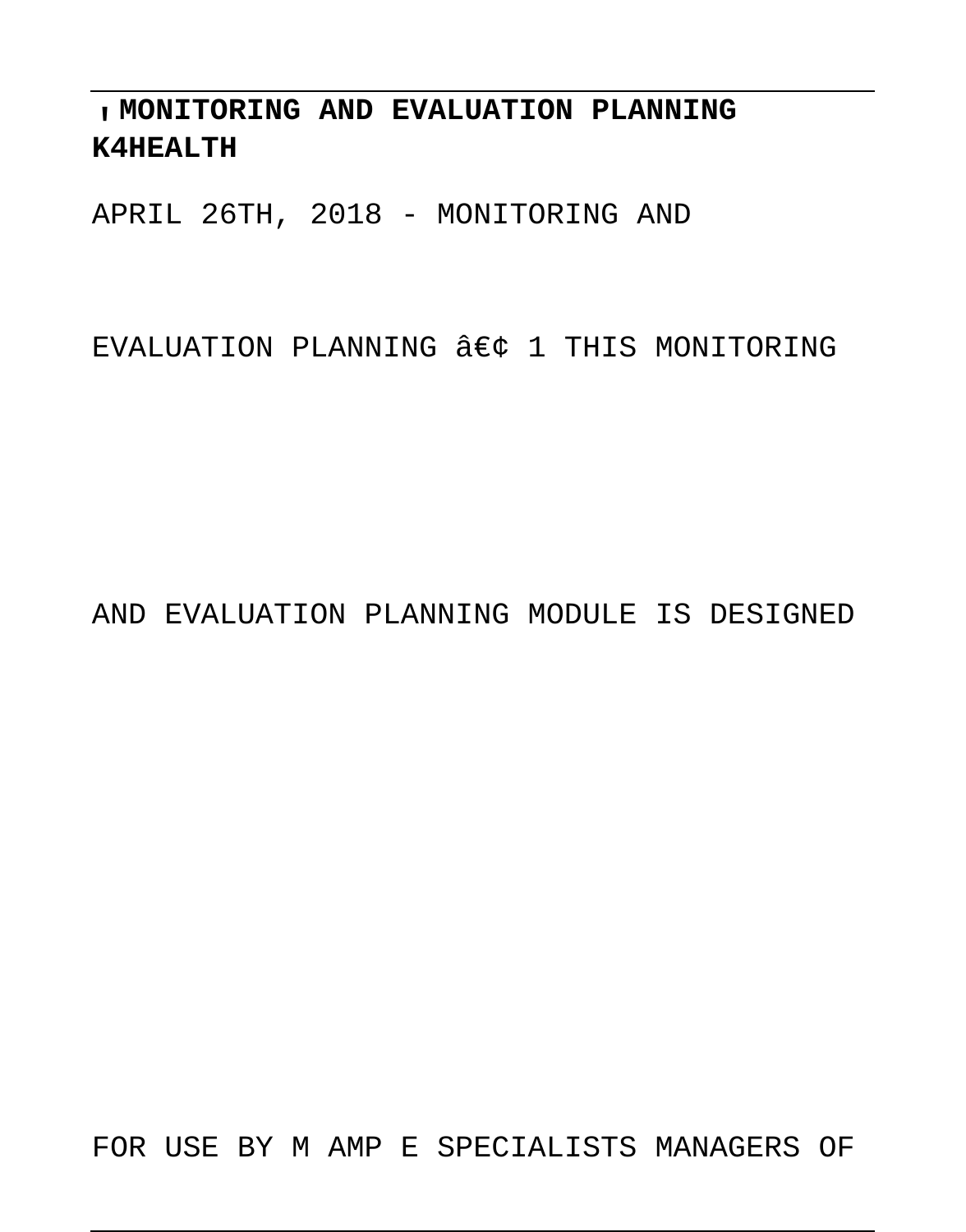HUMANITARIAN AND'

'**monitoring and evaluation civicus** april 28th, 2018 - monitoring and

evaluation monitoring and evaluation by

janet shapiro email nellshap hixnet co za 3

basic principles what is monitoring and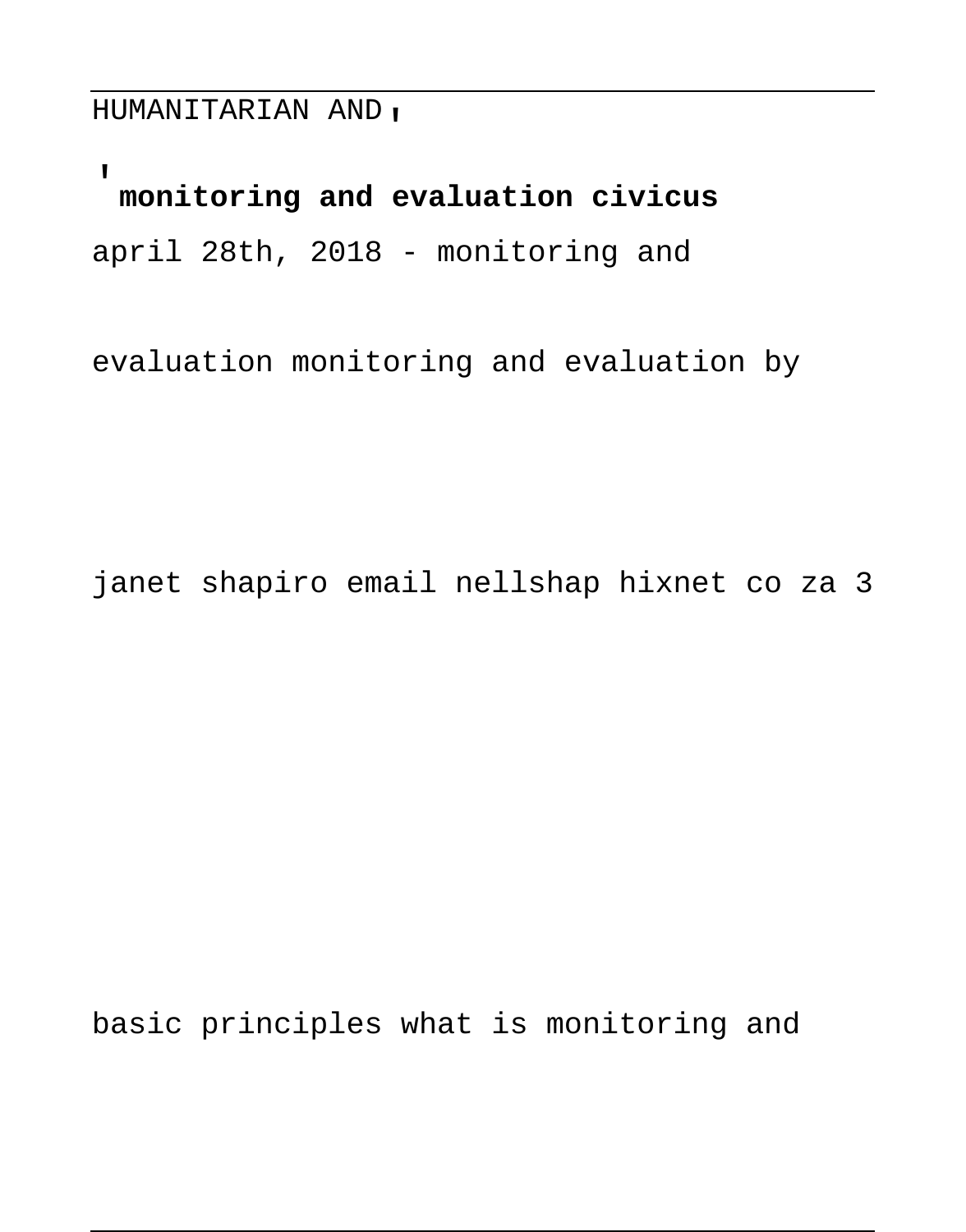'**Monitoring and Evaluation Some Tools Methods and** April 26th, 2018 - Monitoring and Evaluation M amp E is an area of growing

importance for the development community It

allows those involved in development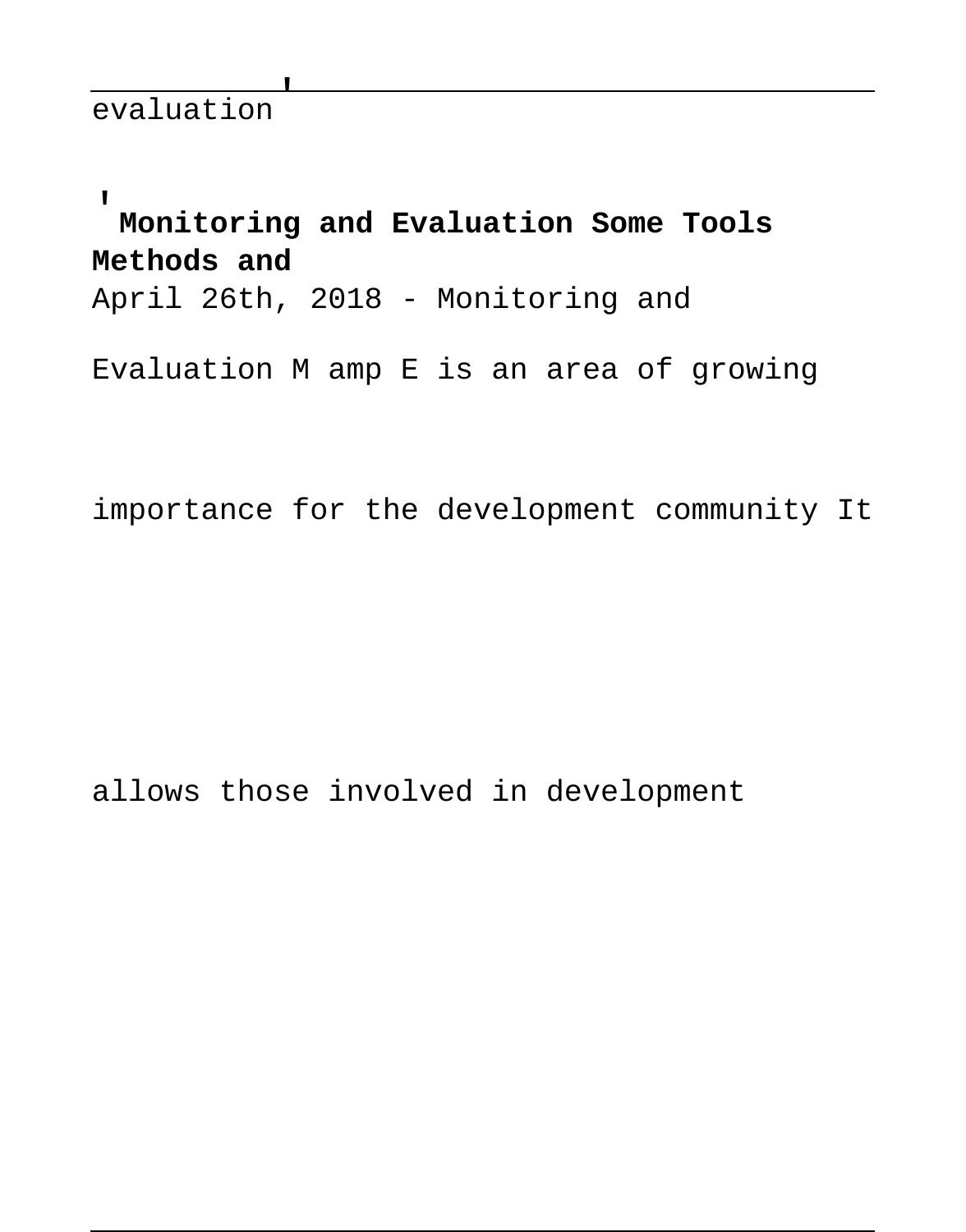achieve better results and to be more accountable' '**monitoring and evaluation new developments and challenges** april 20th, 2018 monitoring and evaluation new developments and challenges international conference 14 16 june 2011 soesterberg the netherlands conference convened by''**Monitoring and evaluation Wikipedia** April 24th, 2018 - Monitoring and Evaluation M amp E is a process that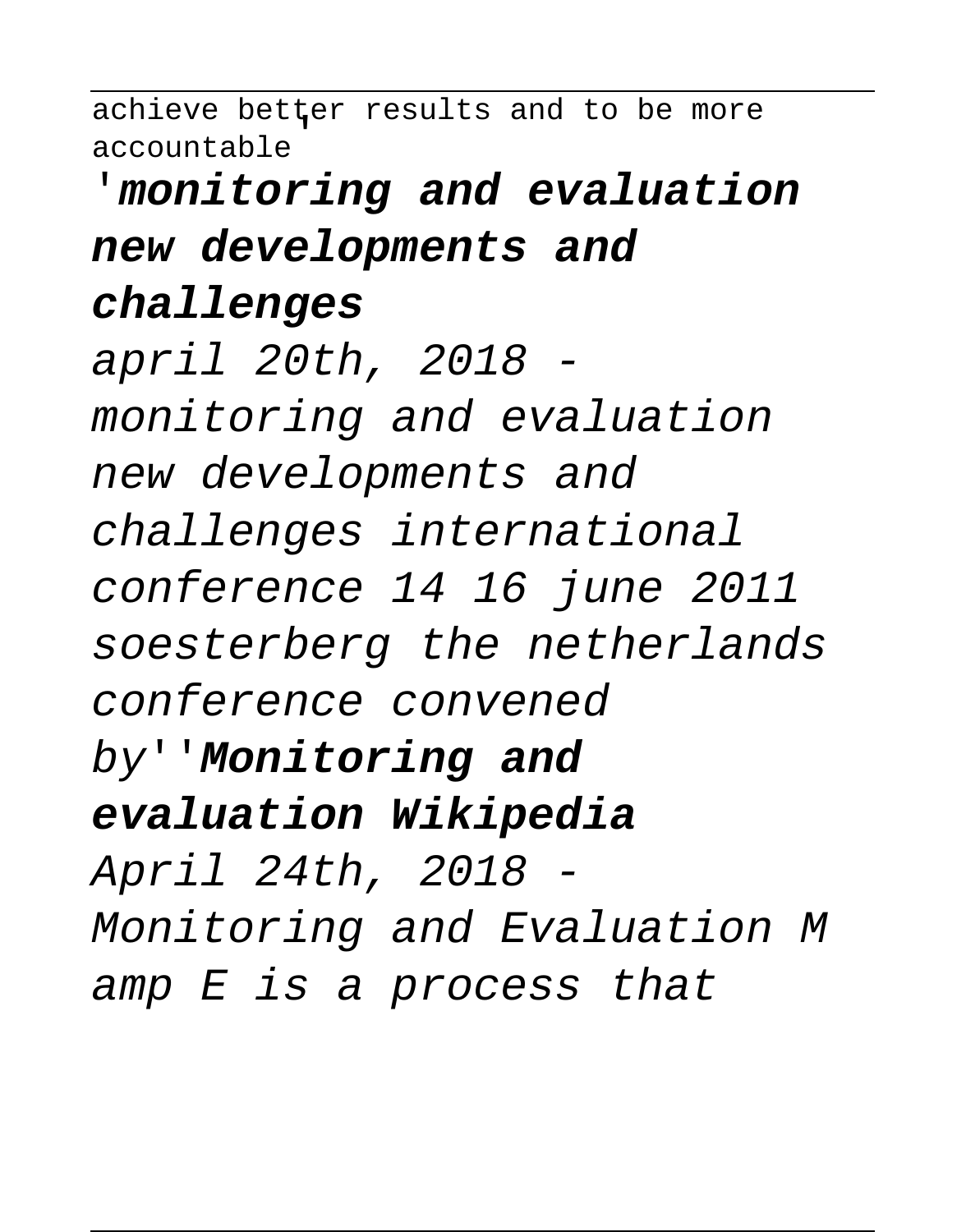helps improve performance and achieve results Its goal is to improve current and future management of outputs outcomes and impact'

'**MONITORING AND EVALUATION M AMP E GUIDE IFRC ORG** APRIL 25TH, 2018 - 2 INTERNATIONAL

FEDERATION OF RED CROSS AND RED CRESCENT

SOCIETIES PROJECT PROGRAMME MONITORING AND

EVALUATION GUIDE 2 5 1 ASSESS THE PROJECT